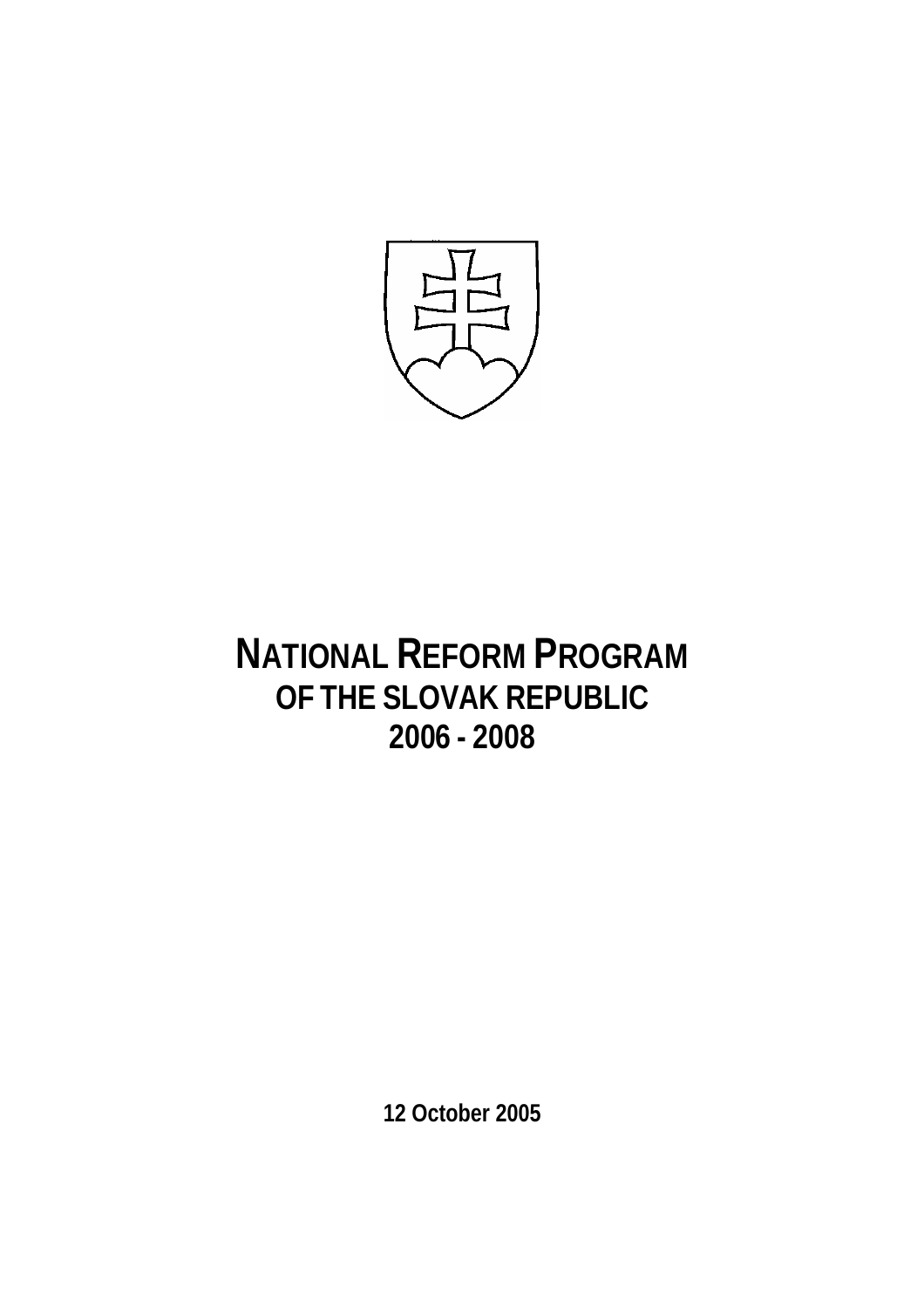# **TABLE OF CONTENTS**

| I.<br><b>INTRODUCTION</b><br>Purpose of the document from the viewpoint of EU processes<br>National Reform Program and the National Lisbon Strategy | 1<br>$\boldsymbol{\mathit{1}}$<br>$\boldsymbol{\mathcal{I}}$ |
|-----------------------------------------------------------------------------------------------------------------------------------------------------|--------------------------------------------------------------|
| Basic framework and goals of NRP ensuing from the National Lisbon Strategy                                                                          |                                                              |
| Main principles of economic and social policy of the Slovak Republic by 2010                                                                        | $\frac{2}{3}$                                                |
| Environmental principles of NRP policies                                                                                                            | $\overline{\mathcal{A}}$                                     |
| NRP and programming of EU funds from 2007 to 2013                                                                                                   | 5                                                            |
| Involvement of stakeholders                                                                                                                         | 5                                                            |
| <b>MACRO-ECONOMIC POLICY</b><br>H.                                                                                                                  | 6                                                            |
| II.1 Basic aims and principles                                                                                                                      | 6                                                            |
| II. 2. Current situation and intermediate forecasts                                                                                                 | 8                                                            |
| POLICY OF EMPLOYMENT<br>Ш.                                                                                                                          | 10                                                           |
| III.1 Modern educational policy                                                                                                                     | 10                                                           |
| III. 2 Achievement of high employment rate                                                                                                          | 13                                                           |
| III.3 Responding to demographic changes                                                                                                             | 16                                                           |
| III.4 Inclusive labour market and inclusive society                                                                                                 | 18                                                           |
| IV.<br>MICROECONOMIC POLICY                                                                                                                         | 21                                                           |
| <b>IV.1 Business environment</b>                                                                                                                    | 21                                                           |
| High enforcement of laws, regulations, and contracts                                                                                                | 21                                                           |
| Public institutions as a partner rather than as a burden                                                                                            | 22                                                           |
| Efficient access to the capital market for all businesses                                                                                           | 23                                                           |
| Good quality physical infrastructure and services in utility industries                                                                             | 24                                                           |
| Liberalization of markets                                                                                                                           | 25                                                           |
| IV.2 Science, R&D and innovations                                                                                                                   | 25                                                           |
| Raising and supporting quality scientists                                                                                                           | 27                                                           |
| High quality research with an adequate connections to the business                                                                                  | 28                                                           |
| Effective public support of business activities focused on development and innovation                                                               | 29                                                           |
| IV.3 Information society                                                                                                                            | 30                                                           |
| Information literacy                                                                                                                                | 31                                                           |
| Effective informatization of public administration                                                                                                  | 31                                                           |
| <b>Broadband internet access</b>                                                                                                                    | 33                                                           |
| IV.4 Action plans vs. Integrated Guidelines                                                                                                         | 33                                                           |
| V.<br><b>ATTACHMENTS</b>                                                                                                                            | 34                                                           |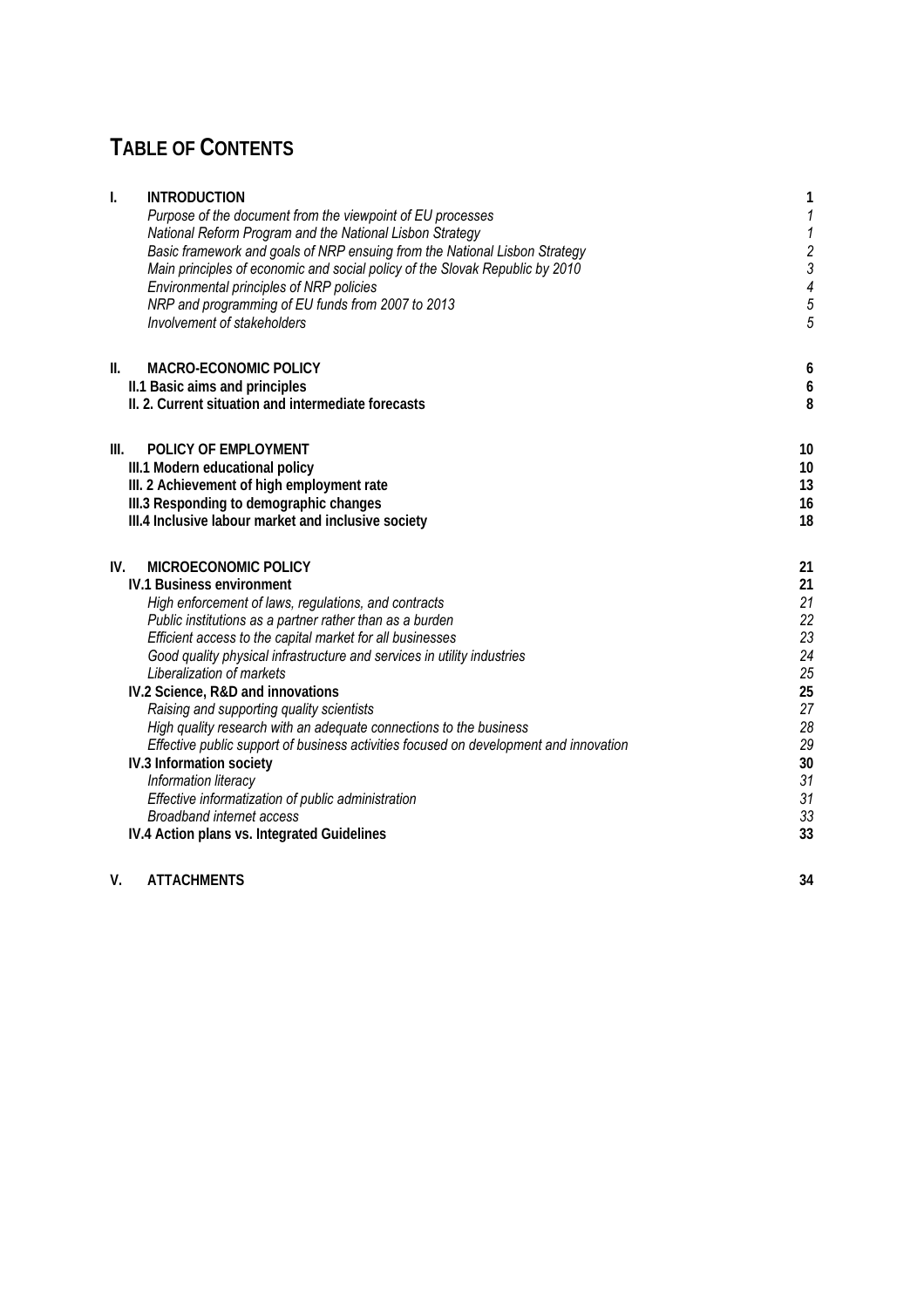# <span id="page-2-0"></span>**I. Introduction**

#### *Purpose of the document from the viewpoint of EU processes*

In March 2005 the heads of member states decided at the European Council to enhance the dynamics of the Lisbon process, whose target is to transform the European Union, by 2010, into "the most competitive and dynamic knowledge-based economy in the world, capable of sustainable economic growth with more and better jobs and greater social cohesion." The decision was partly a reaction to rather unfavourable results of the mid-term review of the Lisbon strategy. It clearly indicated that the main target of the Lisbon strategy is not likely to be achieved by the originally established date. With the aim of improving the chances of success, the European Council adopted several key measures partly modifying both the content and the process of implementation of the Lisbon strategy.

The main changes of the content include a greater emphasis on the implementation, partial reduction in the number of the priorities, and more focus on the economic area – mainly on growth and employment.

With regard to processes, management is simplified both at the level of the Community and at the level of individual member states. Such changes enhance the responsibility of member states and simultaneously give them more freedom in selecting the best strategy and steps for the achievement of the Lisbon targets. The European Commission was delegated the role of coordinator and facilitator of activities of individual countries, as well as the responsibility for the implementation of the tasks determined at the level of the whole community.

In conformity with the new coordination processes, the strategies of member countries are drafted in three-year program cycles and presented in *National Reform Programs*. The focus and content of these strategic documents are derived from the new guidelines of the EU economic policy – from the so-called *Integrated Guidelines*, unifying the previously existing Broad Economic Policy Guidelines and Employment Guidelines. Integrated Guidelines define three basic groups of priorities of the EU economic policy for three main areas, namely:

- macro-economic policies
- micro-economic policies
- employment policy

 $\overline{a}$ 

The most important specific priorities and individual activities are determined by individual member states.

#### *National Reform Program and the National Lisbon Strategy*

As regards the Lisbon process, the Slovak Republic has in a way overtaken the events at the European level. Based on extensive consultations and discussions with representatives of almost all key stakeholders[1](#page-2-1) , in February 2005 the Slovak government adopted *the National Competitiveness Strategy of the Slovak Republic* (hereinafter referred as "the Strategy") which is considered to be *the National Lisbon Strategy.* It is the basic strategy of economic development of Slovakia until 2010. All other strategies and initiatives of the government for the period should be fully compatible with this strategy and contribute to its fulfilment.

<span id="page-2-1"></span><sup>&</sup>lt;sup>1</sup> National Council of the Slovak Republic, social partners, regional administrations, universities, etc.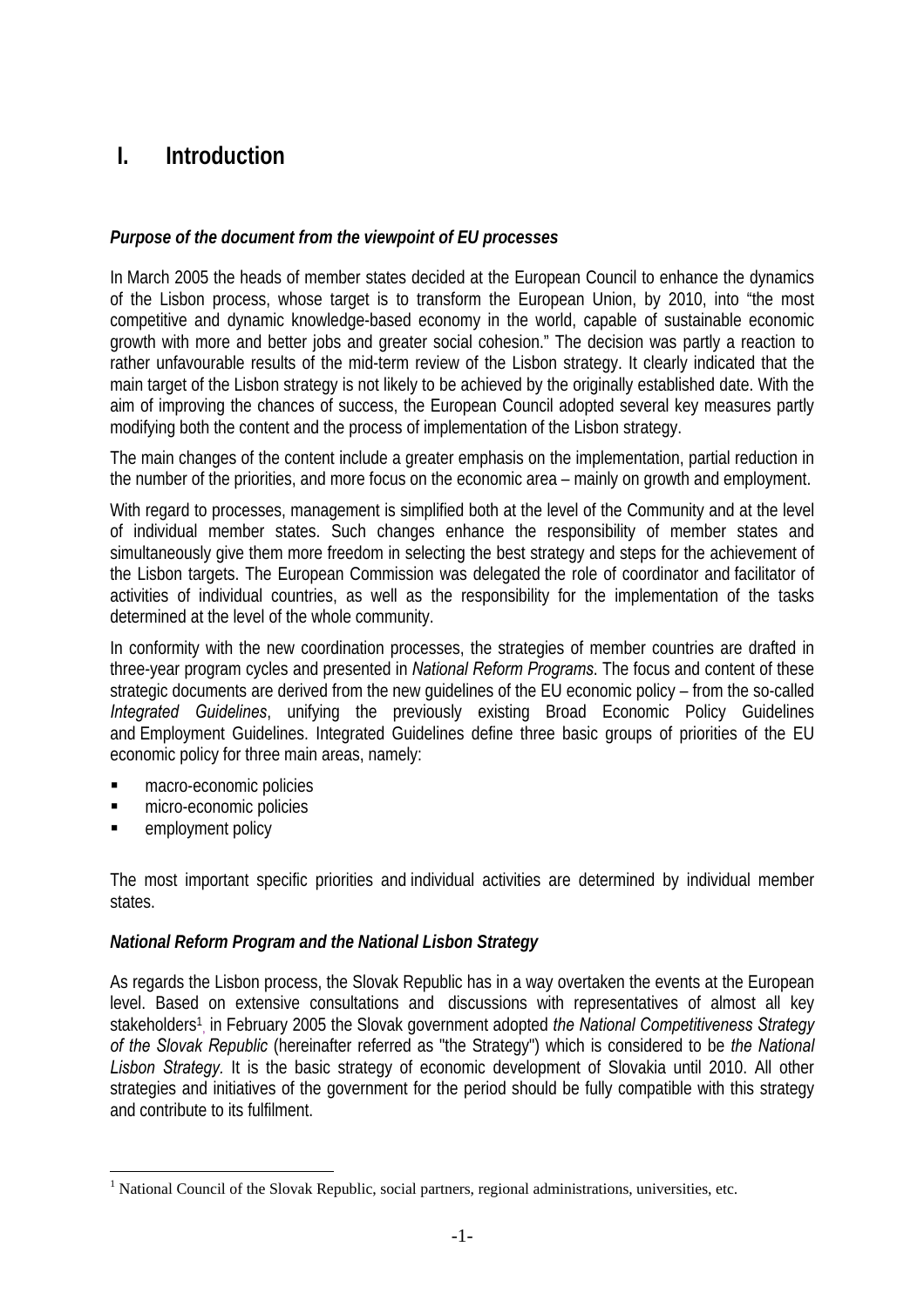<span id="page-3-0"></span>*The National Competitiveness Strategy* is based on the fundamental philosophy of the EU Lisbon strategy, which lies in the development of economic competitiveness through two basic types of activities: Deep reforms (the so-called structural reforms) and adequate development policies. Simultaneously, along the same lines as the updated Lisbon strategy, it focuses mainly on the economic area. Apart from that, it is drafted in a manner that enables it to take into account Slovak specific features and to focus only on those areas that are most important for further development of the Slovak economy. Separate *action plans* were elaborated for the main four priority areas of the Strategy and approved by the government of the Slovak Republic in July 2005:

- **EXECUTE:** education and human resources
- science, R&D, and innovations
- **n** information society
- business environment

The action plans define specific main tasks for fulfilling the main goals in each individual area. Each task has clearly defined targets, deadlines, responsibilities of individual public actors, and progress indicators.

In general it may be said that the Strategy fully complies with the chief priorities and targets of the updated Lisbon strategy and the new integrated guidelines. Therefore it was also applied as a basis and focus of the National Reform Program for Slovakia.

#### *Basic framework and goals of NRP ensuing from the National Lisbon Strategy*

In the past fifteen years the Slovak economy has undergone major changes that have considerably modified its nature. The most important of them are the transformation of the central planned economy to market economy, full integration of Slovakia in the EU, and implementation of deep structural reforms. Thanks to these changes, the Slovak economy has reached a new development phase offering new opportunities, but also problems and challenges. Slovakia is currently in a very good position to reach the standard of living of advanced EU countries as fast as possible, by fast and sustainable economic growth. This is the chief target of *the National Lisbon Strategy* and thus of *the National Reform Program.* 

As with *the National Lisbon Strategy*, *the National Reform Program* is based on two pillars:

- Finishing of structural reforms and maintenance of their results,
- Development of the knowledge economy.

As regards structural reforms, Slovakia has achieved great progress in comparison with other EU countries. In the recent period, the government of the Slovak Republic focused on structural reforms as their priority, although they are not popular. The most important implemented structural reforms include the reform of public finance management, tax reform, reform of the health system, reform of the social system, reform of the job market, reform of the pension scheme, reform of funding regional schools, and reform of public administration. Thanks to the speed and force of reforms implemented so far, Slovakia has almost completed the most demanding part of the Lisbon strategy. Therefore the introduction of structural reforms in these areas is not the focus of *the National Reform Program*. The government priorities concentrate on finishing the started reforms and the implementation of accepted measures in a manner leading to positive results for the development of the economic potential of the country.

The implemented structural reforms provide the necessary preconditions for the achievement of the maximum possible growth of employment and productivity, and thus of the standard of living.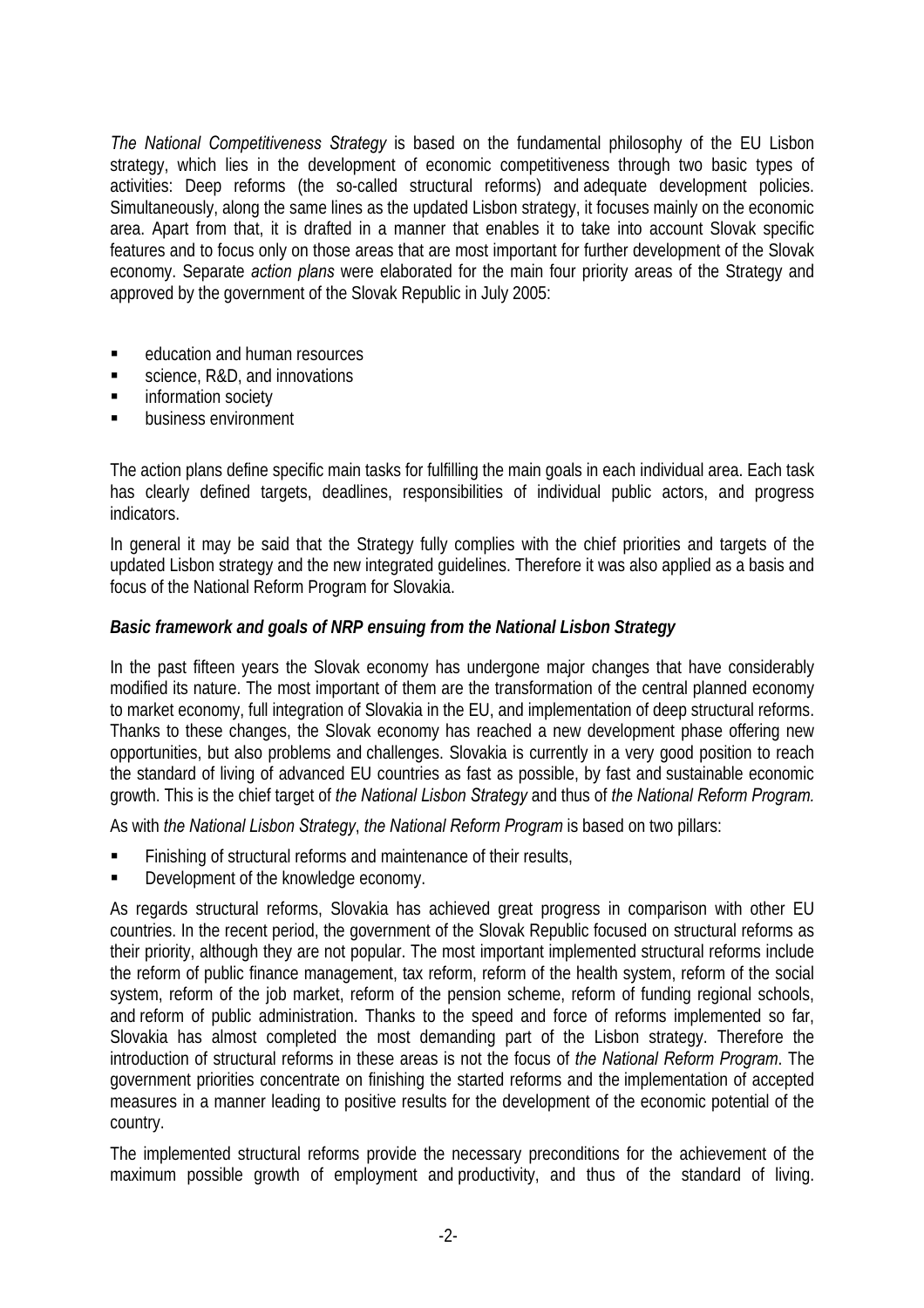<span id="page-4-0"></span>Unfortunately, these are only firm foundations, on which further building is required. At the moment the main competitive advantage of Slovakia lies in excellent conditions for effective production. Slovakia, however, will only be able to use it full for a certain time. Apart from other things also and because the Slovak economy will loose the advantage when gradually catching up to the level of advanced European countries. The long-term competitiveness of Slovakia may be assured solely in one way: By creating conditions for the development of the so-called knowledge economy. In other words, economic growth must be based on the ability of Slovak citizens to work with constantly changing new information, to produce new knowledge, and to use it in practice. Therefore *the National Reform Program* is focused on those four areas that are most important for the development of the innovative potential of the Slovak economy. They form one whole, in which each of them is equally important:

- Education and Employment
- Information society
- Research, development, and innovations
- Business environment

In *the National Lisbon Strategy* a clear vision of the target state by 2010 was formulated for each of the areas. Simultaneously, it also defined chief basic targets corresponding to that vision and main policies and steps by which the targets may be achieved. Great emphasis was put on the fact that the targets and policies for individual areas should be harmonized and coordinated. The visions, targets, and main policies were reflected in the *National Reform Program*.

In short, it may be said that *the National Reform Program* focuses on the integrated guidelines that are most beneficial for the development of the innovative potential of the Slovak economy, development of the knowledge economy, and employment of Slovak citizens. This is the key challenge of the Slovak economic policy for the following decade. The integrated guidelines, whose target is to introduce structural reforms, are promoted in the program indirectly, through the continuance of the started reform policy with focus on successful implementation of the started Slovak reforms. Other integrated guidelines adequately reflect in the text their impact on main development intentions of the Slovak Republic in the program period.

#### *Main principles of economic and social policy of the Slovak Republic by 2010*

The starting point for the implementation of reform intentions of NRP will be responsible macroeconomic and fiscal policies. All key parameters and guidelines of these policies by 2010 are clearly defined in detail in the Convergence Program of the Slovak Republic by 2010. The program lays down a strong domestic and international obligations for Slovakia to apply only policies complying with this strategic document. Within the defined priorities and targets, the macro-economic and fiscal policy will be focused on:

- Development of a market economy and minimisation of state intervention in free market operation,
- Reduction of the deficit of public finances and assurance of an approximately balanced budget,
- To prevent further increase of the rate of public redistribution of sources in economy, and the creation of space for its decrease by systematic removal of ineffective activities,
- Maintenance of a transparent and neutral tax policy and support of public targets by goal-directed public expenditure, instead of support by tax advantages.

In the social area, the government of the Slovak Republic will continue to conduct such a policy as is in conformity with traditional European values (individual responsibility, equality of opportunities, role of the family and community when taking care of problem groups of people, maximisation of opportunities for involvement of individuals, the responsibility of society in the fight against poverty) and it will focus on: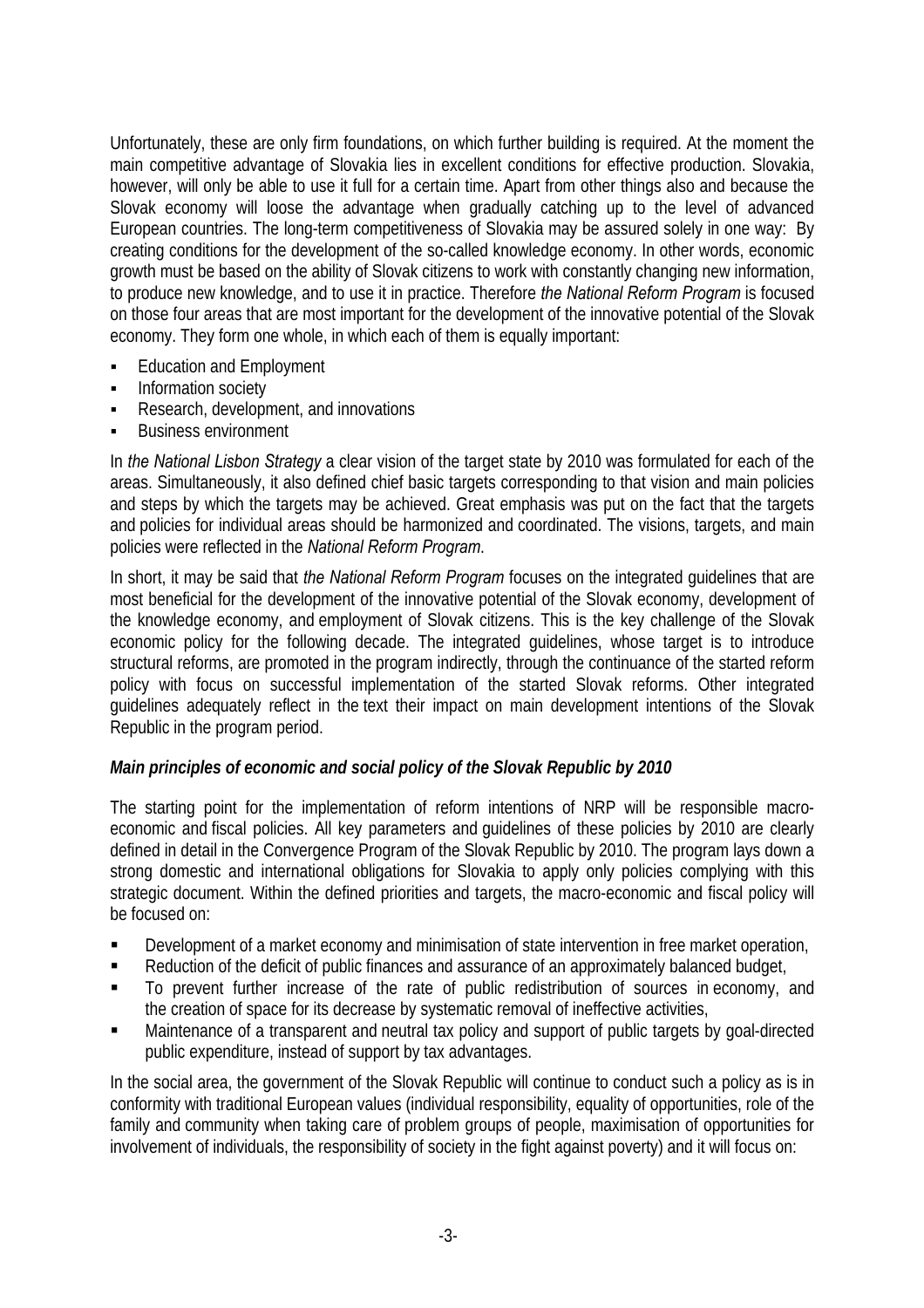- <span id="page-5-0"></span> Joint responsibility of an individual and his/her family for the solution of his/her situation, and for the creation of adequate social and economic background,
- Balanced public support in all phases of the lives of both individuals and their families,
- **Motivation of individuals for activity and creative activity through social policy,**
- Reduction of absolute poverty with tools that will help people solve their difficult social situation,
- Maintenance of an efficient social network and the creation of an environment enabling the best solutions of municipalities and regional administrative authorities,
- Maintenance of a flexible job market as the basic prerequisite for the creation of new job opportunities, stable work, and thus for the creation of space for the reduction of costs spent on the social system.

An inevitable prerequisite for ensuring full life of every individual at every age is a good state policy applied in the health system and social security. Alike other EU countries, in the following years Slovakia will be confronted with a low birth rate and the growing average life expectancy of its citizens. The implemented reforms make real preconditions for the population of Slovakia to have access to good-quality health care and reasonable old age pensions in the future, reflecting their real activity during their economically active lives. All changes that will be implemented in the systems in the future must be executed in a manner that does not threaten the long-term economic sustainability of the health care and pension scheme and keeps a balanced combination of guidelines for asserting basic rights, human dignity, and according to merit.

#### *Environmental principles of NRP policies*

Although the main purpose of NRP is the creation of conditions for fast and long-term economic growth, its support must not be based on policies excessively burdening the environment. The environmental protection and fast economic growth do not have to have principally contradictory targets. On the contrary, if public policies are set correctly, they may mutually enhance. The state should actively promote activities and policies leading to ecologically suitable innovations, introduction of environmental technology and reduction of energy costs. As an example, the support of "green public procurement" should be mentioned. From this point of view, it is necessary to keep two chief guidelines in the creation of individual sector policies systematically; both of which were also taken into account in preparation of the NRP:

 *To incorporate all environmental costs in the prices of products and services (the so-called internalisation of environmental externalities)* 

The production of some types of products and services have negative impacts on the environment, affecting the whole of society. In such cases, the market mostly fails when the maker does not bear environmental costs and therefore does not transfer them in the prices of products. The state must remedy these market deformations that unjustly favour some types of products and causing damage to the whole of society.

*Not to deform the market environment by incorrect or additional policy* 

If the market environment is affected by unsystematic elements, such as unsuitable additional policy, as a final consequence prices of products and services are deformed and the competitiveness of environmental technology and services reduces.

To fulfil the priorities of environmental policy, including those defined in the Integrated Guideline No. 11, it will be necessary to implement measures focused on reducing climate change, rational use and preservation of natural resources and biodiversity, use of secondary materials, integrated management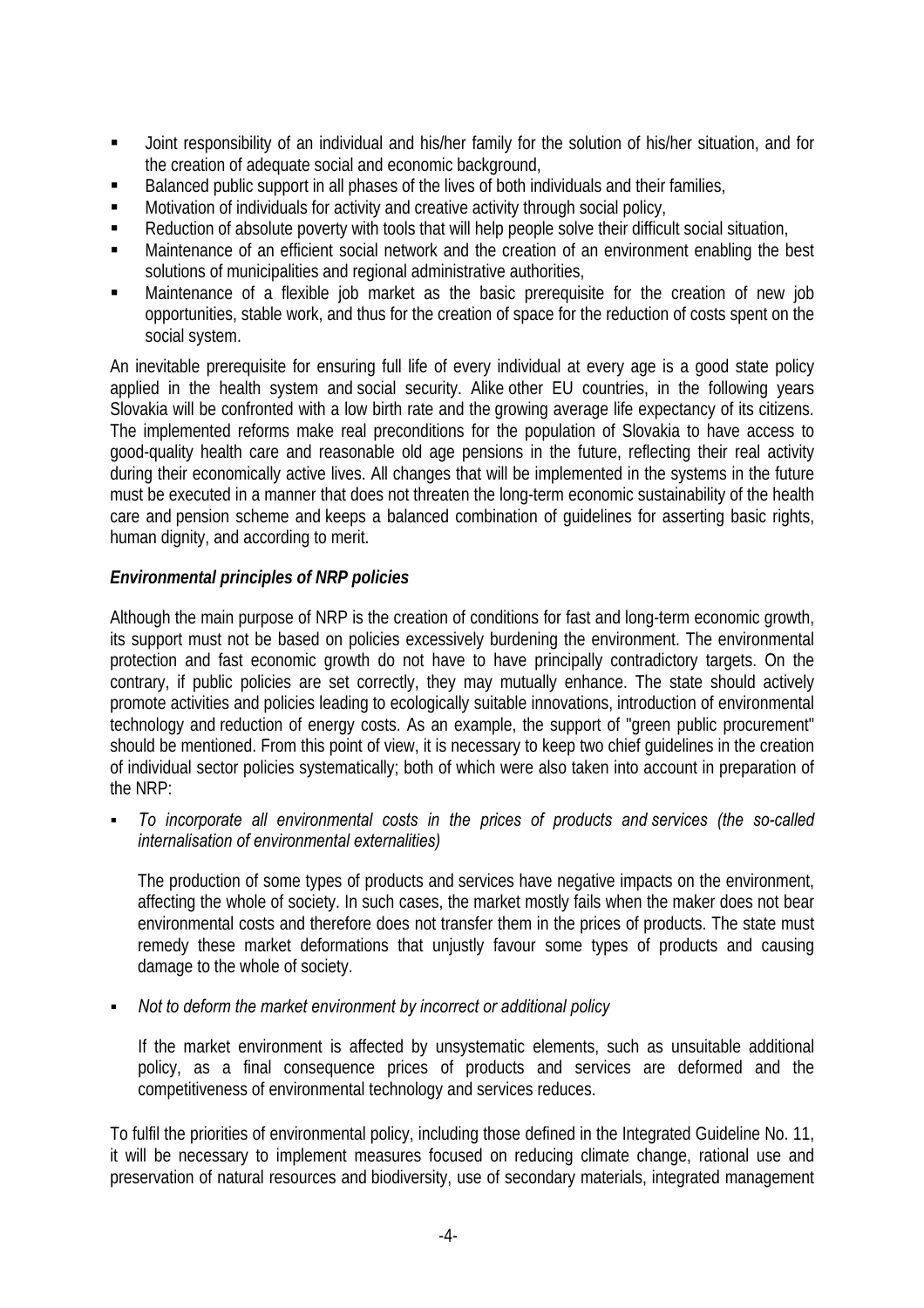<span id="page-6-0"></span>of river basins, and a program of flood control in the Slovak Republic, reduction of old environmental burdens, development of the environmental infrastructure, enforcement of environmentally friendly products, and quality systems.

#### *NRP and programming of EU funds from 2007 to 2013*

Effective fulfilment of NRP programs will require adequate funding, not threatening the stability of public finances and fiscal targets as defined in the Slovak Convergence Program. The Slovak Republic will solve ensuring this requirement in three ways. Firstly, within setting up public administration budgets, by reducing expenses in the areas that do not correspond to the NRP and increasing expenses in priority areas. Secondly, by the creation of conditions for a considerably higher rate of funding of priorities from financial resources of the private sector. Thirdly, by using resources from structural funds, of the Cohesion Fund and other EU expenditure programs focused on competitiveness, innovations, and construction of the transport infrastructure.

At the moment the Slovak Republic is using EU financial means for the development of these areas to a limited extent only. In this context, it is important that the chief target of investing resources from EU structural funds be to increase the competitiveness and growth of the whole economy. So far the approved strategic documents determining the main areas and priorities of the Slovak Republic that should be funded from EU funds from 2007 to 2013 have been fully compatible with the philosophy and targets of the NRP. Most of these finances should be used for the support of factors, including the transport infrastructure, related directly to the development of competitiveness and the knowledge economy.

#### *Involvement of stakeholders*

The National Reform Program of the Slovak Republic may only be successful if it is broadly supported by the whole of society as well as by the professional public. A broad social consensus will be important for ensuring that its intentions and targets also be implemented in the program and tasks of the new government, elected in the next parliament elections.

As the NRP is based on *the National Lisbon Strategy*, it is an indirect result of very active involvement of representatives of almost all areas of the Slovak society in its preparation. Even before the official approval by the government of the Slovak Republic, it was submitted to an open public discussion. It culminated at the national conference, attended by the Prime Minister of the Slovak Republic, several Deputy Prime Ministers and Ministers of the government of the Slovak Republic, leaders of the parliament opposition, representatives of employers and trade unions, distinguished researchers and professors, managers of major companies and key personalities from nongovernmental organizations. Thanks to the discussion, a broad consensus of all the society regarding the basic vision and strategic direction of Slovakia was achieved, and in such a manner it is defined in this document. Similarly, *action plans* for fulfilment of *the National Lisbon Strategy* from 2005 to 2006 were prepared in close coordination with the representatives of relevant social groups to which they most related.

The responsibility for the preparation of the National Reform Program of the Slovak Republic in view of its strategic focus and content was delegated to the Deputy Prime Minister of the Slovak Republic and Minister of Finance. The coordination of the preparation of the document as regards the process side was delegated to the Deputy Prime Minister for European matters, human rights, and minorities. The elaboration of the document is coordinated at the interdepartmental work team for the Lisbon Strategy. Members of the interdepartmental work team are representatives of individual departments to which the priorities and tasks of the Lisbon strategy directly relate. To ensure a broad consensus, the work team also includes representatives of the National Council of the Slovak Republic, social partners, and the academic community.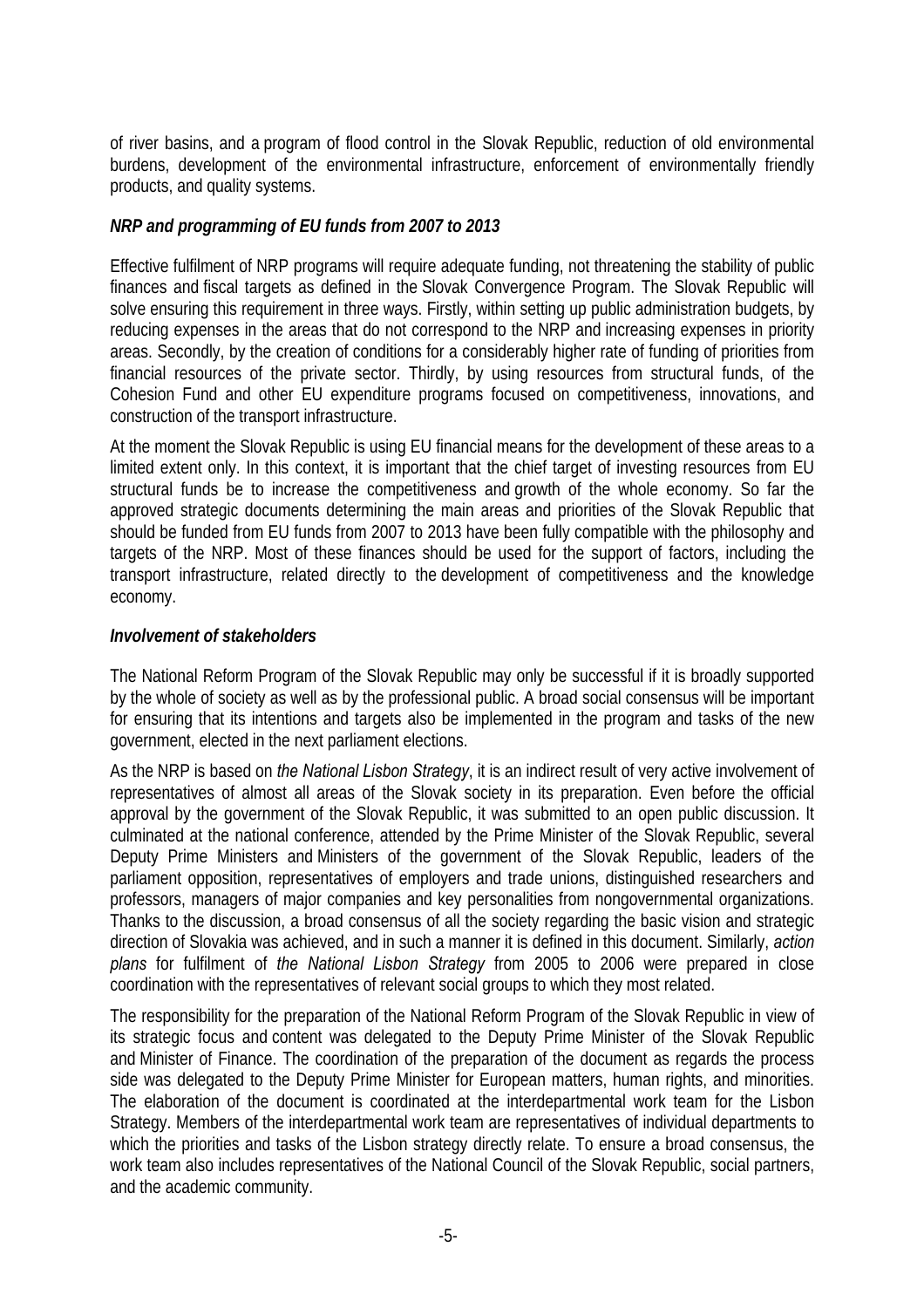<span id="page-7-0"></span>Taking into account the economic size of Slovakia, a specific role will also be played by local and regional authorities, whose activities in fulfilment of the program should promote the growth of all areas of Slovakia as much as possible in a way not threatening the fast growth of the performance of the whole country.

# **II. Macro-economic policy**

# **II.1 Basic aims and principles**

The basic aim of the economic policy is to achieve high economic growth sustainable in the long term, contributing to a rapid growth of the standard of living of residents of Slovakia. In spite of the simple formulation, it covers a quantity of mutually interconnected policies that must be coordinated. The most important of them are:

- $\blacksquare$  Fiscal policy,
- Monetary and exchange-rate policy
- **Structural policies**

The Lisbon strategy predominantly refers to structural reforms, but it is necessary to mention its mutual relation with macro-economic policies – structural changes support the macro-economic stability and macro-economic policies may create good conditions for the implementation of structural reforms. **As regards fiscal and monetary policies, the targets of Slovakia were presented in the Convergence Program, and they still apply.** The development will be detailed in the program update this autumn. Therefore, only basic aims and guidelines are given herein.

The basic short-term aim of *the fiscal policy* is to reduce the deficit of public finance to below 3 % of GDP (excluding cost of the introduction of the second pillar of the pension scheme) by 2006 and to achieve the limit including the cost of the pension reform in 2007. It is important to mention that the fulfilment of these targets has continued mostly by reducing the share of public expenditure on GDP through structural reforms. The task is even more ambitious because the total tax burden is slightly decreasing at the same time. The major aim of the fiscal policy is undoubtedly, however, **to achieve the long-term sustainability of public finance by 2010**. In practice it means that, apart from the implementation and maintenance of structural reforms in the pension system and the health system, by the end of this decade the Slovak Republic should reach an approximately even structural balance of public finance. That ambition is fully compatible with the new definition of intermediate targets in the Covenant of Stability and Growth where the deficit up to 1 % of GDP is mentioned for countries with high economic growth and a relatively low level of public debt. The implementation of the strategy by means of the two mutually interconnected pillars mentioned – structural reforms and the reduction of public debt – should prepare Slovakia for the negative consequences of aging of the population in time.

As regards structural reforms, it is predominantly necessary to mention changes to the pension system and the health system. The pension reform was implemented by measures taken in the first (continuous) pillar and by the introduction of the capitalization pillar. The increase of the retirement age will help decrease the level of implicit debt, where transferring half of the old-age insurance payments to citizens' private accounts will transform a part of the implicit debt to explicit debt. It is the transparency of costs and their better distribution in time that will express in additional costs for public finance in the intermediate range. The cost may increase up to around 1.5 % of GDP by 2010. In the long term, however, it is undoubtedly beneficial, which is reflected in part in the reform of the covenant of stability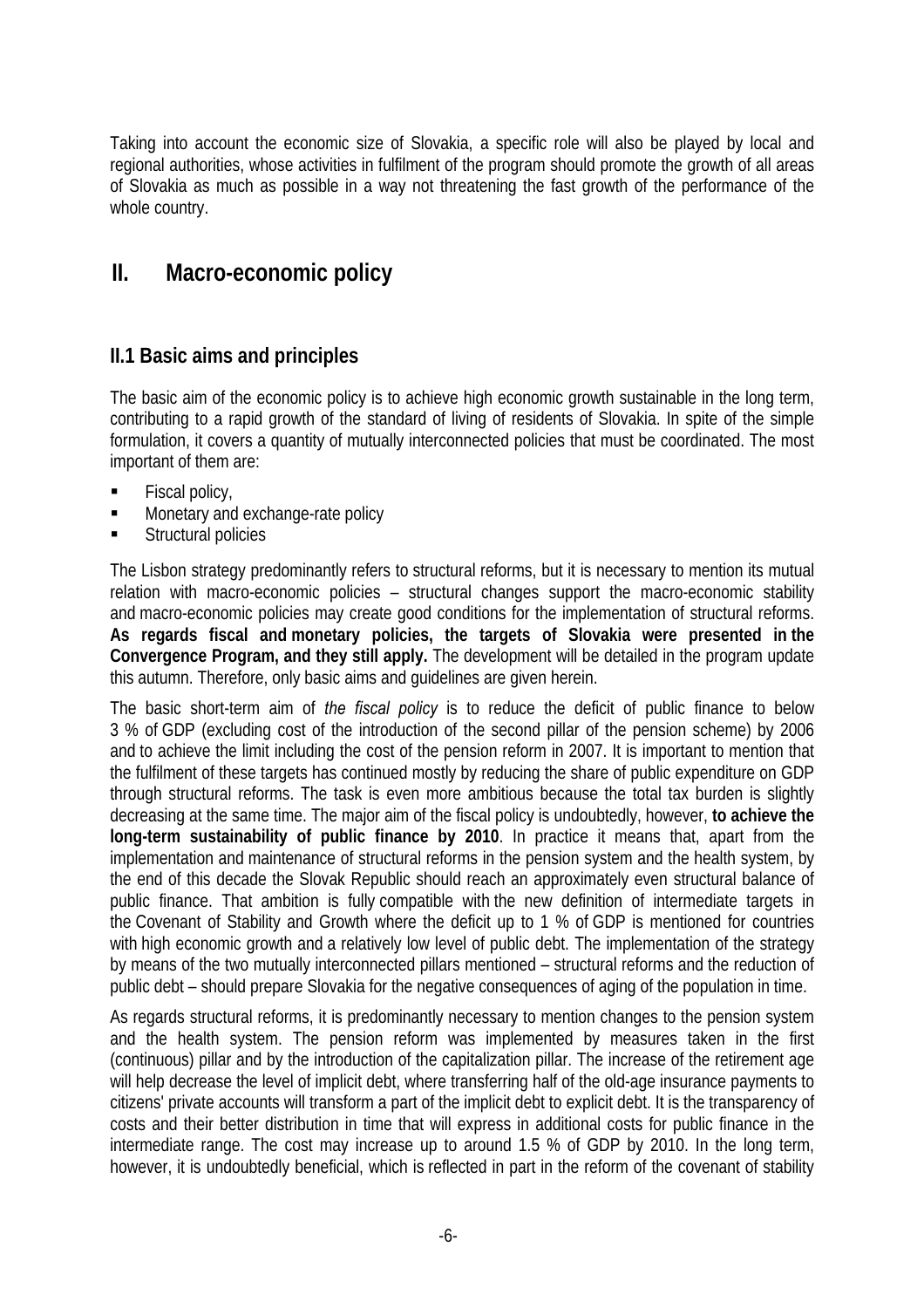and growth. The reform of the health system by the implementation of certain market mechanisms into the system means a better utilisation of public finance as well as enhancement of the quality of provided services. However, in spite of these steps a gradual increase of expenses on the health system must be expected in the long term. Apart from these measures, the convergence program counts on a gradual reduction of the deficit of public finance. It is assumed that Slovakia could join the Eurozone in 2009 with the deficit already below 2 % of GDP. Currently, the achievement of a deficit below 1 % of GDP in 2010 seems an ambitious, but also a realistic, target.

The achievement of the aims of the fiscal policy is conditioned by the following basic principles: transparency, responsibility, and effectiveness. Public finance must be transparent, easy to monitor, and understandable for the wider public. A key measure for achieving *transparency* was a full transition to the ESA 95 methodology for a concrete quantification of the fiscal position, as well as for international comparison. *Effectiveness* reflects the principle of the most effective collection of taxes, as well as the effort to maximise the value of the public finance spent. The main aim is to enhance the quality of public services. The mentioned aims should be supported considerably by the reform of the control of public finance, within which an important role should be played by budgeting, focused on results. It is the sustainable position of public finance that may secure stable and high economic growth in the long term. Therefore *responsibility* means to not leave the fiscal burden to future generations. Within responsibility, the achievement of justice not only between generations but also within one generation should be taken into account. That intention is solved by the new tax system and better distribution of public expenditure.

Národná banka Slovenska (the national Bank of Slovakia) is responsible for *the monetary and exchange-rate policies,* whose main aim as stipulated by the law is to maintain price stability. Since Slovakia is a small open economy, the exchange rate represents a significant channel of the transmission mechanism of the monetary policy and its development and fluctuations from the balanced trajectory are taken into account for monetary-political decisions. The size and openness of the economy are the main motives for why Slovakia is trying to achieve early **entry to the Eurozone in 2009**. The process of Eurozone accession was detailed in the Concretisation of the Strategy of Euro Acceptance, approved by the government in September 2004. The makers of the economic policy are convinced that the step will also accelerate the real convergence of Slovakia.

The fiscal policy will promote the performance of the monetary policy and stability of economy by using additional budget revenues predominantly for the reduction of the deficit in the following period, and thus public debt also.

As far as structural reforms are concerned, special attention is paid to the job market, which is understandable in view of the high unemployment rate. Simultaneously it fully corresponds to the new prioritisation of the Lisbon strategy, putting a great emphasis on growth and employment.

In the convergence program, the decrease of the structural rate of registered unemployment below 10 % by 2010 was set as the main aim for the *job market*. As a result of emphasising the growth of employment, the target that is being currently considered to be more important was formulated: **To increase the employment in the economy by an annual average increase of 1-2% by 2010**. The achievement of the target should be facilitated by high economic growth, better conditions for conducting business in Slovakia, together with a bigger offer on the job market (in conjunction with measures accepted in taxation, social net, active policy of job market and social security). Future policies focused on increasing the employment are primarily based – as it is mentioned in other parts of this material - on the following pillars:

- Reduction of the tax burden, predominantly for low-income groups,
- Reduction of the regulatory and administrative burden of employment as well as self-employment
- Support of international as well as cross-border job mobility,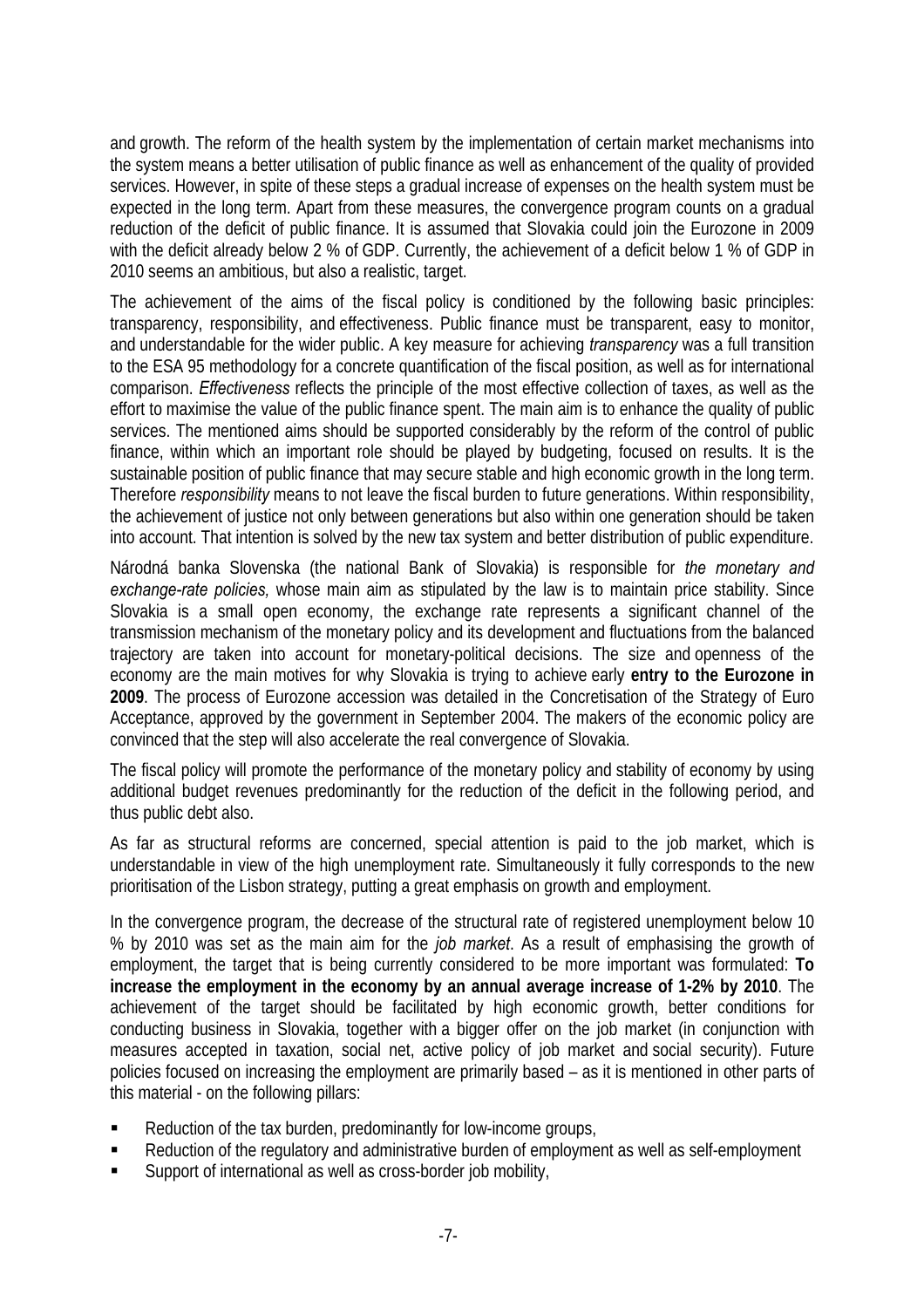- <span id="page-9-0"></span>Continuing modernisation of employment services,
- System of consultancy and education for the unemployed.

On the market of products and services, the key intention is to increase the productivity with the help of a suitable investment climate, more intense competition, liberalisation, support of businesses, and effective regulation. The prime intention for the financial market is its further development and growth on the basis of sound competition and creation of an effective regulation framework. In conformity with the Lisbon strategy, the reforms in the Slovak Republic will mainly be focused on longterm, purposeful and comprehensive efforts to create a society based on the principles of permanently sustainable development and their practical application. The aim of permanently sustainable development is to achieve maximum conformity of the economic, social, environmental and cultural dimension of the development of the society.

As part of the Integrated Guidelines, apart from others, six guidelines were formulated for the macroeconomic policy:

- Achievement of the aims of the Convergence Program for fiscal and monetary policies together with the implemented reforms of the pension scheme and health system should ensure economic stability, sustainability, as well as support that should ensure a good function of the Economic and Monetary Union (HMÚ). In fact it covers the fulfilment of guidelines No. 1, No. 2 and No. 6.
- The extensive tax reform, effective since 2004, and several-year program budgeting within the reform of the public finance management are good basics for the fulfilment of guideline No. 3. As regards public expenditure, it will also be very important what direction the financial perspective for 2007 – 2013, predetermining significantly the allocation of resources, takes. It seems necessary that the Lisbon targets – growth and employment – be reflected more in this area as well.
- Slovakia is a small and very open economy, therefore the vulnerability of the economy to external shocks is much more sensitive. It is important that the economy be able respond flexibly to these shocks. Structural policies focused on higher flexibility and mobility are given in other parts, therefore specific measures related to guideline No. 4 are not detailed herein. It refers predominantly to the job market and business environment.
- In the past period Slovakia has not had problems with the relation between the productivity of work and growth of wages. Moreover, in the private sector wages are determined based on agreement between companies and employees. Therefore guideline No. 5 is irrelevant for Slovakia.

### **II. 2. Current situation and intermediate forecasts**

Thanks to the implemented structural reforms and macro-economic stability, the Slovak economy is growing at a fast pace above a level of 5 %. An attractive business environment connected with an intense inflow of investments, enhanced job motivation and big flexibility of the job market resulted in positive impacts on the supply side of economy. According to the prognoses of international institutions, the Slovak Republic may profit from the implementation of structural reforms and stabilisation of the situation in public finance in the near future. However, to maintain high economic growth enabling it to continue the run to catch up with advanced countries will not be possible in the long term except by the "import" of know-how and making the production more effective. The Slovak Republic must start thinking of how to enhance its potential in knowledge economy. That is why the Strategy of the Competitiveness of the Slovak Republic by 2010 was elaborated and the Minerva project was launched, which – as it was mentioned at the beginning – are the foundation stones of the National Reform Program as well.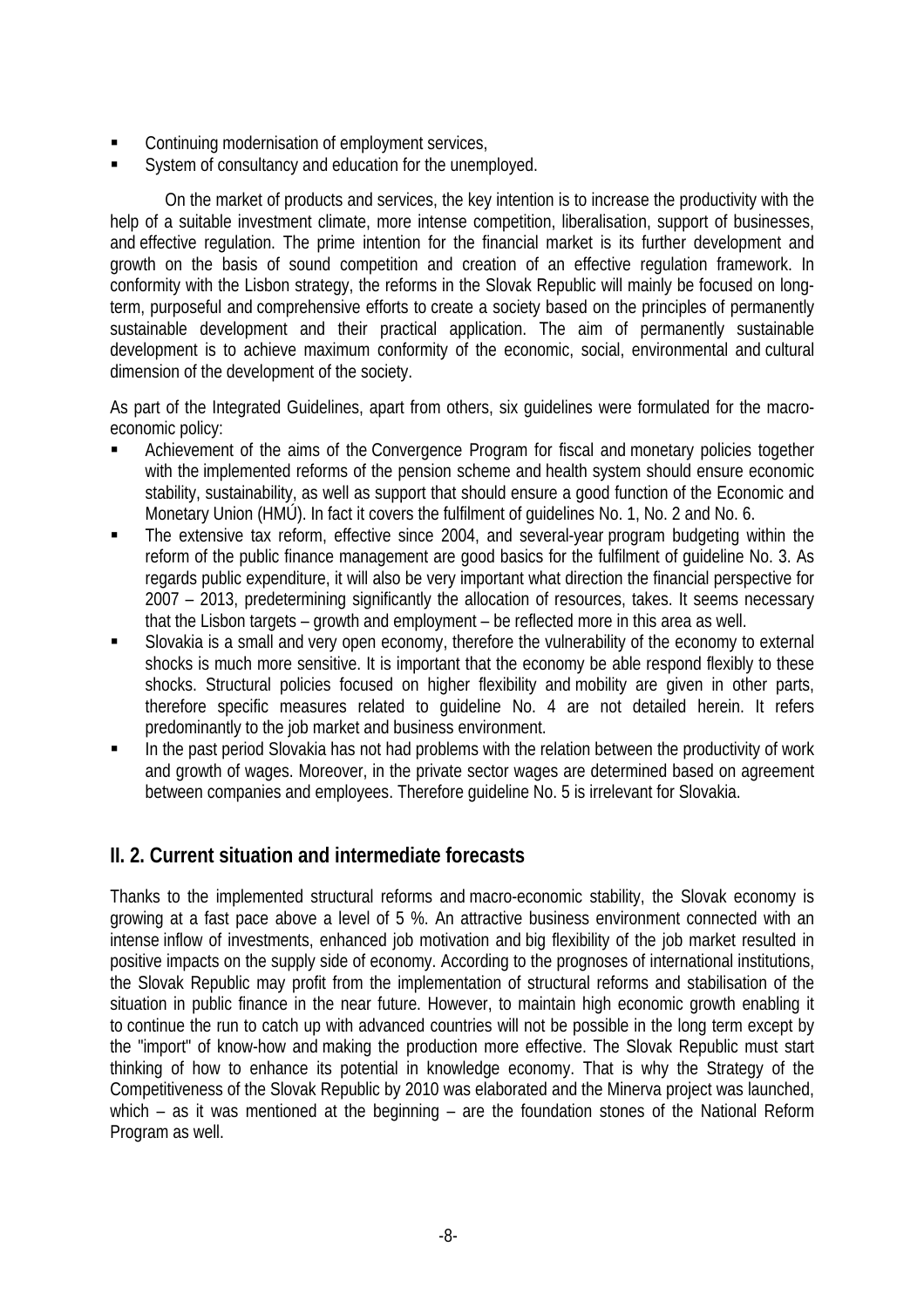The growth of economy in the first half of this year reached 5.1 %. According to several computations, such dynamics close to the growth of the potential product, which means that it is a sustainable trajectory that does not threaten economic stability. The chief motor of economy is domestic demand, when the contribution of net export has become negative during the year.



Recently the growth of GDP has also been connected with significant creation of new jobs. Employment is going up by 2 %, while the dynamics in the private sector is even higher. This positive development results from several factors. Apart from improvement of the business environment and increased investments, it is increased motivation to get a job and decreased marginal effective tax rates that should be mentioned most of all.



As regards the productivity of work, it is the import of new technology and know-how and more intense inflow of direct foreign investments that are rewarding. The Slovak economy has attained a considerably lower technologic level than advanced countries, which means that there is vast space for improvement of the productivity by utilisation latest knowledge from abroad.

The following table shows other major macro-economic indicators. It emerges from it that in 2005 inflation dropped sharply, predominantly as a result of using up the effects from the increase of regulated prices and indirect taxes. The deficit on the current account is not deteriorating, but it still can be financed safely by the inflow of direct foreign investments. Unemployment will gradually go down, but the process will be slowed down by the increased retirement age.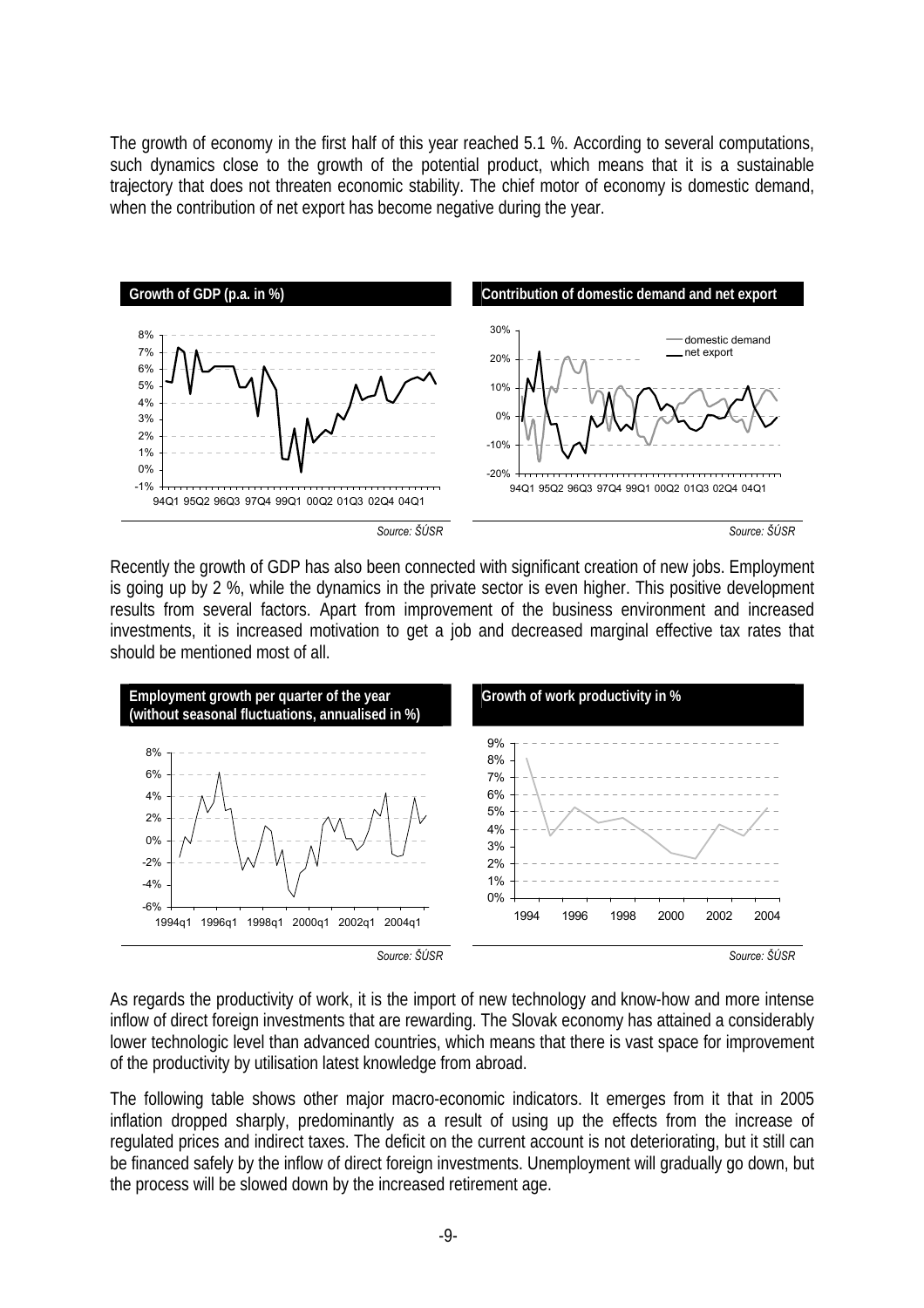<span id="page-11-0"></span>

| Prognosis of selected indicators of development of the Slovak economy |                                                                                                                                         |                                    |        |        |        |           |        |
|-----------------------------------------------------------------------|-----------------------------------------------------------------------------------------------------------------------------------------|------------------------------------|--------|--------|--------|-----------|--------|
| No.                                                                   | Indicator                                                                                                                               | Unit                               | Real.  |        |        | Prognosis |        |
|                                                                       |                                                                                                                                         |                                    | 2004   | 2005   | 2006   | 2007      | 2008   |
| 1                                                                     | GDP; in current prices                                                                                                                  | <b>SKK</b><br>thousand<br>million) | 1325.5 | 1429.8 | 1531.4 | 1648.2    | 1767.7 |
| 2                                                                     | real growth                                                                                                                             | %                                  | 5.5    | 5.1    | 5.4    | 6.1       | 5.6    |
| 3                                                                     | Final consumption of households; real growth                                                                                            | %                                  | 3.5    | 5.1    | 4.5    | 4.8       | 5.2    |
| 4                                                                     | Average monthly wage for NH; nominal growth                                                                                             | %                                  | 10.2   | 8.1    | 6.5    | 5.8       | 5.8    |
| 5                                                                     | real growth                                                                                                                             | %                                  | 2.5    | 5.2    | 3.9    | 3.7       | 3.7    |
| 6                                                                     | Average growth of employment, pursuant to VZPS                                                                                          | %                                  | 0.3    | 1.6    | 0.9    | 0.8       | 0.8    |
| 7                                                                     | Average rate of unemployment, pursuant to VZPS                                                                                          | %                                  | 18.1   | 16.8   | 16.3   | 16.0      | 15.7   |
| 8                                                                     | Index of consumer prices (average growth)                                                                                               | %                                  | 7.5    | 2.8    | 2.5    | 2.0       | 2.0    |
| 9                                                                     | Index of production prices (average growth -home)                                                                                       | %                                  | 3.4    | 3.1    | 1.6    | 1.5       | 1.5    |
| 10                                                                    | Balance of public finance (share in GDP)*                                                                                               | %                                  | $-3.2$ | $-3.4$ | $-2.9$ | $-3.0$    | $-2.7$ |
| 11                                                                    | Balance of current account (share in GDP)                                                                                               | %                                  | $-3.5$ | $-4.5$ | $-4.7$ | $-1.5$    | $-0.9$ |
|                                                                       | *Class 2007, laskedberg of soot of later decition of the southelisation willow of the monoism solomon<br>Course, Ministry of Figures of |                                    |        |        |        |           |        |

*\*Since 2007, including of cost of introduction of the capitalisation pillar of the pension scheme Source: Ministry of Finance of* 

*the SR*

# **III.** POLICY OF EMPLOYMENT

For the growth of the creative potential of economy, it is necessary that the Slovak Republic will focus its efforts on following four areas:

- **Modern educational policy**
- Achievement of a high rate of employment
- Coping with demographic changes
- Social inclusion

The mentioned areas must be perceived as a whole whose results depend on coping with individual tasks. Their successful implementation makes space for securing a permanent economic growth in conformity with new challenges of the development of the society. Interventions in the mentioned areas focus on the start-up, or strengthening of processes ensuring the competitiveness of the Slovak Republic within both the European and global frameworks.

The support of the changes in the system of education will ensure a better-quality human capital in the near future which contribute to the flexibility of the job market and will help make conditions for the achievement of a high rate of employment. For long-run competitiveness of the Slovak Republic, it is necessary to cope with demographic changes, such as overall aging of the population, low birth rate and migration. Not least, the employment policy of the Slovak Republic must concentrate on the battle against poverty and integration of marginalized groups of the population in the educational and work process. Enlargement of the educational and economic gaps in the population could lead to uneven development of all the society and creation of social frictions in the future.

### **III.1 Modern educational policy**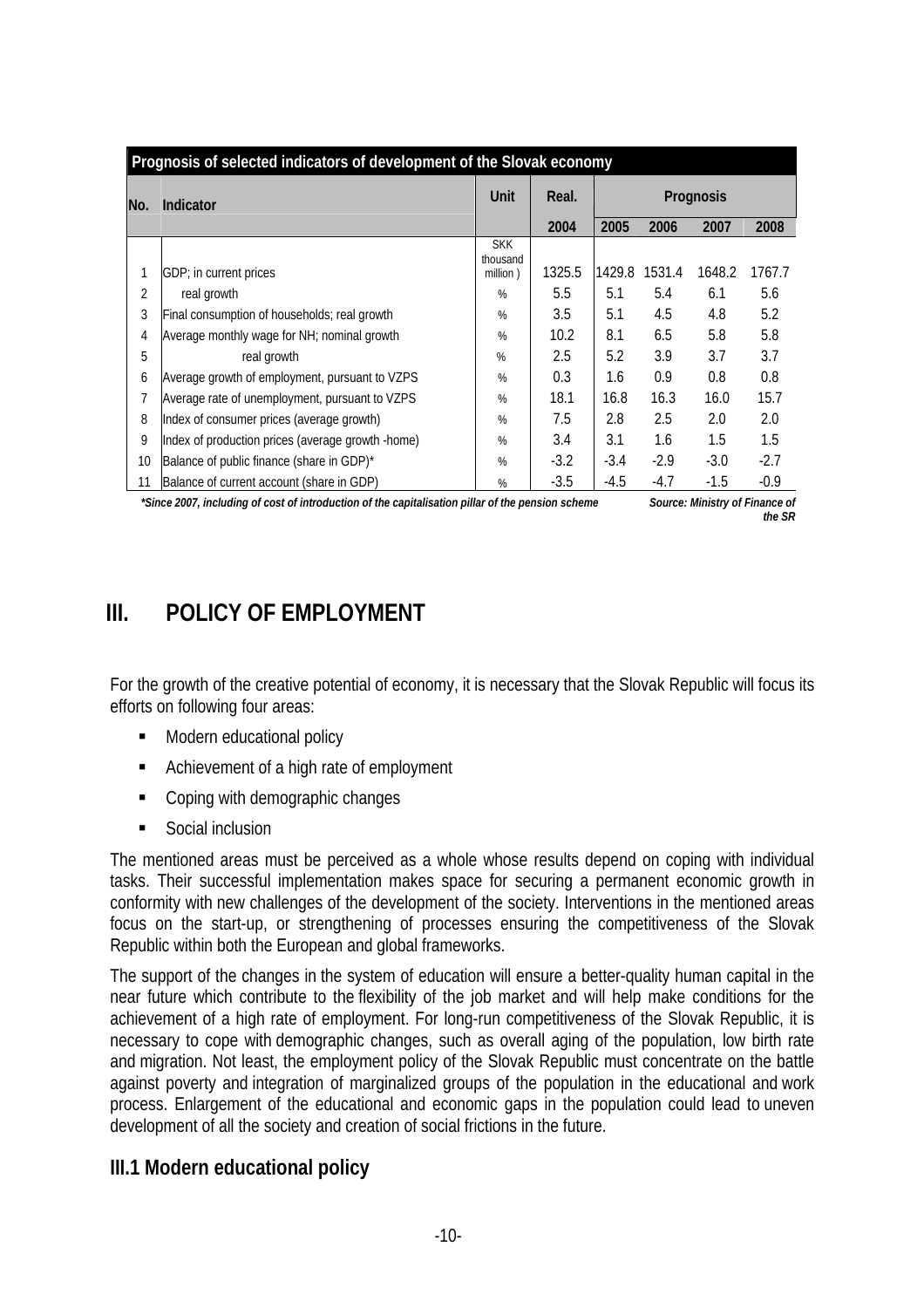Education and training rank among the most important and permanent priorities of the Slovak Republic. Their support is an essential part of the creation of the modern Slovak society in which education is a source of long-term competitiveness of the Slovak Republic, affecting its position in Europe, as well as comprehensive development of personality and involvement of every citizen.

The crucial pillar of future prosperity and competitiveness of the Slovak Republic is transformation of the traditional school into the modern school. It lies in reforms of elementary and secondary schools with a focus on the reform of the content of education so that basic skills and quality be ensured for all pupils. Simultaneously, it is necessary to implement the support of gifted young people, active control of foreign languages, teaching and instruction with help of information technology, enhancement of availability and quality of university education, opening the system of further education for the largest possible section of people, as well as the integration of children from marginalized communities in schools.

The principal task of the modern educational policy is the elaboration and approval of the draft of the **new Education Act** in 2006. Its adoption narrowly relates to Guidelines of the Council of the European Union No. 23 and 24, focused on accommodation of the systems of education to new requirements for qualifications, or to improve the quality of investments in human capital. By adoption of the new Education Act, the reform of elementary and secondary schools should be finished, when it is the content of education that is emphasized, which will ensure the transformation of traditional school to modern school as it is defined by Millennium - the National Program of Education and Training in the Slovak Republic for the following 15 - 20 years, which is inspired by the ambition to outline a human society based on humane–creative education for the new millennium. The program is based on the analysis of general trends that have been applied in the countries of the European Union and other advanced countries in the world for a long time. The program sums up the main priorities the should be respected and implemented by the state and public authorities, individual schools and school facilities, pedagogical workers, as well as all other people who are active in the educational policy of the Slovak Republic. The basic precondition of success of the proposed program will be its good incorporation into the strategy of the overall social-economic development of the Slovak society together with consistent accommodation to the guidelines of the educational policy of democratic countries.

The new Education Act will newly regulate all types of education, from pre-school up to education that is part of lifetime learning. The Act will stipulate guidelines, targets and conditions under which education and training should be implemented. The accreditation of educational-training programs and innovation of the content, methods, and forms of education and training will be introduced.

As a result of the transformation of traditional school to modern school, the content of instruction must be changed in general, from memorising information to the ability to obtain data, assess and use it. The needs of the job market and requirements for formation of personality and skills for knowledge economy will be taken into account and reflected in the content of education.

As a result of the transformation of traditional school to modern school, the content of instruction must be changed in general, from memorising information to the ability to obtain data, assess and use it and communicate with partners outside school, with companies, research establishments, community institutions. In this context it is necessary that pupils of elementary and secondary schools know and use information and communication technology for the development of creative and critical thinking and cooperative work. Therefore the Slovak Republic will organize multi-level training courses for teachers with a view to developing innovative pedagogical approaches with use of information and communication technology in the teaching process, with the building innovation centres and their interconnection to the educational network. As information and communication technology must become a tool that is used everyday by both pupils and teachers, its infrastructure in schools must be adequately extended. By 2010 the infrastructure of information and communication technology in schools should reach the European level. It is necessary to introduce motivation tools for gaining and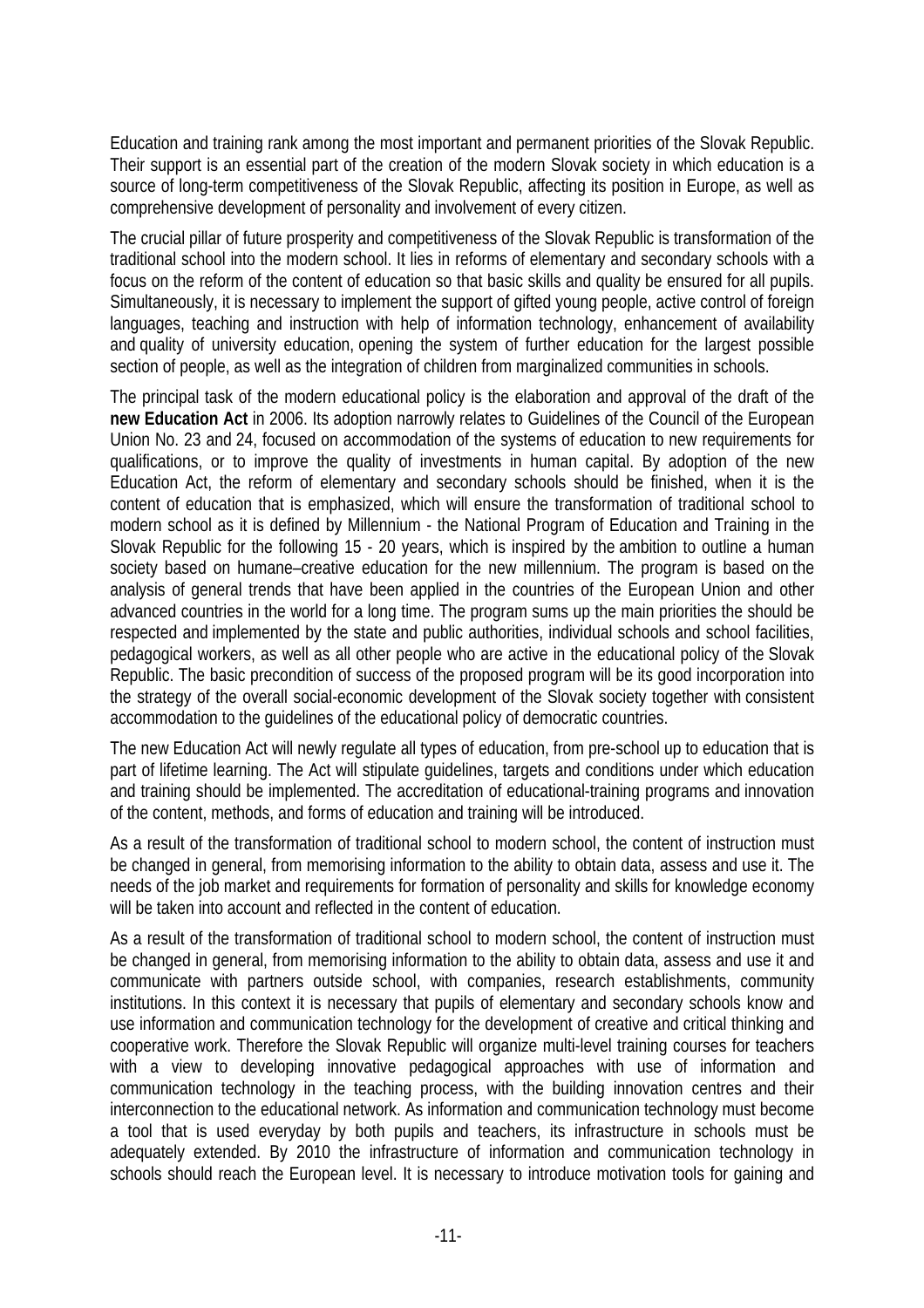maintaining qualified teachers of information science and to motivate teachers towards the integration of innovative pedagogical methods utilising information and communication technology.

For full involvement of secondary school graduates in the European citizens' society and European job market, it is necessary to have **a good command of at least two foreign languages**, which is in conformity with Guideline of the Council of the EU No. 20, Better accommodation to the new needs of the job market. Since a coherent conception of the teaching of foreign languages is missing in the Slovak Republic, it is necessary to enhance and improve teaching foreign languages at all school levels. Such a task will require the transformation of the content of instruction and methods teaching foreign languages, which should be finished in 2007. The transformation should also ensure the continuity of teaching foreign languages at individual school levels and types by which the overall standard of achieved results will improve. From 2006 to 2007 a new model of teaching foreign languages must be introduced, including motivation tools for maintaining qualified language teachers.

The Slovak Republic has had a long tradition in the **development of gifted children and young people,** which should be further consolidated, made professional and extended, whether in the form of elementary art schools, Olympiads, correspondence seminars and various thematic promotion competitions, or sports school predominantly for pupils for whom they have not been available so far. For further development and use of experience, it is necessary **to elaborate and implement a new model of work with gifted pupils** in 2006. Within the new model the effectiveness of teaching of gifted and talented young people will be enhanced. In comparison with the currently used model, concentrated primarily on pupils, attention will be focused more on teachers who, using various means and methods, develop pupils' interest in their subjects. An irreplaceable tool of systematic support will be centres for development of talents which, in cooperation with other organizations involved, will help teachers and organizers of various activities, stimulating gifted pupils.

As regards **universities,** the extension of capacities and considerable improvement of the quality of universities must be emphasized. The aim is conformity with Guideline No. 23 of the Council of EU, Extension and improvement of investments in human capital. A key for the achievement of this aim is a flexible system where universities respond primarily to the demands of young people, but also to the demand for lifetime education and the best of them are also research and development centres reaching international level. Tools for the achievement of that aim are increased competition in provision university education, its better availability, and available financial sources – they are achievable by means of a combination of tuition, guaranteed loans, and social scholarships connected with the policy of open entry and exit to the market without major administrative barriers and the stimulation of vast internal differentiation of universities according to the needs of the market. It is necessary that by 2007 the Slovak Republic remove the said barriers with an emphasis on making recognition of diplomas easier. Necessary diversification of sources should be supported by means of setting suitable motivation tools that will contribute to the improvement of conditions for increasing revenues of schools from non-subsidies sources. New motivation elements must also be determined in quality, which will be supported at allocation of subsidies from the state budget for 2006 to public universities.

**The launching and development of comprehensive accreditation of universities** by 2006, as well as support of **independent evaluation activities** will lead to increasing of the competition among schools, which will enhance the culture of quality with emphasis on provided education and development of research at universities.

The support of the mobility of students and teachers does not have to lead to brain drain, but it should be a normal part of education. **The elaboration of the national scholarship program supporting the mobility of students, graduates and pedagogical-research workers** by the end of 2008 complies with the need to create the European university area and it will ensure the availability of university education both for domestic and foreign students.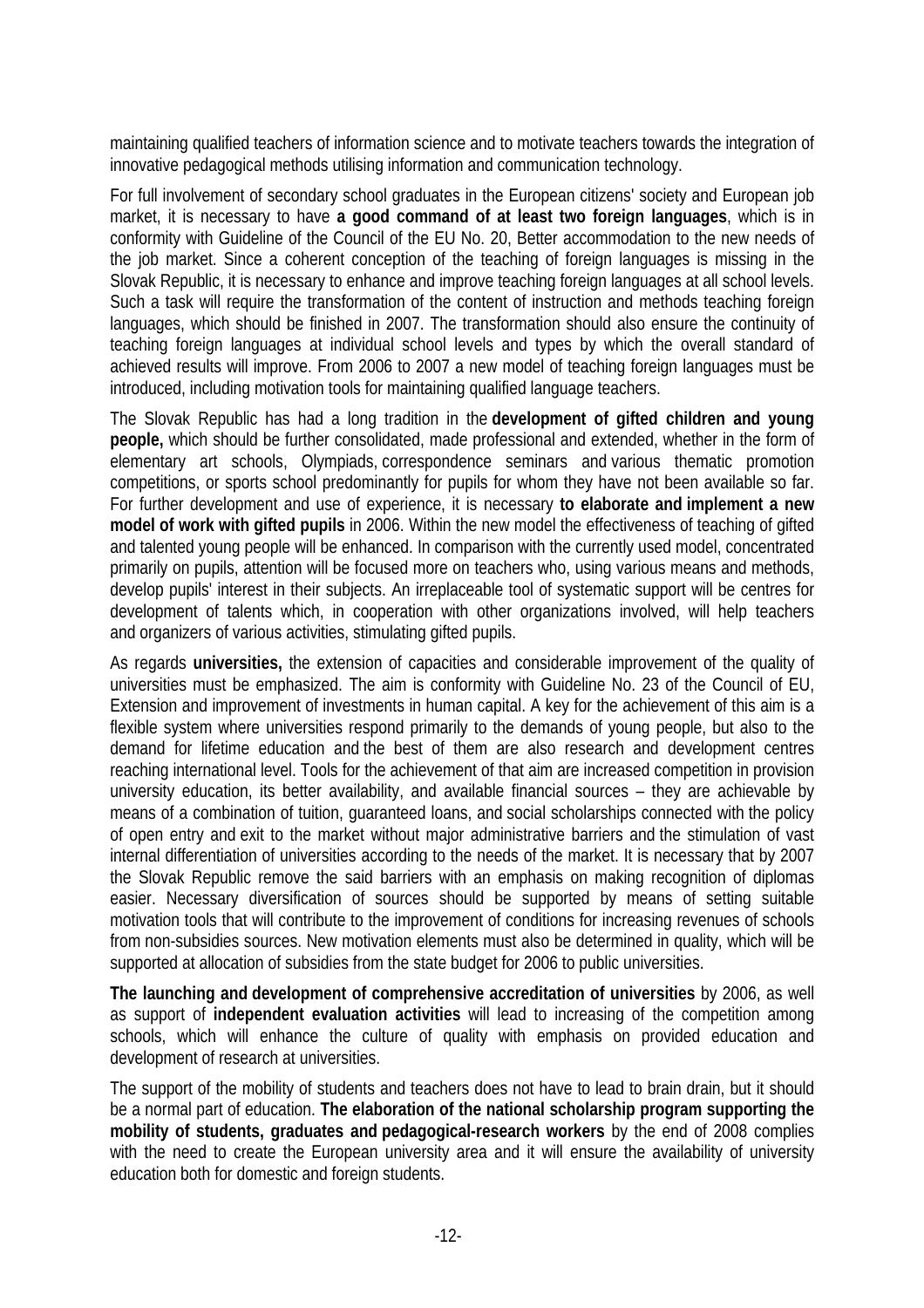<span id="page-14-0"></span>In knowledge economy it is necessary that citizens constantly renew, add to, and extend their knowledge, competences and skills for their lifetime. That is why the creation and development of available, modular and market system of lifetime education is prioritised. Its creation meets Guidelines of the EU Council No. 20, 23 and 24 referring to the improvement of accommodation to the needs of the job market, improvement and enlargement of investments in human capital as well as accommodation of the systems of education and professional training to new qualification requirements. The flexibility of workforce that must be prepared to react to changes in the job market in the future must be supported by programs of further education. In 2006 the Slovak Republic will adopt the **strategy of lifetime education** as well as the **national program for learning regions,** which will ensure the conformity of the regional demand for programs of further education and the real needs of the regional job market. In this context preconditions for creation of the regional network of various institutions, offering tailored services and projects of lifetime education, including programs of the "second chance" type. As lifetime education is a significant factor for successful involvement and remaining on the job market, it is detailed in the chapter "Achievement of a high employment rate".

To achieve the aims in the educational policy, it is necessary to improve the quality of education of teachers, who must be prepared for continual changes in educational needs. As changes continue dynamically, it is necessary to ensure their further education. By the introduction of the **national project of further education of pedagogical workers** during 2006, their better flexibility at changing methods and needs in education will be ensured.

A significant priority of the Slovak Republic in access to education is the integration of children from risk and marginalized groups into standard school environment. The basic tool of integration must be the new Education Act (see above). Apart from that, inclusive policies will be still implemented in the school system **through programs of financial support**, such as contributions and subsidies for support of access to education and preparation of the **introduction of the new system of support to transport of pupils to schools.** To support access to pre-school education, **the program of subsidising the establishment of nursery schools in poor villages using the positive demographic development**  and **increase of the number of teacher assistants and specialized teachers** will be implemented from 2006 to 2008. The introduction of **new types of field inclusive programs in education and preschool education** which are part of community and threshold services, or intervention programs and actions of social protection of children and social guardianship (see Inclusive job market and inclusive society), as well as **investments in material equipment** will be supported by targeting operational priorities of structural funds within the new programming period 2007-2013.

A irreplaceable role in rendering knowledge and development of the knowledge society is played by **memory and fund institutions**, such as libraries, museums, galleries, archives and similar specialized institutions. In the future they should be used in the educational process better and more intensely, as well as in opening the knowledge to citizens and business sector and their use in economy and in public administration. It will also be necessary to pay attention to the renewal and development of these institutions

### **III. 2 Achievement of high employment rate**

A high rate of employment is one of basic preconditions for a stable growth of the standard of living of residents. To ensure that employment increases, it is necessary to set good conditions both for job demand and supply. The implemented reforms of the job market and social system were targeted at fulfilment of that intention. A strong motive for their implementation was a high rate of unemployment and low motivation of citizens to solve their situation. The implemented measures should have ensured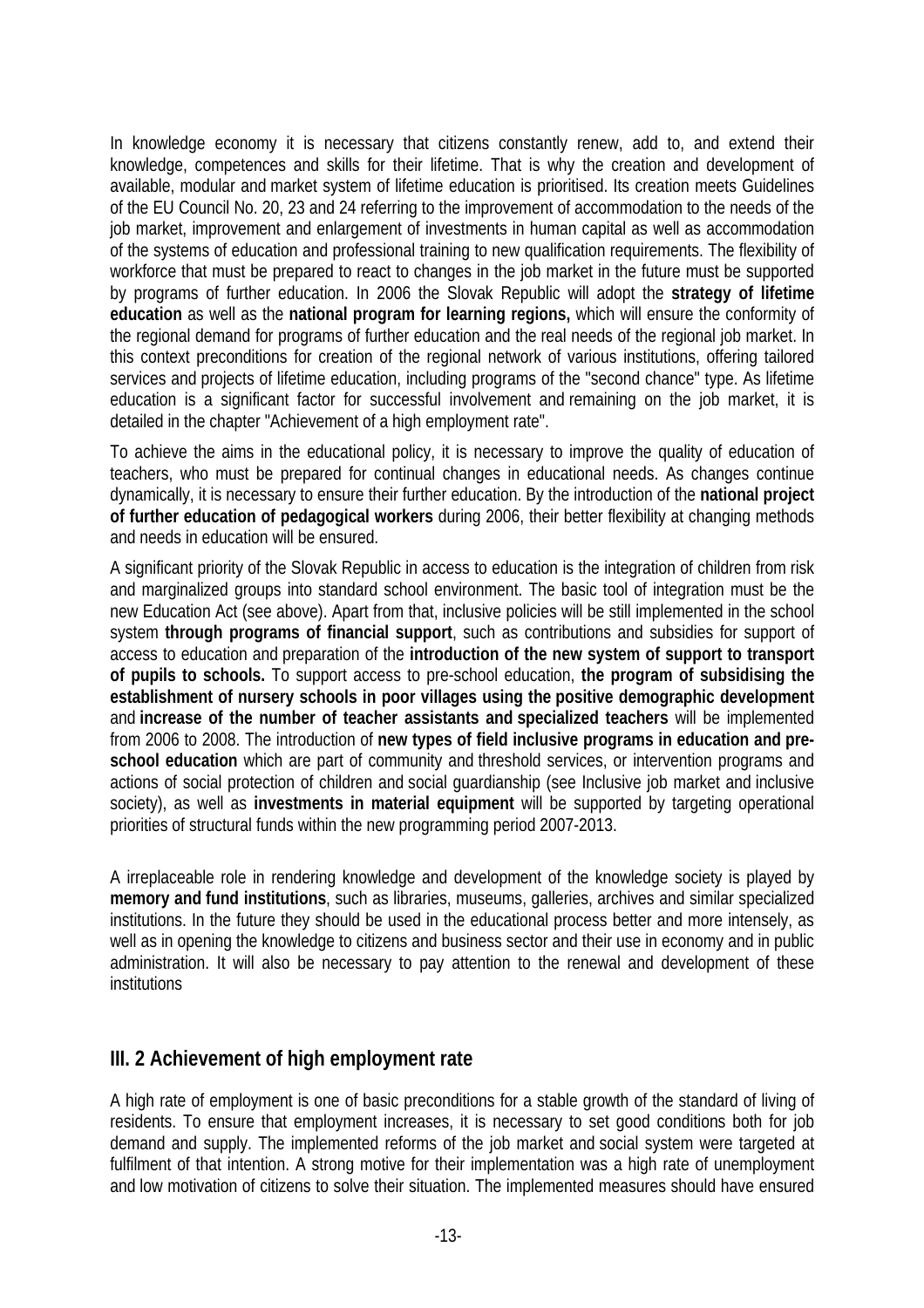that it is more advantageous to look for a job, that there are fewer obstacles in hiring and that predominantly the long-term unemployed get effective assistance and support in looking for jobs.

A high rate of employment may be achieved only provided that the competitiveness of Slovakia develops, which requires the fulfilment of all parts of the National Reform Program. The areas that have a direct impact on the growth of employment are detailed in this part of the material.

Further **decrease of the tax burden** on the work of low-income groups is considered to be a **major tool of increasing the employment** of these groups. Such a step may be achieved by prioritising the reduction of work burden or by transferring the burden from work to other factors. The said measure is in conformity with Guideline of the EU Council No. 22, Assuring the development of the cost of work and mechanisms for determination of wages, supporting employment. Therefore from 2006 the Slovak Republic will make work cheaper and will support people working for low wages by introducing a tax bonus for an individual instead of the a tax-free minimum and it will still support working middle-class and poor families, namely by increasing the tax bonus for a child.

To increase employment, predominantly in the service sector, the Slovak Republic is focusing on **further simplification of the regulation and administrative burden of hiring and self-employment** and simultaneously it will take steps stimulating the participation of individuals in formal economy so that both the employee and the employer will be motivated to be involved in the system and it will be relatively simple for both parties. These aims comply with Guidelines of EU Council No. 17, 19 and 21, focused on policies leading to full employment, enhanced attractiveness of work, and a flexible job market. These are the following measures:

- In 2006 the preparation of an action plan for simplification of bureaucracy in hiring for employers who are tradesmen and natural persons, coming into effect in 2007.
- From 2006 the reduction of the administrative burden related to the regulation of the protection of health at work for employers without reducing the protection of employees. In 2007 a certain extent of the protection of tradesmen, similar to employees' protection, in areas affecting safety and protection at work will be introduced.
- The preparation of measures enabling flexible forms of hiring in the form of "teleworking" in 2007 and their introduction in practice from 2008.
- based on the audit of obstacles in conducting business, which is to be completed in 2006, acceptance of other measures focused on the support of business activities (see Business environment).

The support of job mobility is one of the crucial factors for increasing the overall rate of employment and simultaneously of moderation of regional differences on the job market. The measures are in conformity with Guideline of the EU Council No. 20 Better accommodation to job market. The priority for the period from 2006 to 2008 is **to remove barriers barring bigger inter-regional job mobility,** which will be in conformity with Guideline of the EU Council No. 20 Better accommodation to job market. The Slovak Republic will adopt the following measures:

- From 2006 financial benefits supporting individual job mobility of long-term unemployed will be increased and enlarged (the cost of moving house to the place of employment and for commuting to work outside the place of residence).
- Simultaneously the range of employment services provided by employment agencies will be enlarged by the segment services focused on consultancy and assistance when looking for a job, as well as the arrangement of accommodation for job applicants and their families in regions with better job opportunities.
- Within the new programming period 2007-2013 projects of non-government providers of employment services will also be supported, focused on the provisions of information and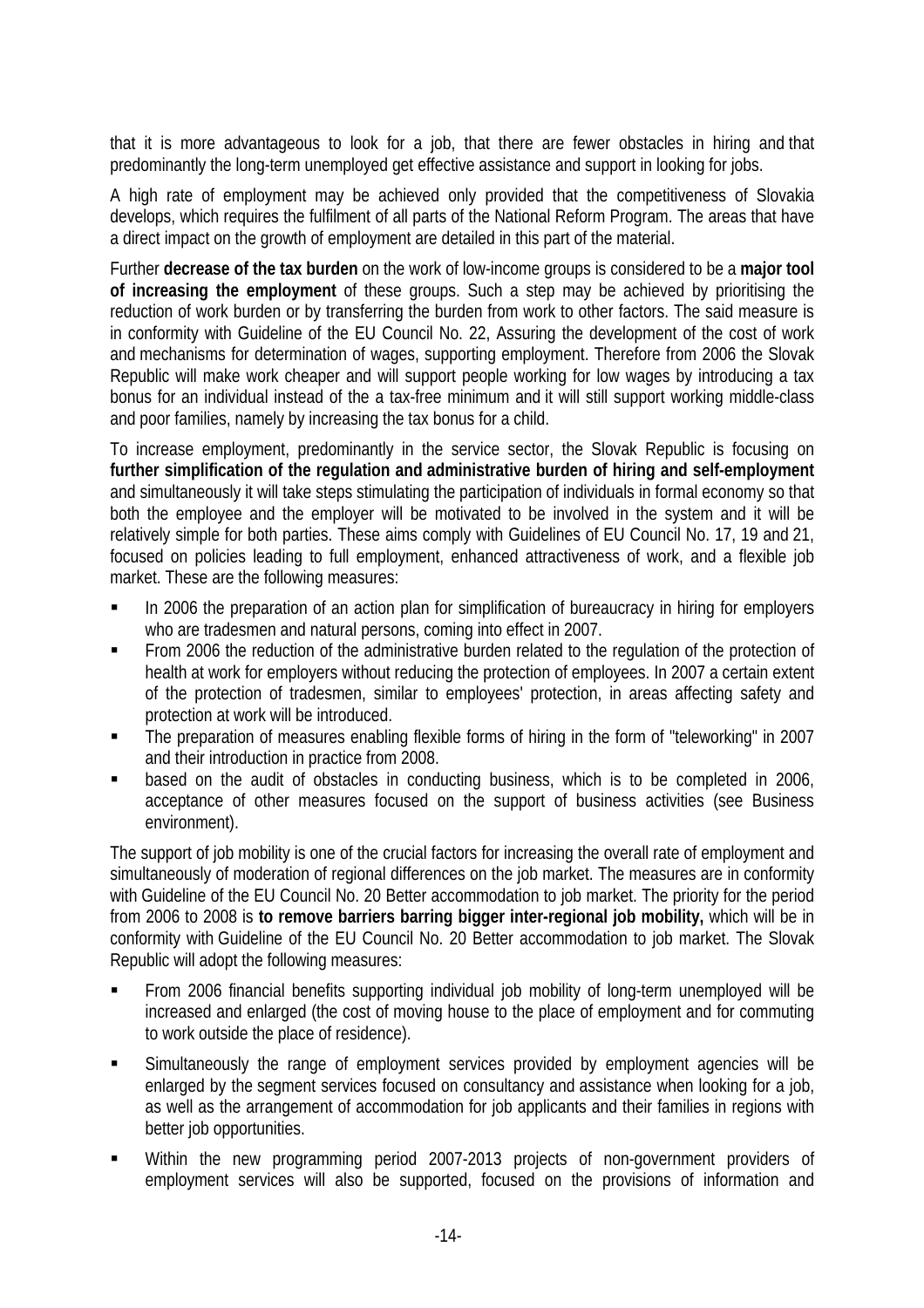intermediary services for job applicants and small and medium-sized businesses that wish to get involved in the poles of growth (the so-called mobility centres).

- From 2006 the targeted construction of the so-called starting flats primarily for citizens with socially threatened groups of residents (young families, young graduates, or leavers of institutional or protective education) looking for jobs in regions offering more jobs will be supported.
- From 2006 the Slovak Republic will also support the construction of flats built in conjunction with the preparation of a significant investment, which will substantially facilitate moving the workforce to these poles of growth.
- Together with their competence in public bus transport, administrative regions will also perform their competences in the arrangement of the regional railway transport as part of the transferred execution of the government administration from 2007 and as part of their self-governing competence from 2009.

Apart from the support of the inter-regional workforce mobility, the Slovak Republic will also support **cross-border job mobility**, where we will take into account the geographic fact of the existing long state border of the Slovak Republic with other four EU member countries, traditional cultural and the social affinity of residents in the border regions, and the existing vast interconnection of job markets borders. The measure is in conformity with Guideline of the EU Council No. 20 Better accommodation to the needs of the job market. In the new programming period from 2007 to 2013 investments in small infrastructure enabling bigger physical interconnection of neighbouring job markets and investments in interconnecting information systems of individual participants of border job markets will be supported. The Slovak Republic perceives the support of cross-border job mobility as mutual flow of human capital and its involvement in neighbouring job markets in the form of regularly commuting workers.

An important fact in the improvement the job market function is continuing modernization of employment services focused on enhancement of the role of the unemployed themselves, local administrations, private as well as non-profit-making sector based on clearly defined requirements for individuals, and standards of services and quality from the providers.

From 2006 and primarily in the new programming period from 2007 to 2013 the Slovak Republic will intensify its investments in enhancement of the competitiveness of public employment services by means of projects concentrated on the improvement of their equipment with information and communication technology, education of workers of employment agencies and introduction of innovative forms of employment services. From 2007 the system of purchasing employment services from non-government providers will be significantly enlarged, which will be conducted based on quality standards determined in advance and achieved results.

As regards **support of employment**, the Slovak Republic will continue its focus mainly on disadvantaged groups of job applicants, which will be in conformity with Guideline of the EU Council No. 19 Ensuring inclusive job markets, enhancement of job attractiveness, ensuring the fact that it is advantageous for job applicants to work, including disadvantaged and inactive people. From 2006 to 2008 the existing tool supporting employment will be developed and improved, namely contributions to employers who employ a job disadvantaged applicant and contributions to applicants for selfemployment. In the new programming period from 2007 to 2013 projects for trial verification of new tools of the active policy will be supported, focused predominantly on job consultancy and mediation in combination with education of selected target groups, consultancy and further education for small and medium-sized businesses and care of employees at risk of mass layoffs. The provision of investment stimuli will mostly be concentrated only on investments in areas with a long-term high rate of unemployment and/or on strategic investments with significant benefit for all economy and/or on investments in sectors with a high technologic component. Simultaneously, the government help to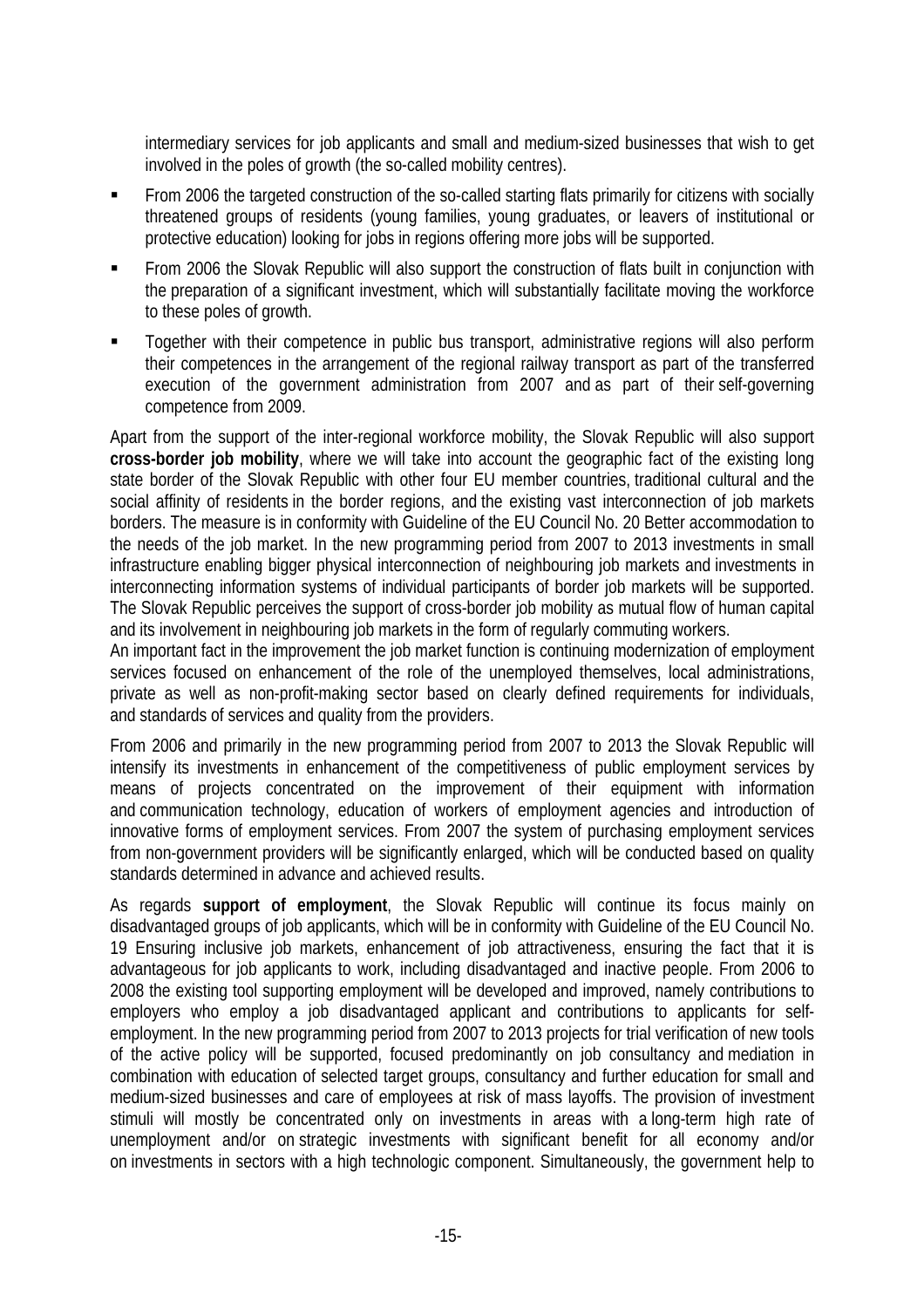<span id="page-17-0"></span>investors will be primarily focused on the support of education and only in exceptionally justified cases on direct support of job creation.

To ensure the workforce ability to transfer from one job to another one smoothly without an unreasonably long period of unemployment, from 2006 the Slovak Republic will support providers of employment services in the implementation of services for **employees at risk of mass layoffs** and people that lost jobs as a result of mass layoffs. At the same time, employers that actively help their employees find jobs will be financially supported.

In view of the fact that the unemployment in Slovakia is mostly of a structural nature, an important role in interconnection of the workforce demand and supply is played by a functioning **system consultancy on jobs and occupations**, available all the lifetime. The measures respond to Guideline of the EU Council No. 19 Ensuring inclusive job markets, enhancement of job attractiveness, ensuring the fact that it is advantageous for job applicants to work, including disadvantaged and inactive people. In 2006 the Slovak Republic will prepare a strategy of the lifetime education and lifetime consultancy (see "Modern educational policy"), which will be focused in career consultancy on:

- Ensuring the collection of data about the job market, creation and distribution of information required for making decisions at preparation of teaching plans, selection of studies and employment, enabling that the information is available to all people;
- Monitoring and evaluation of educational programs, namely as part of the initiation education as well as further education (of employees as well as the unemployed);
- **Education of career consultants at schools and employment agencies and elaboration of a system** of evaluation of the quality of provided services. As regards employment services, special attention will be paid to consultancy for groups of people at risk (people with insufficient or inadequate education, aimed at enabling them to return to school;
- Enlargement of activities of career consultants, apart from provision of information, diagnostics of clients, and getting best feedback.

From 2006 the Slovak Republic will focus on enhancement of the quality and targeting of educational programs for the unemployed. The selection of job applicants to educational courses will be improved and the spectre of services provided by educational institutions will be enlarged with monitoring of employers and job mediation. Equal access to educational programs will be arranged for groups at risk of social exclusion, including members of Gypsy communities.

Educational programs will mainly be targeted at the needs of people at risk of mass layoffs and people that lost jobs as a result of mass layoffs, people remote from the job market (young people entering the job market, parents returning from parental leave, disabled citizens, asylum seekers). Thematically the educational programs are focused on obtaining practical experience with a potential employer, education for starting a business in small and medium-sized companies, strategy of company maintenance and arrangement of its development and education according to specific requirements of employers who enable fast employment of graduates.

### **III.3 Responding to demographic changes**

Competitiveness of the economy and high employment are closely related to the solution of basic demographic issues, such as the reduction in the number of children, the aging population, or migration. Despite the fact the Slovak Republic has taken certain measures in the past focusing on reduction of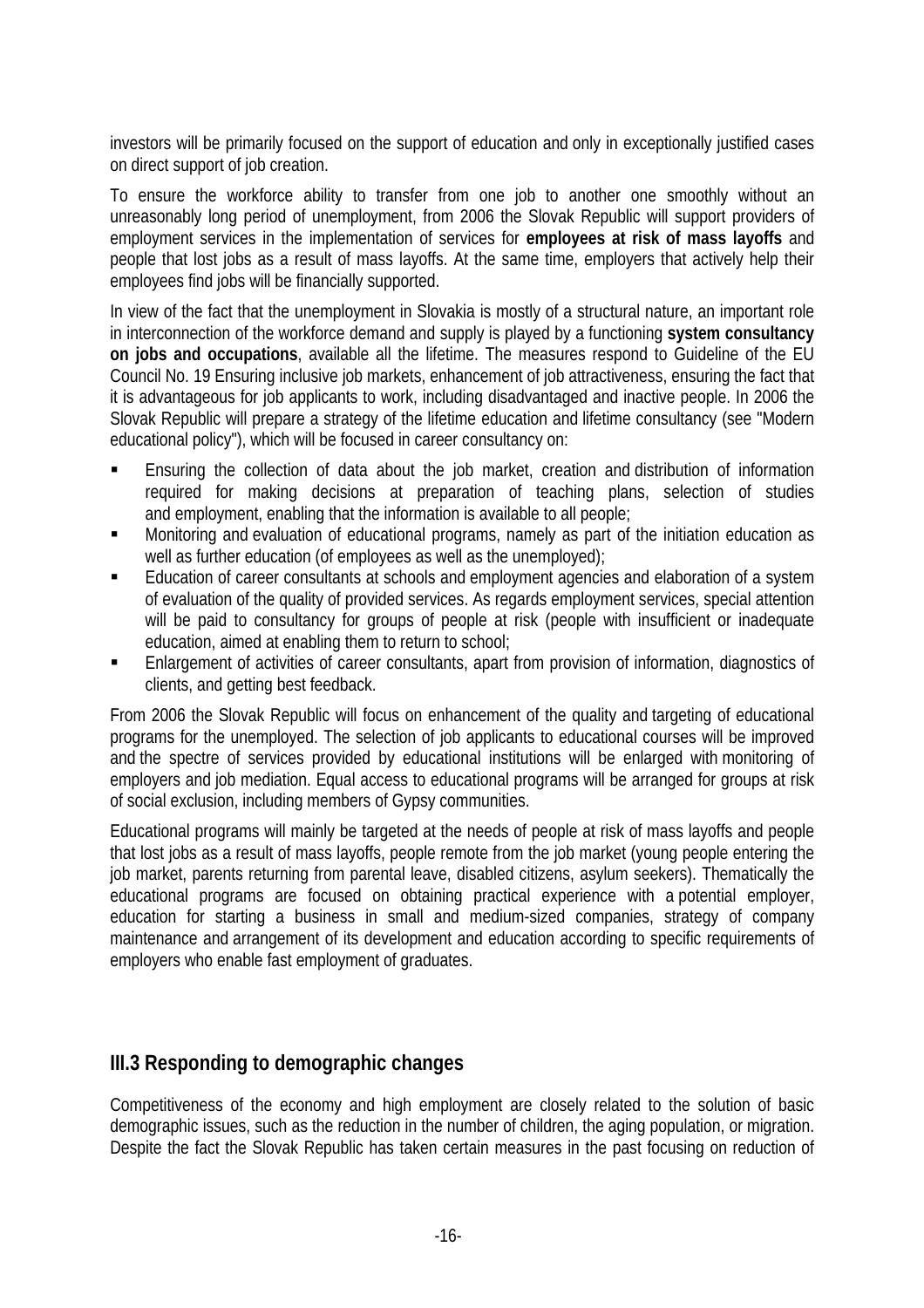the negative affects of demographic changes (mainly with respect to sustainability of public finances), it is necessary to emphasize the importance of the subject and address it comprehensively.

On the basis of the European Union's demographic structure, presumable workforce decline and ageing population, it is inevitable for the Slovak Republic as well as other EU Member States to take action to increase the working age. The report of the European Commission from the EU Council in Lisbon emphasizes the need to motivate the people to find a job, whereas , an increase of the number of Healthy Life Years" will be crucial factor when meeting this target. Therefore, the modernization of health service presents important contribution to improvement of the health state of population and increase of the number of workforce on the market. Investments in health care support and prevention are supposed to help to maintain active participation in a social life for the working people and thus maintain their contribution for the economy and decrease the extent of their dependence at the same time.

Therefore, the Slovak Republic shall prepare, during 2006, **a long-term population policy**, which shall concentrate on changes in reproduction processes and face up to changes of population structures. This policy will primarily address the following issues:

- how can the public policy contribute to a healthy pro-family policy and higher sustainable birth rate based on the fulfilment of desires of potential parents,
- how to further increase the employment of two groups with a low current employment rate: mothers with children under 12 years old and elderly people,
- **how to ensure that facing up to the consequences an aging population is fiscally sustainable and** not in conflict with the employment objectives,
- what will the role of managed migration be within the population policy.

Although the comprehensive answer to the aforementioned questions will not be provided until the above mentioned population policy, as of today we may already propose several partial steps and reforms that shall be implemented by the Slovak Republic between 2006 and 2008. These measures shall comply with EU Council Guideline No. 18 Support of lifetime access to work.

One of the main priorities shall, no doubt, concern the support of young families, primarily with respect to housing (see part on employment) and the harmonization of family and working life. We consider harmonization of family and working life important as it also increases the probability that the potential parents will have as many children as they consider, according to their personal preferences, optimal and, at the same time, it will result in an increase in the employment rate of the parents, especially mothers, where in the category of mothers of children under 12 years old the Slovak Republic shows one of the largest gaps between the general employment rate of women and employment of this group within the OECD countries.

The Slovak Republic will primarily take the following actual measures between 2006 and 2008:

- **increase of availability of public services** by means of priority electronization of services for families (e.g. child benefits, parental benefits, registration of a child with an insurance company) and assurance of longer office hours of public administration bodies, both at the state and public administration level,
- **increase of availability and flexibility of educational system and child-care system** by means of a gradual restructuring of the school day and after-school activities towards its interconnection and extension of the school day, obligation of schools and pre-schools to observe certain opening hours (or length of the opening hours during the day), obligation of public bodies to ensure the availability of pre-schools and after-school activities during school holidays, implementation of grant system for establishment of pre-schools and establishments of nurseries (or enable the pre-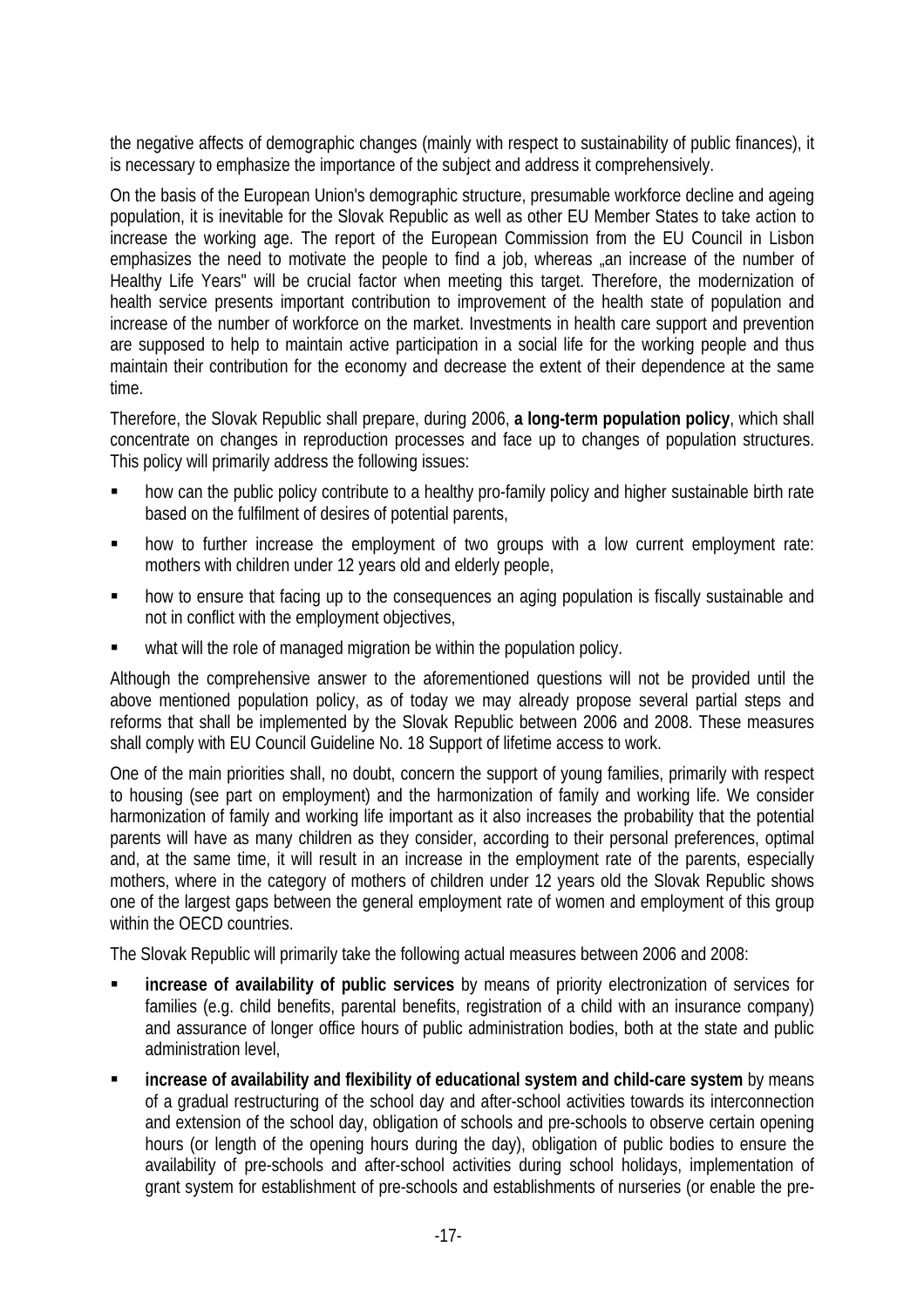<span id="page-19-0"></span>schools to accept younger children) and conditioning the state subsidies for developers/industrial zones/large employers by establishment of day-care facilities for small children,

- **support of the position of parents within the place of work** by means of the right to part-time working hours, unless it is demonstrably inefficient for the employer, individual support programme for women returning to the labour market after maternity/parental leave, more intensive control of compliance with labour related laws with respect to parental rights, support of pro-family collective bargaining and pro-family-oriented employers and administrations as well as solution to the possibility of parents taking turns in care giving to a family member,
- at the same time, during the new programme period of 2007-2013, an increased emphasis will be placed on the creation of an infrastructure within this area.

In order to ensure the sustainability of public finances and achieve a high employment rate, it is necessary to continue with the reform of social insurance, especially with respect to further improvement of motivation to work longer and in accordance with the physical and mental condition of every individual. Between 2006 and 2008, the implementation of retirement age increase from 53-57 years for women and 60 years for men to 62 years of age shall continue. As the retirement age is being increased by 9 months every year, the target for men shall already be achieved in 2006, whereas the increase of retirement age of women shall continue through 2006-2008 and further. Apart from this, the implementation of a mandatory saving pension pillar, which commenced on 1 January 2004, will continue.

However, the phenomenon of the aging population will increasingly emphasize the need for long-term care of the elderly. In 2007, the Slovak Republic will implement a new system of long-term care, which shall consolidate the services provided through the social and healthcare system and face up to this challenge by means of decentralization, an emphasis on individual decision-making and the creation of new markets.

The essential component for tackling the demographic changes also lies in a conceptual approach to migration flows. In 2005, the Slovak Republic adopted a migration concept under which a pilot project of managed immigration of highly-qualified individuals shall commence between 2006 and 2007.

# **III.4 Inclusive labour market and inclusive society**

The increase in the employment rate is the most efficient method to support the economic growth under the development of an inclusive society. A serious issue of the labour market in the Slovak Republic represents a limited opportunity of employment for unprivileged and marginal groups of citizens. Existing measures of the new active labour market policy focused on these groups proved to be an efficient tool of integration and support of employment. However, during the next period, it is inevitable to focus the intensive efforts on the support of inclusion of multi-unprivileged and marginal groups of citizens distant to the labour market by means of *intensification and implementation of new forms of assistance and support* aimed at these groups. By implementing the activities and measures, the Slovak Republic will continue supporting integrating, not segregating, solutions and enforce a consistent antidiscriminatory policy.

During the upcoming programme period 2007-2013, the Slovak Republic will continue and more significantly support the targeting of resources of the European Social Fund in *demand-oriented projects focused on trial testing and realization of tools of the active labour market policy* (see chapter achieving high employment rate) for multi-unprivileged and marginal groups of citizens as well as realize and extend the national projects of those programmes, which proved efficient. These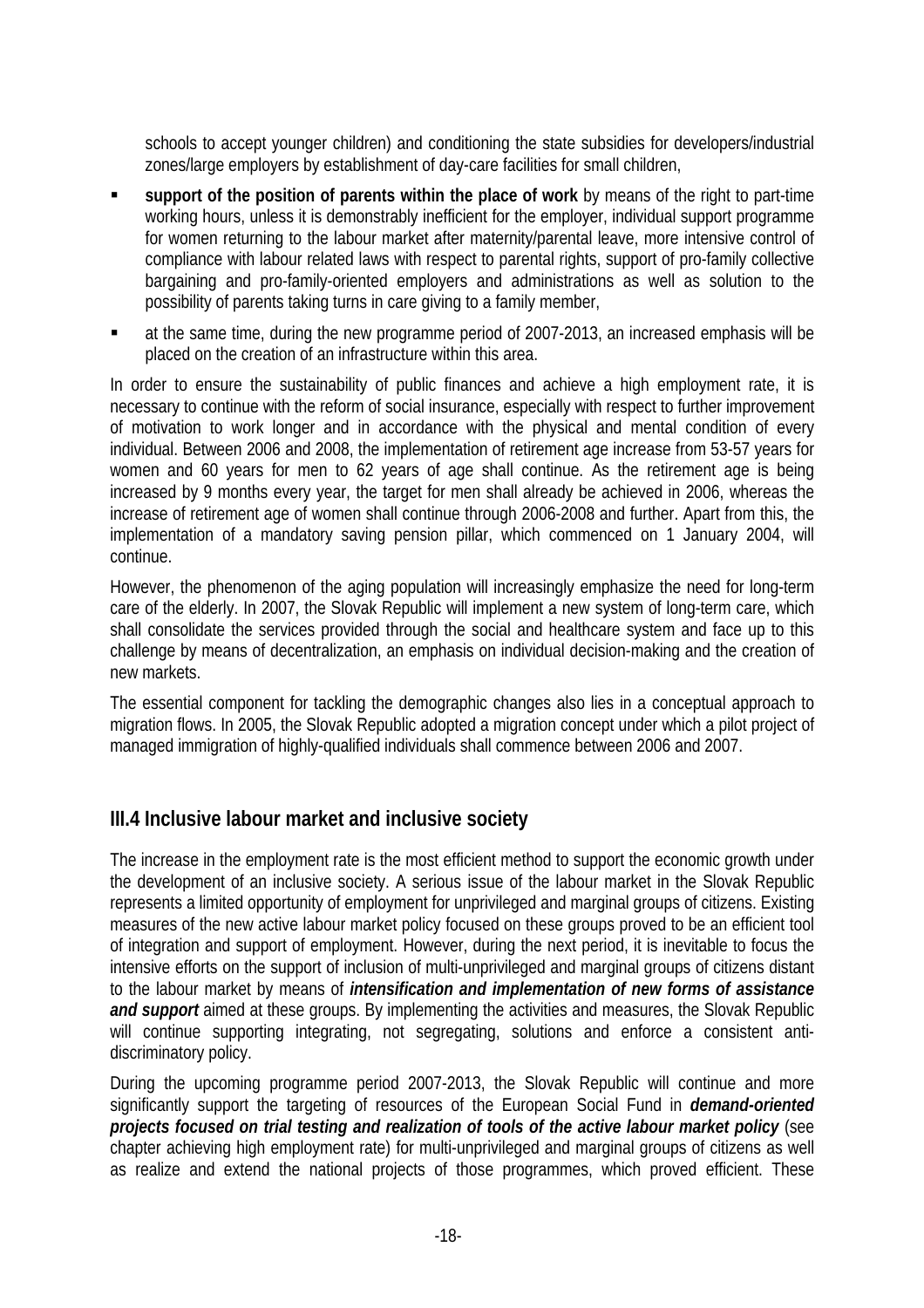measures will comply with EU Council Guideline No. 19 Protection of joining labour markets, increase of attractiveness of work, assurance that it is worth working for the job applicants, including unprivileged and non-active individuals.

From 2006, *new measures of the revised National Project III* will be implemented, focusing on education of the unemployed. The individual role shall be assumed by *the educational programmes of second chance* for people with low qualifications focusing on completion of primary education and furthered with preparation to achieve secondary education, to gain skills to win recognition in the labour market, etc. Starting in 2007, these programmes will be realized all over the Slovak Republic's territory. These programmes comply with EU Council Guideline No. 23 Extension and improvement of investments into human capital.

Creation of the inclusive labour market, mitigation and elimination of social exclusion and poverty also requires significant changes and investments in the area of social services and other specialized activities. Within the area of social services, it is necessary to support the philosophy changes as well as focus on *implementation of new types of social services and programmes* aimed at their provision within the natural family and broader social environment, support of out-patient services compared to inpatient services and the development of low-threshold services and at the same time increasing the availability and quality of the provided services. The aforementioned schemes shall be reflected by the *new act on social services*, adoption of which is expected during 2006. An important area of support during this new programme period of 2007-2013 must be the *implementation of field-type social services,* development of a working system of services and intervention family-oriented programmes focusing on fulfilment of the primary family functions and programmes supporting activation of internal sources of unprivileged and excluded people and assistance and support when linking them to external sources of assistance and standard tools including infrastructure establishment. The aforementioned activities should be supported also through selected subsidies to municipalities or non-governmental entities.

During the upcoming period, the Slovak Republic will concentrate on the **implementation of the new legal regulation in the area of social-legal protection of children and social guardianship** and other related legal regulations. Their primary emphasis is on the execution of measures of preventive nature and the principle of consecution and comprehensiveness of measures while focusing on restructuring, support of family in a crises and failure when eliminating reasons for which a child was removed from the family and provision of a suitable substitute family environment for a child if the parents do not provide or can not provide personal care of a small child. The strengthening of implementation of these schemes is possible only through provision of available intervention and consulting activities and programmes. These will be supported by means of resources of structural funds as well as subsidies provided for the realization of selected types of activities. In the area of institutional care **a concept of institutional care for 2006-2008** shall be prepared by the beginning of 2006.

The Slovak Republic will further continue in promotion of equal chances, primarily children, by means of **support for families with children in material deprivation and for low-income families**, families from deprived localities respectively, through subsidies supporting access to education and healthcare. Other activities regarding support of access to education for children from poor families are discussed in the part devoted to the modern educational policy.

Upon implementation of activities, measures and programmes focused on prevention and mitigation of poverty and social inclusion, the creation of a monitoring and evaluation system will continue, representing a part of the facility establishment in this area, including development of knowledge and efficient implementation and support of creation and application of the best solution and new trends.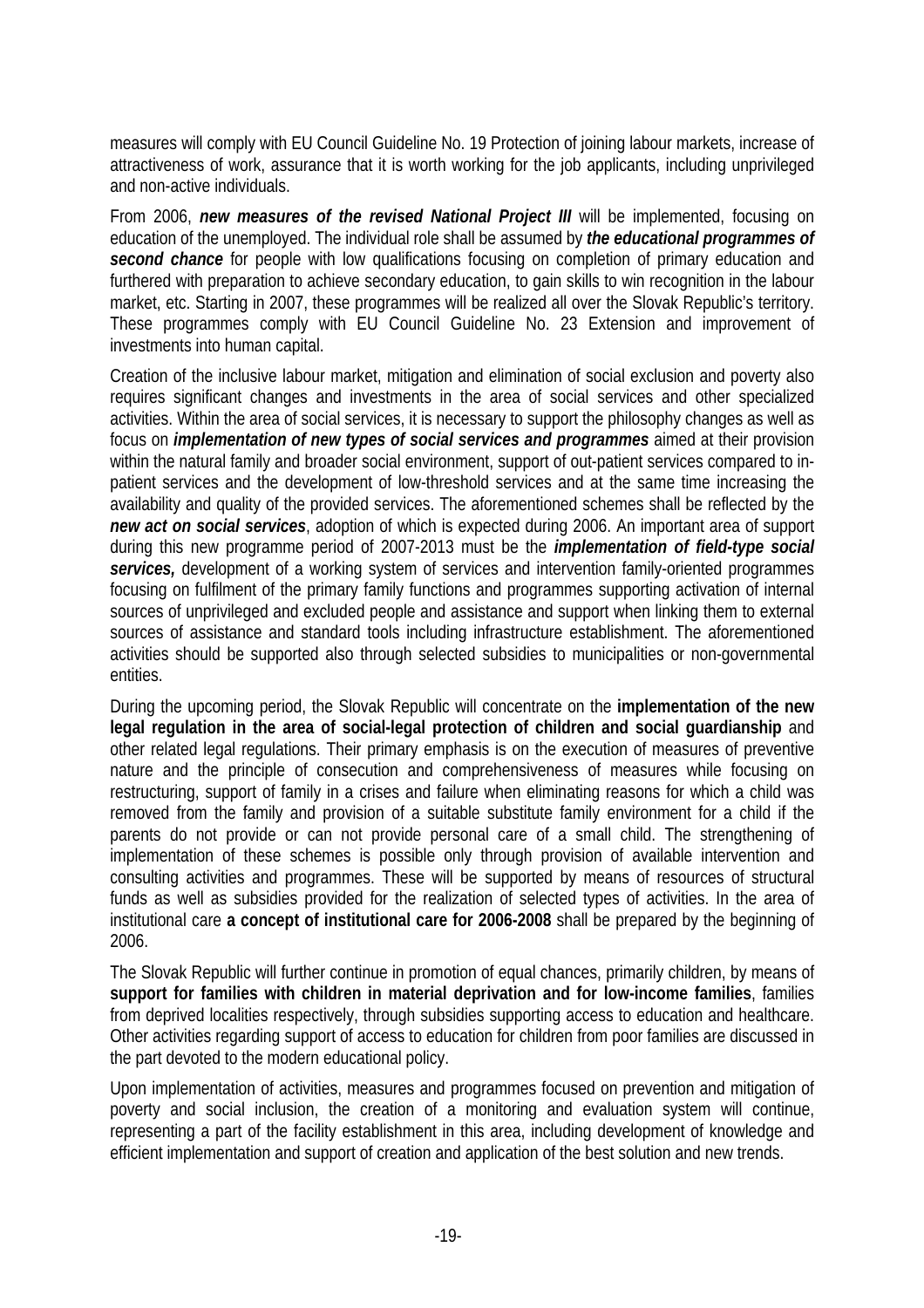The plans in the social assistance area and social-legal protection and social guardianship will be, within 2006-2008, implemented also by means of a loan from the World Bank, focusing on **increase of functionality and stabilization of the institutional framework, improvement of performance quality, process and professional assurance of work for employees, of Labour Offices, social services and family**. Apart from the establishment of facilities and creation of a further education system for employees in state administration, the activities also comprise a proposal of support for strengthening of capacities and provision of education to employees of municipalities and nongovernmental entities in the area of social affairs. These programmes comply with EU Council Guideline No. 23 Extension and the improvement of investments into human capital.

With respect to the social inclusion, it is necessary to keep supporting the **establishment and maintenance of local partnerships of social inclusion through the Social Development Fund** (budgetary organization of the Ministry of Labour and Social Affairs of the Slovak Republic) as well as the implementation of social services focusing on invocation and support of changes within local communities. The support from the European Social Fund is also very important, as it is focused on activation of members of the local communities to search for solutions themselves. In 2006, the plan of long-term operation of the Social Development Fund will be prepared representing a tool of support for the creation and realization of community development policies, prevention and the elimination of poverty and social exclusion at a local level. Within 2006 and 2007, the state subsidy programme **Programme of support for community social work in municipalities** will continue, focusing on the realization of community and field social work in municipalities. After decentralization and transfer of competencies of the social services area from state administration to municipalities, the transfer of competencies in the area of assistance in material deprivation shall take place in 2008. In 2006, the intention is to, by means of selective decentralization (individual recipient), strengthen the local solutions and responsibility in the area of assistance in material deprivation.

**IV.**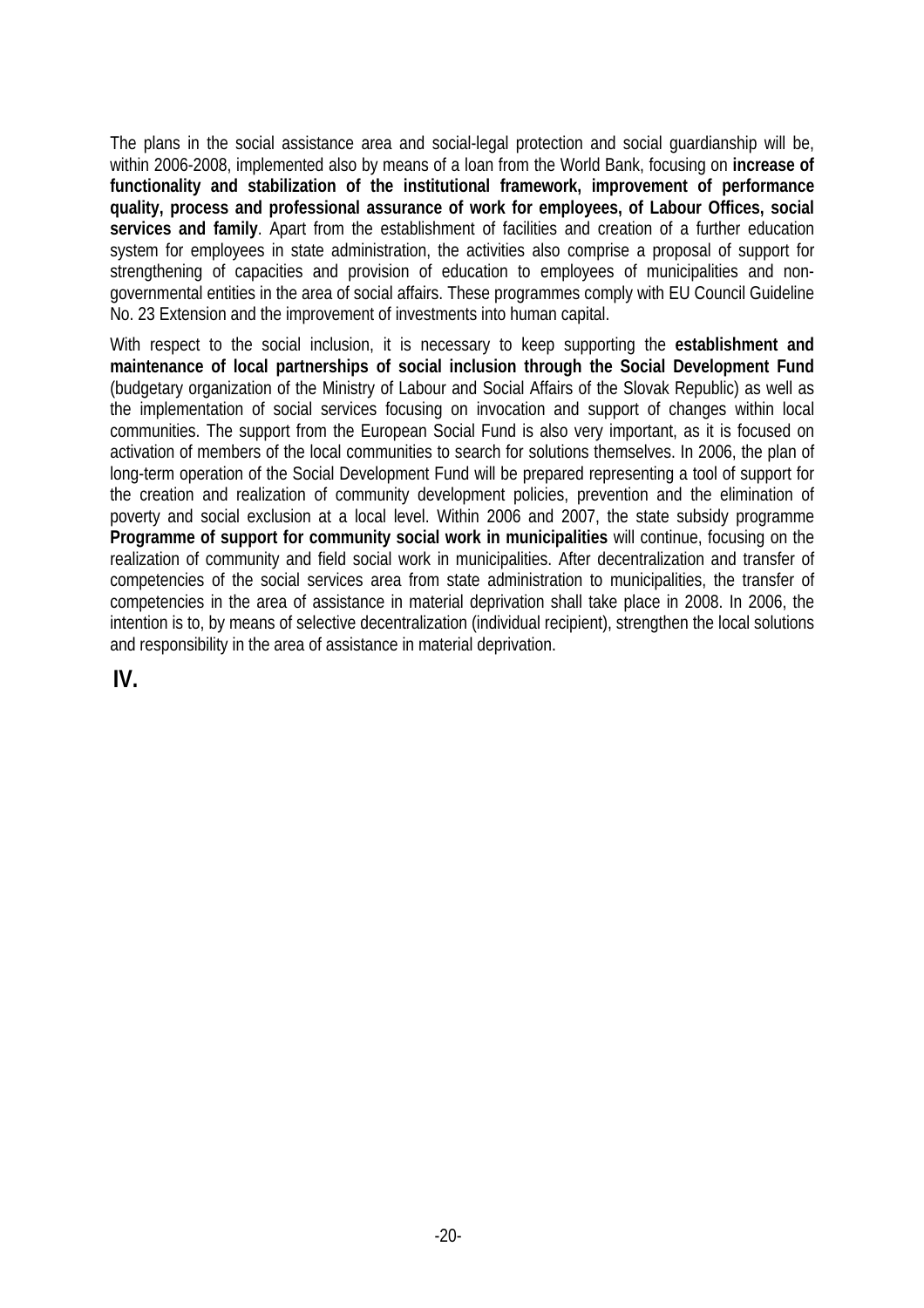# <span id="page-22-0"></span>**Microeconomic policy**

## **IV.1 Business environment**

A favourable business environment represents a principle prerequisite for the long-term competitiveness and growth of every market economy. It is an environment where the state supports and protects economic competition, creates clear and stable rules, acts efficiently while enforcing their observation by all the market participants and also minimizes administrative barriers and requirements towards businesses.

Within recent years, the Slovak government has significantly improved the business environment in many areas affecting business activities, thanks to which there are no serious barriers to business operations in Slovakia. The conditions for establishment of new companies and labour market legislation have improved and the bankruptcy and composition process has become more efficient. However, the unsatisfactory situation in the area of law enforcement continues, the redundant regulatory burden of business has not been removed at the necessary level and the under-developed capital market does not allow businesses to efficiently access financial resources.

Therefore, the following priorities have been defined for the area of business environment:

- high enforcement of law
- **•** public institutions as a partner and not a burden
- **EXECUTE:** efficient access to the capital market for all businesses
- quality physical infrastructure and services in utility industries
- liberalization of markets

The achievement of these priorities is expected through realization of eleven particular tasks, which will also generally contribute to achieve the integrated principle No. 10.

#### *High enforcement of laws, regulations, and contracts*

Under this priority, the activities will be regulated by two tasks aimed at the *improvement of conditions for efficient enforcement of the law and* implementation of **a system for regulatory impact assessment** *(RIA – Regulatory Impact Assessment)*. Both should be completed by the end of 2006.

The objective of the government is to create conditions for improvement of quality and performance of justice and at the same time to improve perception of justice and its efficiency among the public.

*Improvement of conditions for efficient enforcement of law and just solution of disputes without* unnecessary delays requires the government to keep consistently implementing already adopted legislative changes regarding organization of justice and organization and administration of courts and also to support these processes materially and through provision of personnel. Within its competencies, the government shall enforce changes in the organization and method of work at the courts based on information technology. For the sake of a faster and more efficient process procedure, the Slovak government shall prepare changes in procedural laws.

Unbiased decision-making in court disputes must also be ensured through an increase of transparency in this process, reduction of space for corrupt behaviour, and the application of efficient tools to detect and punish corruption.

The inefficiency of the dual system used in the execution of judgement by means of courts and bailiffs under enforcement of receivables has been recently solved by the government (in operation from 1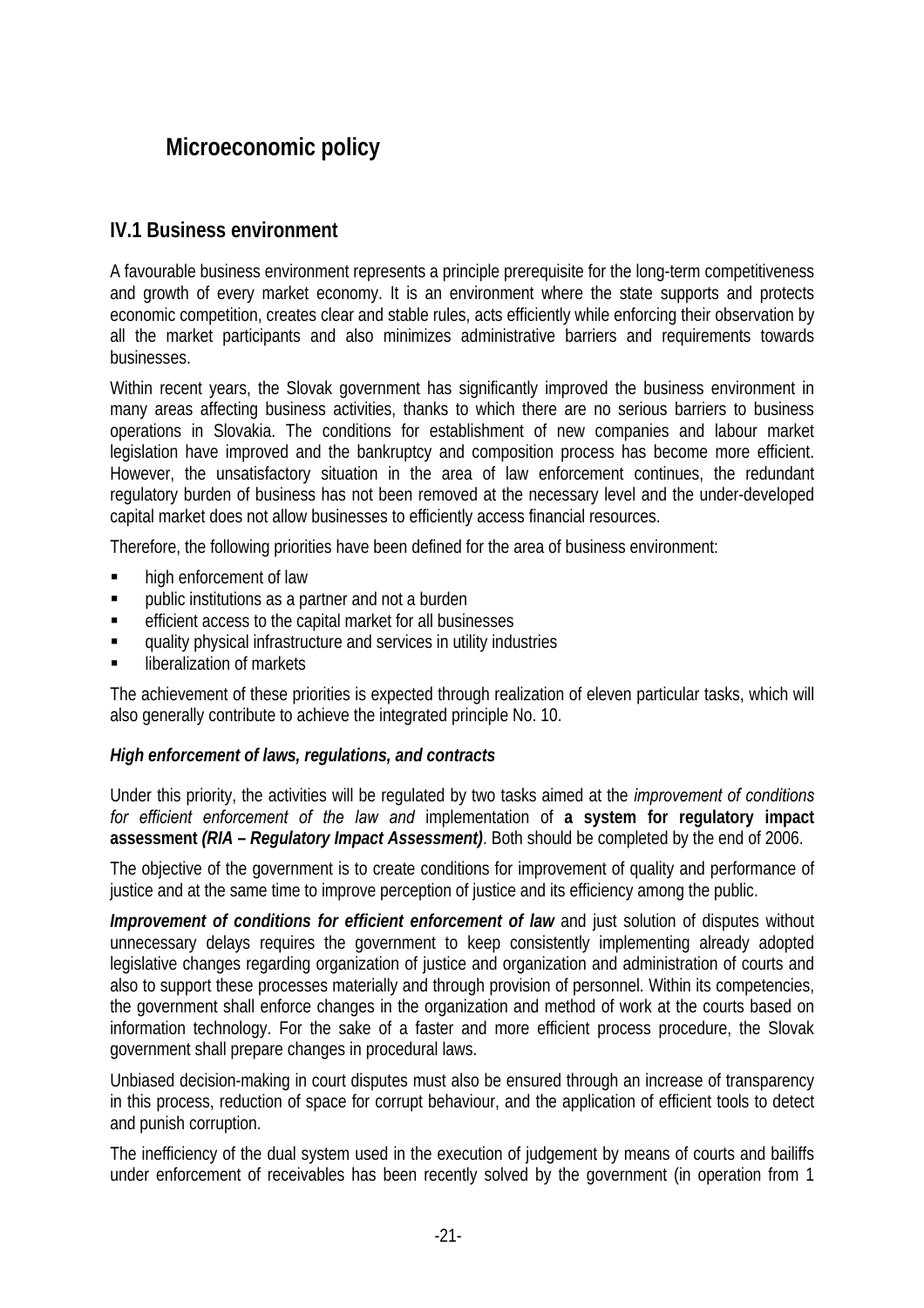<span id="page-23-0"></span>September 2005) through the legislative amendment of the Civil rules of the court and Execution rules, resulting in the free capacity of the courts in supporting their decision-making.

The objective of the task focusing on *the system of regulatory impact assessment* (integrated guideline No. 14) is to ensure assessment of all planned (presented) regulatory provisions with respect to financial, economic and environmental effects, effects on employment and business environment, based on uniform methodology, and therefore increase the efficiency, transparency and coordination of assessment and to reduce the frequency of subsequent amendments resulting from the absence of this assessment.

The current assessment of the regulatory impacts is, in accordance with the so far valid legislative rules, presented as a clause on financial, economic, environmental impacts, impacts on employment and business environment. However, there is no uniform methodology regulating the compilation of the individual parts of the clause and therefore this situation requires every department, within their responsibilities, to prepare a uniform methodology for the part of the clause they are compiling.

The assessment of regulatory impact shall be done by means of an analysis, based on information assessing the probable cost, consequences, and side effects of planned policy tools (acts, directives, regulations, etc.) The results of the analysis will be used in order to increase the quality of political decisions and policy tools as well as their mutual cohesion.

#### *Public institutions as a partner rather than as a burden*

The key task within this priority is to carry out, by the middle of 2006, a *Comprehensive audit of barriers to business in Slovakia.* This task has a basic conceptual nature and it is focused on the analysis of current legislative situation, requirements of the state towards the business sector and processes in the public administration with a direct effect on the business sector.

Regarding the significant changes achieved during the recent period, it is expected that the audit will contribute to identification of inefficient processes and will provide a proposal for a measure, which will support systematic removal of redundant bureaucracy and remaining administrative barriers to businesses and will contribute to the improvement and increase of efficiency of all processes within the public administration in relation to the business sector, primarily in the area of environmental protection, building permits and information obligations. .

The audit should concentrate not only on the level of central state administration, but also at the local and regional level.

The objective of this task should also significantly support the tasks defined for the information society aimed at systematic implementation of information technologies within the public sector.

State assistance represents a tool, by means of which the government redistributes a part of tax incomes from taxpayers, and at the same time it significantly intervenes in the functioning of the free market. Apparently, these are the reasons, which initiated the current activities of the European Commission and European Council to promote, within the EU member countries, a reduction of state assistance volume to a minimum and to require the transparency and clear concept of this system.

Slovakia adopts these requirements because so far it has not implemented a transparent and conceptual system of state assistance and therefore it concentrates all its efforts in this area on implementation of such a system. Under the task *Making the state assistance more transparent* Slovakia wants to, by 2007, introduce a system that will be in compliance with the priorities of both the national and European Lisbon strategy. For that reason, Slovakia would primarily like to shift state assistance from sector priorities towards clearly defined horizontal priorities, such as support of research and development, support of small and medium innovative companies, etc.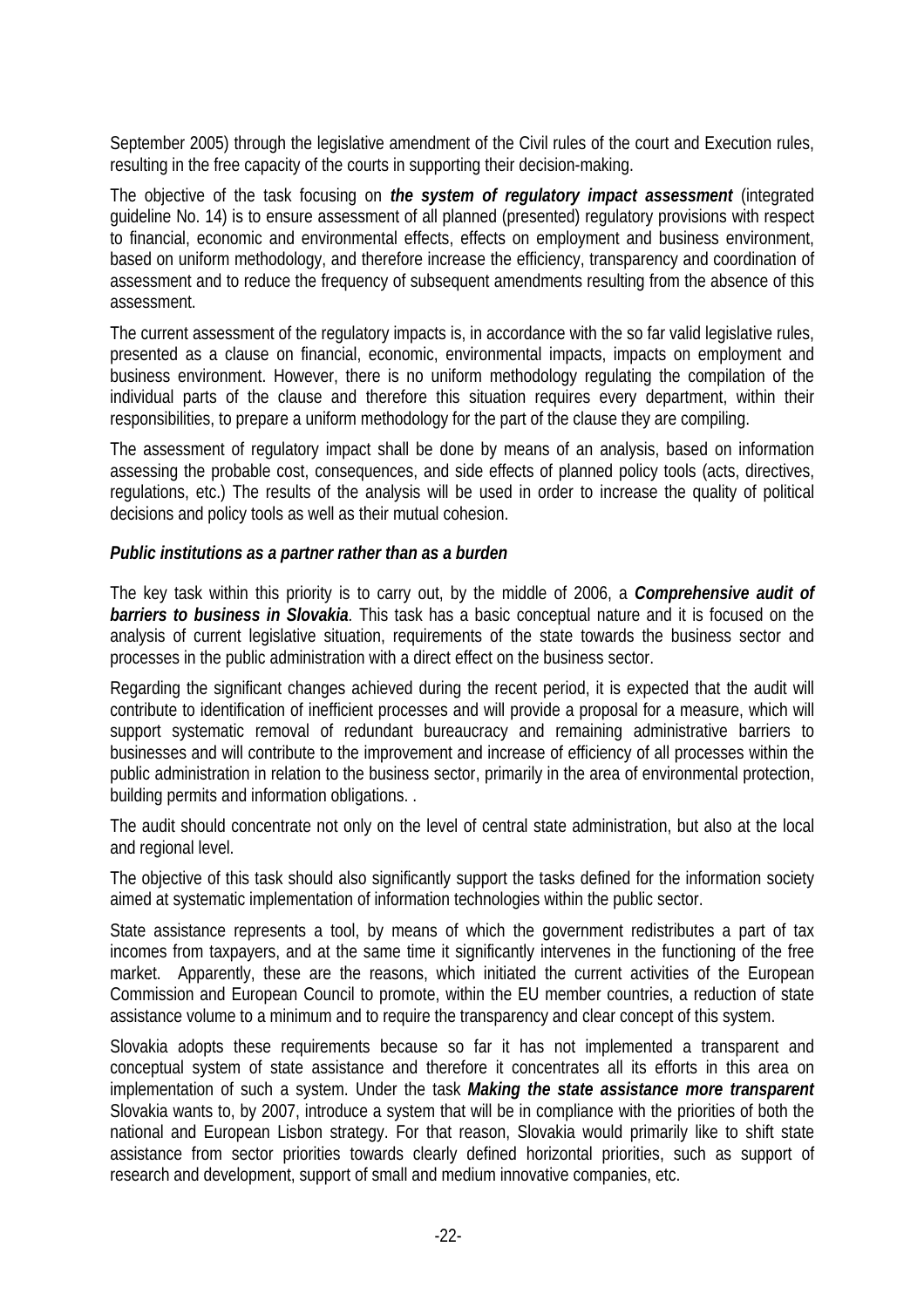<span id="page-24-0"></span>This objective shall also be advanced by the implementation of mandatory and immediate publication of all recipients of state assistance at one central website.

*Improvement of infrastructure for businesses* by 2007 is seen, by the Slovak government, as one of the basic prerequisites for business environment development. The update of the existing assistance schemes focusing on consulting and education, in accordance with the prepared use of structural funds for 2007-2013, is to contribute to more efficient stimulation and improvement of provision of the consulting and educational services for the business sector. It is expected that these activities will support the increase of knowledge potential of businesses and qualification of their employees, creation of new business entities, primarily focusing on innovative companies, the creation of new jobs and sustaining of existing ones.

The activities within this task shall also be oriented towards the availability of current information for businesses through Internet and creation of a system of efficient support for electronic trade.

In order to improve the quality of processes within the public administration, the task *Electronic public procurement (e-procurement)* has been designed, realization of which during 2006 should gradually replace the existing classic process of public procurement and create conditions for efficient ordering, procurement and control of product purchasing in the public administration. It will be possible to use the automation of public procurement processes also for joint procurement by several buyers. The electronic public procurement of product is expected to introduce transparency and efficiency to this process.

#### *Efficient access to the capital market for all businesses*

A simple access to a well-functioning stock exchange is one of the basic prerequisites for business development in the market economy. So far, there is not such a stock exchange in Slovakia, therefore one of the solutions may consist in the creation of a liquid stock exchange, trouble-free, accessible by all business entities registered in the Slovak Republic.

However, with regards to the size of the Slovak economy, the best solution offered might be to support an establishment of a strong regional stock exchange in Central Europe, similar to what has already been established in Scandinavia. In order to do so, it is necessary to create conditions for integration of the Bratislava stock exchange into a Central European stock exchange, which would be established by an incorporation of stock exchanges existing in neighbouring countries.

The task *Creation of conditions for establishment of a regional Central European stock exchange* defines, as the first step of the integration, the changes of institutional layout and ownership rights of the Central depositary of securities of the Slovak Republic and the Bratislava Stock Exchange (BCPB, a. s.) and entry of a strategic investor into the structure of BCPB, a. s. shareholders, which is expected in 2006.

One of the reasons for poor development of the capital market in Slovakia, including the risk capital market, lies in legislative and institutional barriers, which also worsens the access of Slovak businesses to the capital markets outside the Slovak Republic territory. It primarily concerns restrictions and deficiencies of financial, corporate and tax legislation. Therefore, it is necessary to identify and remove those legislative restrictions, which are not well-founded.

The task *Identification and removal of legislative restrictions in the area of capital market* is also based on active participation of representatives of the business and financial sector in order to identify the bottlenecks of legislation and to draft necessary legislative changes.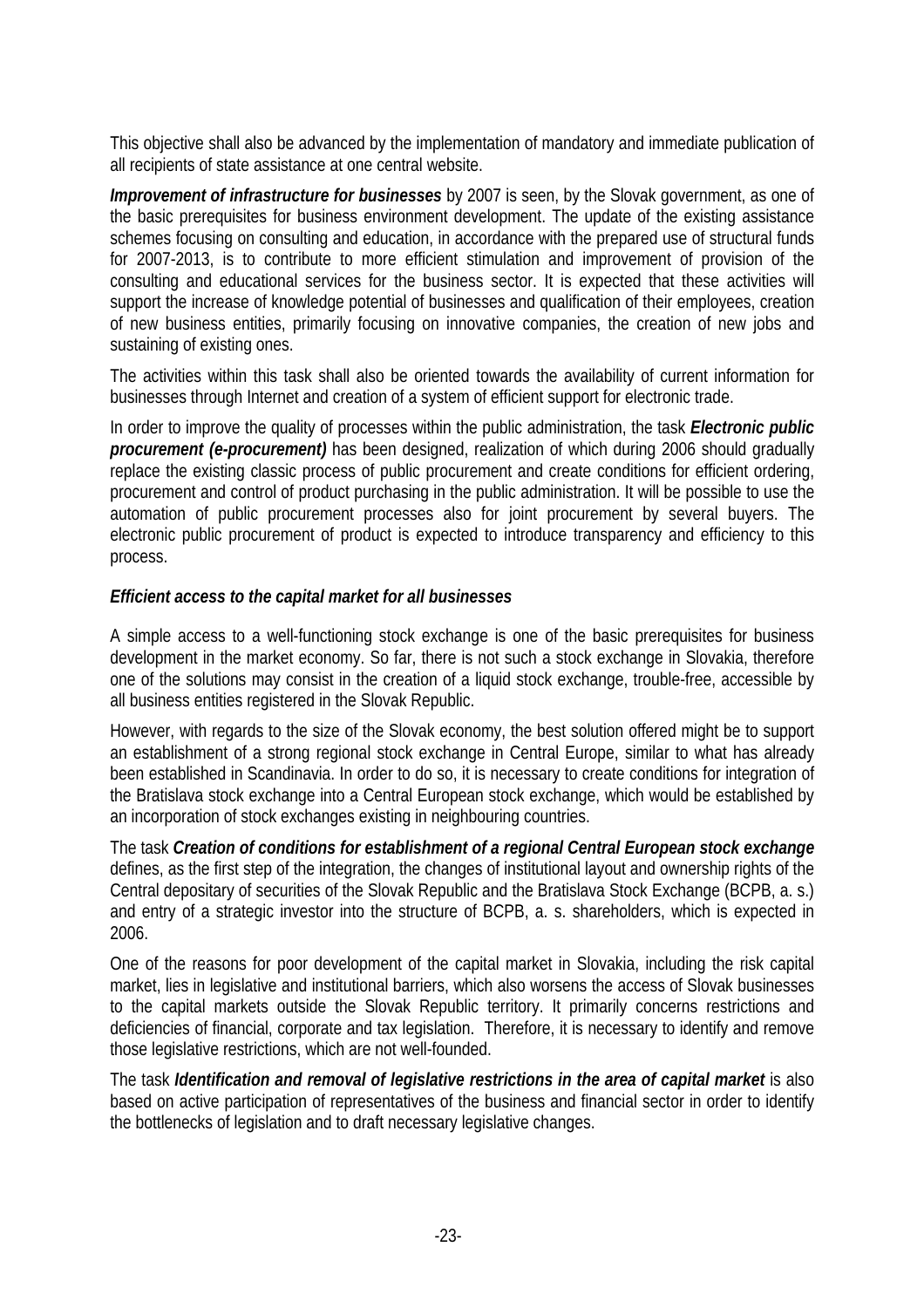#### <span id="page-25-0"></span>*Good quality physical infrastructure and services in utility industries*

The Slovak Republic has fully adopted the respective EU directives to the act on power supply and regulation, regulating the electricity and natural gas market. However, the actual market of these products is not fully functioning yet. One of the reasons is the actual enforcement of the legal regulations in practice. Therefore, the objective of the task *Identification and elimination of barriers to real opening of the power supply market* (integrated guidelines No.12, 13 and 16) is to obtain an actual picture regarding barriers preventing the opening of the power supply market (technical, institutional and other barriers to real liberalization) and to identify measures of their elimination.

The use of renewable power sources (RPS) is one of the basic prerequisites to ensure constantly sustainable development and to implement the strategic goals of the energy policy of the Slovak Republic. In order to ensure the diversification and safety of power supplies for economic growth of the marginal rural regions, for employment growth and development of small and medium businesses, the RPS represent indispensable potential. However, at present any larger investments in RPS and their more intensive use are prevented by political, legislative, administrative economic, and fiscal barriers. These barriers deform the market environment, keep high rate of concentration and centralization of production and distribution of power, strengthen dependence of economy on import of primary sources of energy from abroad and burden environment, which represents negative externalities with great impact to public finances in future.

Therefore, the Slovak government, under the task *Development of business in the area of use of renewable sources of energy* (integrated guideline No. 11), will carry out identification and gradual elimination of barriers preventing more intensive use of renewable sources of energy. More intensive and more efficient use of RPS requires thorough analysis of the existing situation, processing of a clear and comprehensive strategy of RPS use including the mechanism of use of public resources and other supporting tools, amendment of Slovak energy policy, respective changes in legislation and, last but not least, regional action plans reflecting the specific conditions of regions for use of various kinds of RPS.

The comprehensive strategy in this area will be based on increase of incentives for private capital to invest in RPS and directing the state assistance and financial resources from EU structural funds in establishment of RPS capacities.

Transport accessibility of the individual Slovak regions is the basic prerequisite for entry of foreign investors into the Slovak economy and also a prerequisite for reduction of disparities in regional development. Quality transport networks will positively influence the mobility of the workforce and the relating increase of employment. Undoubtedly, the expansion of the internal market requires such an infrastructure that integrates European economies and therefore the completion of a connecting network between the countries represents an advantage. However, within this period, the domestic aspect of infrastructure in Slovakia is as important. Insufficient accessibility of the physical infrastructure in the Slovak territory may significantly affect the attractiveness of the country to foreign investors. That is why the current efforts of the Slovak Republic concentrate on completion of highway and railway projects, connecting the west and east of the country, resulting in better preparedness of the country for realization of cross-border projects.

The environmental infrastructure forms an integral part of the physical infrastructure and represents one of the most important factors of the economic growth and competitiveness of the Slovak economy with impact both on creation of favourable conditions for investments and the standard of living of the citizens. The creation and development of environmental infrastructure is, therefore, an important task.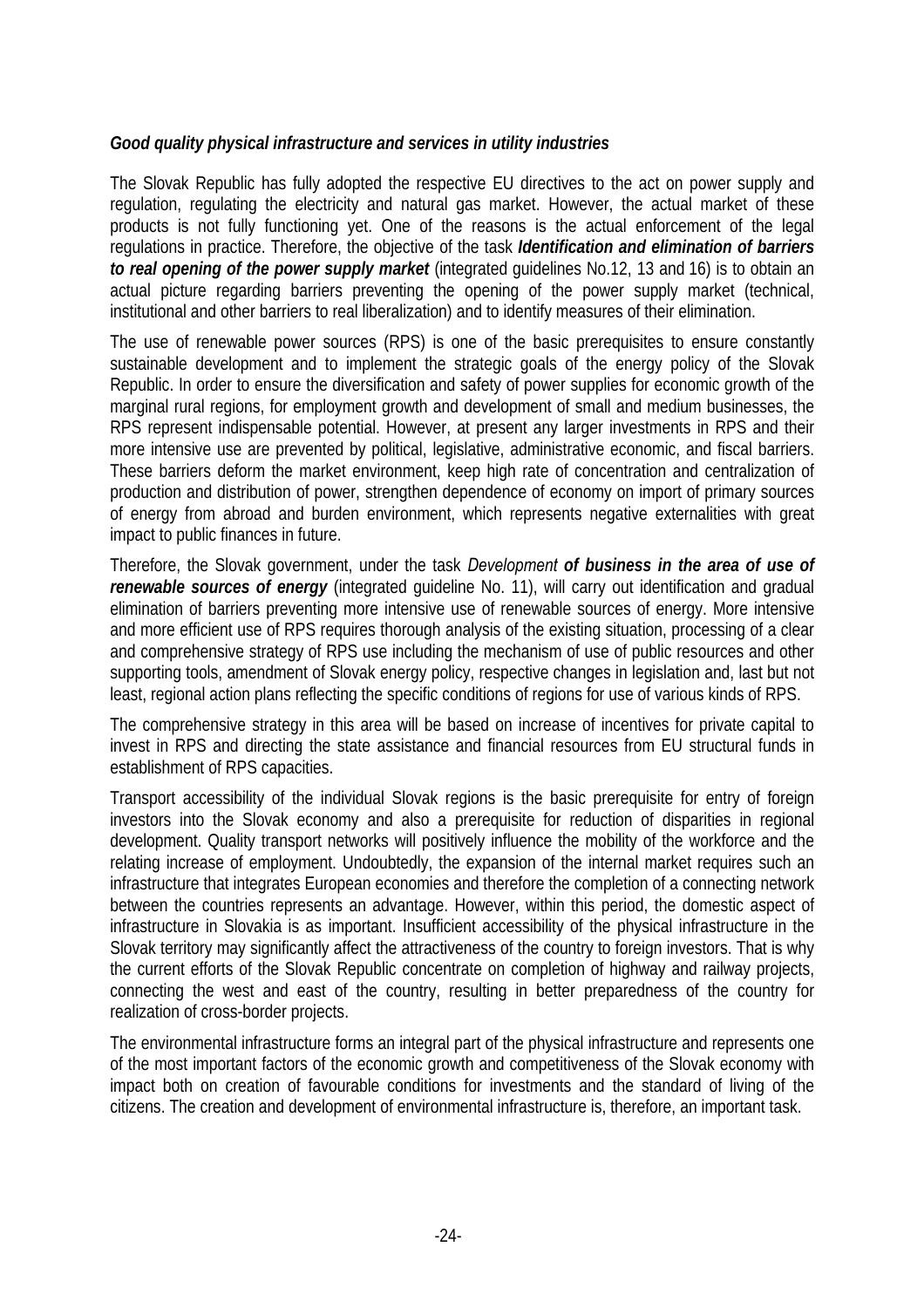#### <span id="page-26-0"></span>*Liberalization of markets*

Within the context of integrated guidelines No. 12 and 13, it may be said that while the internal market for goods is relatively well integrated, the markets for services are still fragmented. Apart from others, it also concerns the market of power supply, transport and regulated professions. In order to support the growth and employment and strengthen the competitiveness, the Slovak Republic will promote the earliest possible opening of the internal market for services. It also concerns the elimination of the remaining barriers with respect to free movement of the workforce. The full integration of financial markets will, as well, increase the outputs and employment by allocating sufficient amount of capital and creation of better conditions for business financing.

In order to ensure an open and competitive market, the Slovak Republic will support the elimination and reduction of tariff and non-tariff barriers to trade in accordance with the negotiation round on Development Agenda from Doho under the World Trade Organization (WTO); more efficient enforcement of competitiveness policy; performance of local supervision over the market by competitive and control bodies in order to identify and eliminate the barriers to competition and entry into the market; reduction of state assistance, which could represent a barrier to competition. The member countries should also fully implement the agreed measures regarding the utility industry in order to ensure efficient competitiveness within the European integrated markets and at the same time ensure a satisfactory supply of high-quality services with respect to the general economic interest.

The initiatives of the European Commission, commenced in 2003 and focused on revision of necessity and adequacy of regulation in the area of professional services in the EU member countries, have been addressed by the Antitrust Office of the Slovak Republic with the assessment *Report on regulation of professional services* aimed at the formulation of recommendations, based on the current assessment, for the reform of the existing system of regulation in the Slovak Republic.

The report identifies, with respect to the regulation of professional services, five important areas, where the unreasonable or unjustified regulation may represent serious barriers to development of competition. These areas comprise regulation of prices, advertising, entry to the market, scope of restricted activities and regulation of form of business. Other reasons explaining market failure included asymmetry of information and existence of externalities. The final recommendation of the report, which should be reflected in particular measures in the upcoming period, are defined under the individual areas and may be summarized as follows: The existing determination of fixed and minimum prices in Slovakia eliminates the principal competitive tool between the service providers and therefore it will be necessary to revise the validity and scope of price regulation, primarily in the case of tax attorneys, architects, and construction engineers. The specific regulation of advertising should be removed as well because it restricts another important competitive tool – advertising. The competition between the service providers should not be limited and thus in future any measures defining other quality requirements (restricted activities) and increasing barriers of entry to the market should be prevented. The existing restriction of forms of business also negatively influences the economy competition because it prevents creation of more efficient forms of partnerships and provision of more innovative, newer integrated services, and therefore a comprehensive revision of regulation in this area is also highly topical.

### **IV.2 Science, R&D and innovations**

Innovative activity, which shall effectively connect in itself to the support of science, research and innovation, becomes the next long-term priority of the Slovak Government. Slovakia needs a broad base of scientists capable of carrying out a quality research top international level. Since research and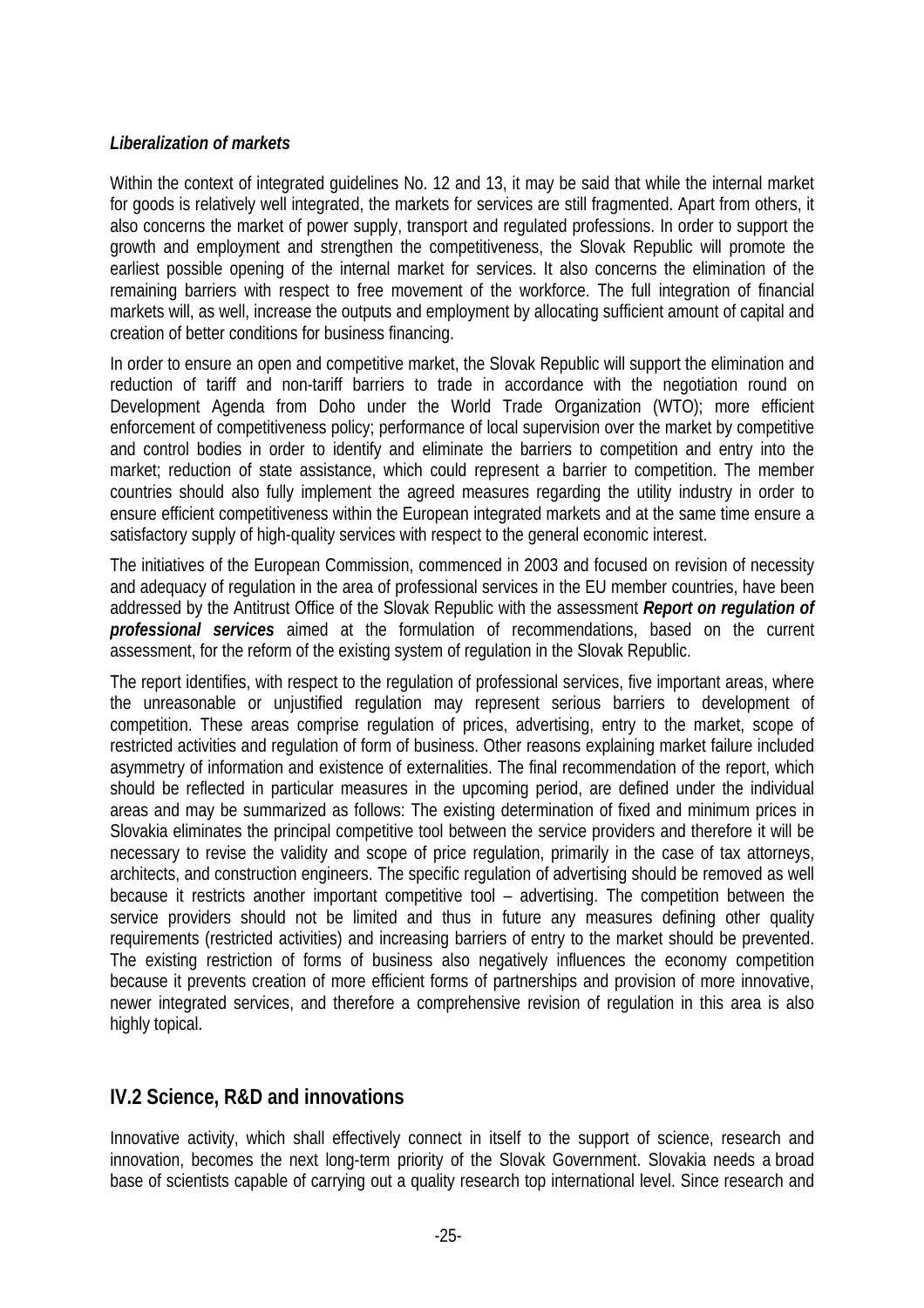development are the fields where so-called positive externalities happen, a strong economic argument exists for the state to actively support these fields. The public policy should secure a long-term development of the quality science potential. The public support of basic science and basic research should be differentiated from the support of applied research, development and innovation, because these have a substantially different economic character. The quality of applied research in a business sphere closely depends on the fundamental research quality, therefore a large number of scientists and their activities must be connected with the business sector, so that the effective transfer of scientific knowledge in a form of innovation to actual economic outputs was secured.

Slovakia has a relatively good research potential, but as a consequence of weak, and especially ineffective, state support its quality markedly falls behind the most advanced European countries.

Therefore, the main objective of the Government is to create the fundamental prerequisites for the development of science, research and innovation at the level of advanced European countries. The proposed steps that should at the same time create necessary system prerequisites for effective financial support from the side of the state. The state will be able to purposefully increase the volume of financial means for the support of science, research and innovation by the implementation of the Competitiveness Strategy. At the same time, it will initiate an increase in motivation of the private sphere to invest in perspective fields, which should support the ability of Slovak subjects to effectively draw financial means intended for the support of research and development from the EU budget and other international/multilateral financial resources, which are EU framework programs for research and development, EEA Financial Mechanism, Norwegian Financial Mechanism, European Science Foundation and suchlike. Major priorities in this field are determined as follows:

- raising and supporting quality scientists,
- international quality research with adequate interconnection to the business sphere,
- effective support of business activities aimed at the development and innovation.

The fulfilment of these priorities, which cover Integrated Guidelines 7 and 8, are expected from the implementation of fourteen particular tasks. Three of the tasks have a sectional character and their implementation should contribute to the fulfilment of the majority of priorities for the field of science, research and innovation.

The basic legislative framework for more effective expenditure of the state financial means in this field was created by passing a new law on the organisation of the state support of research and development. By course of the provisions of the new law it will be necessary to set up a main institution that will administer and distribute these financial means.

Within the framework of the task *Formation of the quality central state agency for the support of research and development* it will be necessary to secure the top management with experience from the field of research and development for the new agency. Foreign experts will participate in the activity of the agency's managing body (chairmanship, councils). It will be particularly important that the best Slovak scientists, research workers, and domestic as well as foreign managers of progressive companies go to agency councils. It will depend on their ability, independence and objectiveness, whether the agency will be able to effectively and impartially support the highest quality science teams and projects of Slovakia. At the same time it will be necessary to thoroughly establish a new institutional structure and administrative security of the agency, including new programs and activities.

Principles and system of national science and technological policy as well as international science and technology cooperation will be embedded in the strategic document that shall be an implementation output of the task *Elaboration of the long-term objective of the national science and technology policy*. The document shall emerge from a consistent analysis of science and technology state in Slovakia and shall determine basic directions for implementation of the national science and technology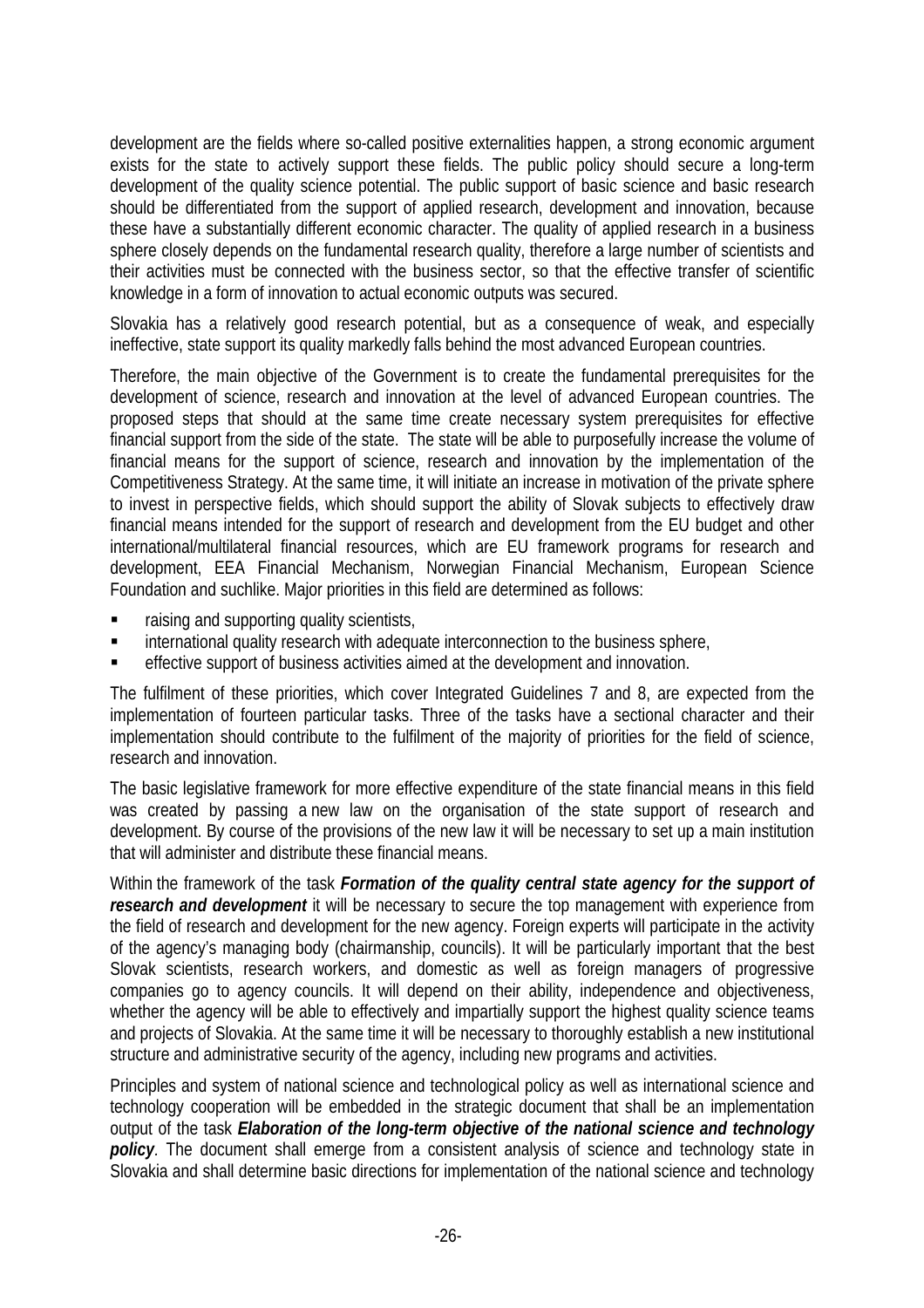<span id="page-28-0"></span>policy in the basic research, applied research and experimental development. Special attention will be paid to the mobility of science and technology workers, creation of favourable conditions for dispatching science and technology workers abroad and acceptance of foreign science and technology workers in Slovak Universities and research organizations.

The document will also contain specific data on a gradual increase in the volume of financial means invested in the field of science and research from the state budget and also the private sector. Increase in financial means will be subordinate to reaching the Barcelona objective while taking into account Slovakia's particular conditions. The Slovak Republic considers the quality of this expenditure and effects that they yield, to be more important than the overall volume of expended financial means. And just the majority of tasks in this field concentrates on the improvement of the effectiveness of the public financial means expenditure for science, research and innovation.

The objective of the task *Central information portal for the field of science, research and innovation* is to create during the year 2006 information securing of research and development as one central point within the scope of the central portal of the public administration, which will be able to provide the citizens and institutions with information on all programs, activities and projects from the field of science, research and innovation supported from public funds.

At the same time, it will be necessary to better use and develop the **national information infrastructure in the field of science, research and innovation**. It is especially mutual connection of key libraries and electronic access to their information database for the science community, as well as the wider business sector.

#### *Raising and supporting quality scientists*

Without quality human resources as part of research and development infrastructure it is not possible to carry out research and development at the top European level. A perspective core of the highest quality human resources in the field of research and development is presented by the graduates and postgraduates, therefore the aim in this field is to introduce the support of graduates in the form of an accessory to the existing system of financing graduate studies through a grant scheme for the support of the highest quality human resources. This system should also motivate business subjects for the support of external graduate studies of own top-ranking employees in the form of the financial participation. Within the scope of the task *System for supporting the graduates and post-graduates* an introduction of active support of post-graduates, which is currently absent in Slovakia, is also being considered.

The objective of the task *System for supporting the mobility of human resources in the field of research and development* is to create an instrument the support of research and development workers mobility between Universities and the Slovak Academy of Sciences on one hand and business sector on the other hand. The instrument should be directed also at the support of international mobility of Slovak scientists and their participation in research projects abroad and at the same time also the participation of foreign science workers in Slovakia's projects.

Within the support of mobility also facilitation of the return of Slovak foreign universities graduates by the simplification of the process of approving the certificate of education. At the same time, the existing mobility centres for science and technology workers in Slovakia and existing national mobility portal will be supported more actively. These activities should strengthen the potential of Slovak research workers in the realization of collaborative research and development at top level.

Science can develop in the country on a long-term basis only when there is an adequate interest of the whole society in it and at the same time it has adequate social prestige. The task *Program for science popularization in the society* has as its object a better perception of science and development in the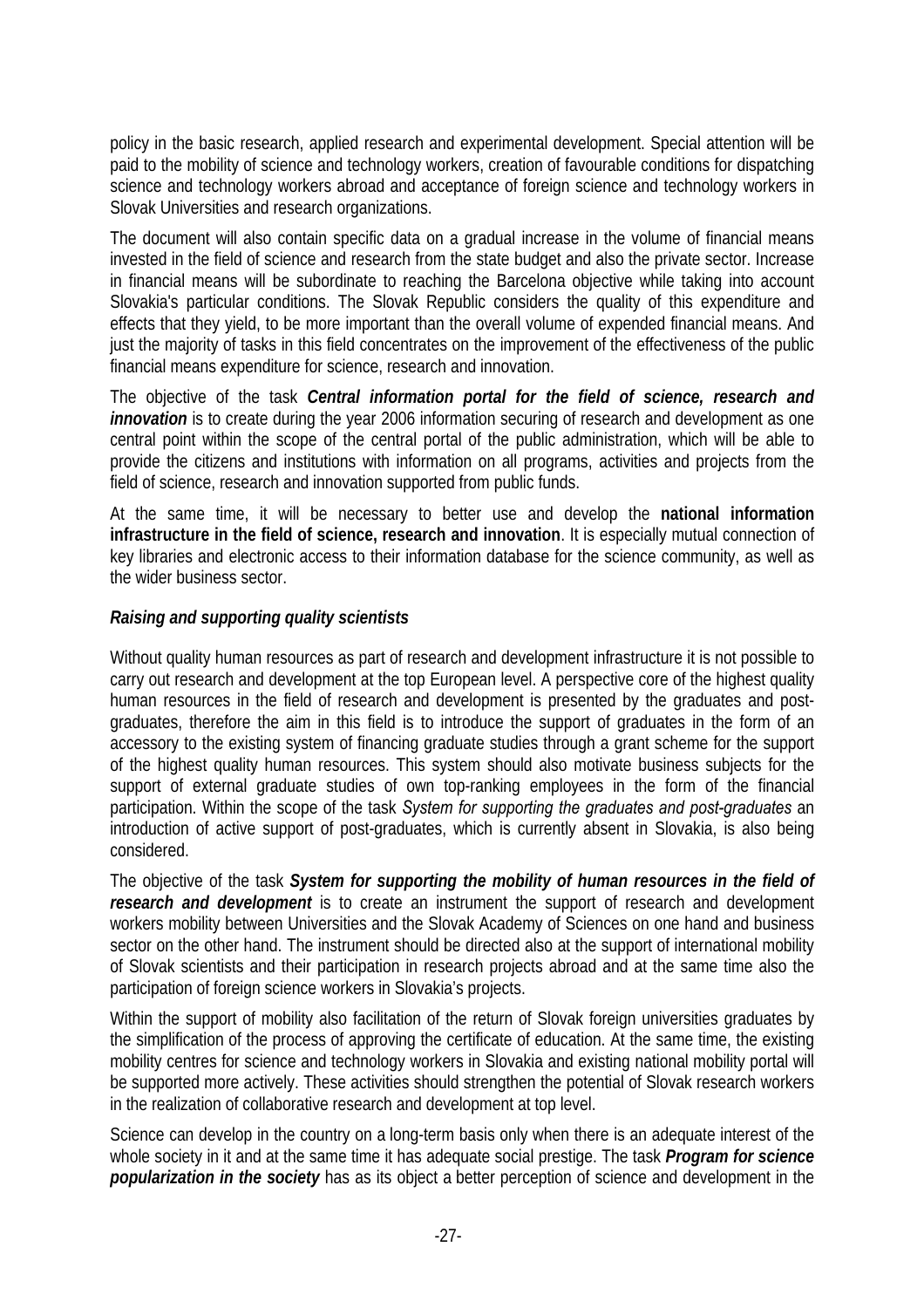<span id="page-29-0"></span>society as one of the fundamental building blocks for raising the citizens' standard of living. For this purpose, a program for the support of information exchange between the scientific community and the other part of society will be elaborated. The program should initiate also youth interest in science and research by the level of elementary and secondary schools, significantly strengthen activities focused on popularization and presentation of science and research and the transfer of knowledge (out-reach activities) in the science and research field.

#### *High quality research with an adequate connections to the business*

The Slovak Republic needs instruments for independent assessment of the quality of programs and projects and must introduce a duty to release the results of publicly supported research projects. The objective of the task *Elaboration of the system of science and research outputs quality assessment* will be, in the first phase, the creation of a platform – a panel of experts, whose tasks will be to elaborate the system of science and research outputs quality assessment in Slovakia, in the second phase the system will be implemented in such a way that it can be used in a routine way. The system will be also used for an evaluation of effectiveness of financial means expended for science and research. Also foreign experts shall participate in an elaboration of the system, so that also international experience can be exploited. The assessment of the research and development quality shall be applied in a blanket way, so that funds from the state budget can be directed at those science and research centres that operate at top level.

*The proposal of the new system of state programs for the support of science and research* will secure the solution of key problems of the development and fulfilment of the society's needs through concretization of priorities and the new system of state programs, which will support applied research and development at top European level. In accordance with the National Lisbon Strategy, three preference fields will be identified where Slovakia disposes of the potential for carrying out research, development and outputs for practice at European level. Priorities should cater for development needs of the business sphere and their outputs should be fully in accordance with the demand for results of research and development.

In order to carry out research and development at European level, the existence of the so-called critical mass of technical and information structure, and also human resources must be secured. This need should be solved by national centres of excellence, which should be above-standard supported in terms of institutions and also finances. The support should serve first of all for a significant improvement of research teams and institutions hardware. The system should be founded on the quasi-automatic support of these teams and institutions of the fundamental and applied research with outputs for a constantly sustainable increase of welfare of the population that carry out research at top level and successfully take part in international research projects. The state shall simultaneously apply an instrument for the support of creation of networks between institutions of academic (SAS and Universities) and business sphere in research and development. Apart from clearly defined criteria in centres of excellence a continuous control of an observance a high level of research and development carried out shall be enforced and a positive result will be a condition for continuation of the support from the state.

The need to increase the quality and potential of Slovak research and development is solved by the task *Instrument for the support of international science and technology cooperation and facilitation of drawing financial means from the EU sources and research and development.* The objective of the task is to create an efficient space for the development of bilateral and multilateral cooperation first of all with the countries of the EU and introduce suitable institutional instruments (e.g. for consultancy concerning the rights in the field of intellectual property) and financially motivational instruments for engagement of research centres in international projects, primarily those that secure access to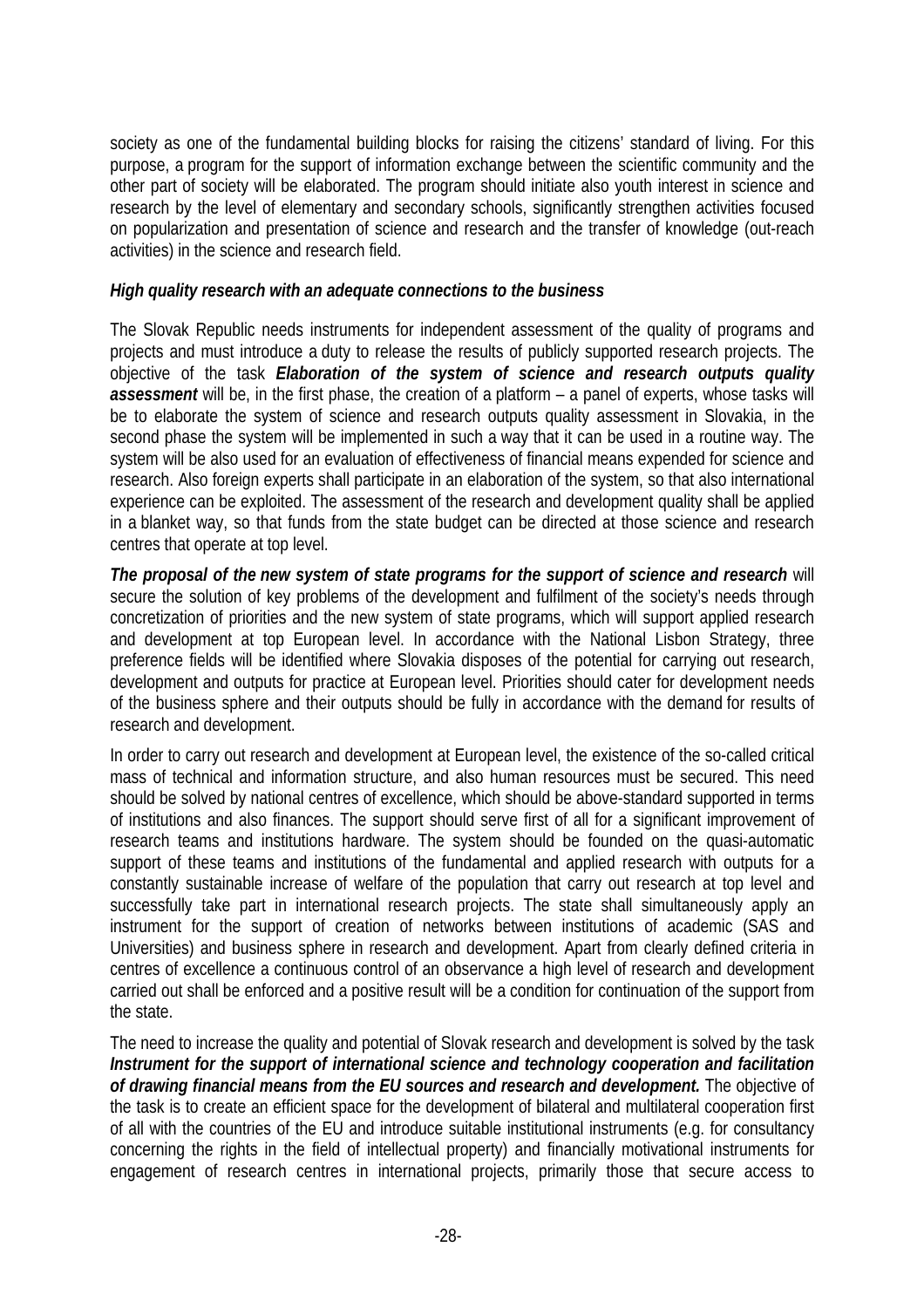<span id="page-30-0"></span>significant research infrastructures. From the institutional point of view it will be necessary to create the agency and functional network of regional contact, possibly information points, which will support engagement of Slovak subjects in European research. These points should be partly an information source, but also a source of financial support, by which some costs for the preparation of projects for international competitions should be covered, (e.g. legal advice and assistance services, unavoidable travelling expenses, and suchlike).

#### *Effective public support of business activities focused on development and innovation*

At present the state supports innovative companies and innovative activities in a private sphere by force of many instruments. For this field, however, an integrated conceptual and effective system still does not exist. Therefore the very current requirement is to create such a system. The proposed steps must be in mutual accord and become part of an integrated system of innovation policy of the Slovak Republic. They may significantly contribute to the fulfilment of the integrated Guideline No. 15.

The task *Complex system of the support of innovative companies and innovative activities in a private sphere* considers in the first place an audit of existing government instruments for the support of innovative companies and innovative activities in a private sphere. On the basis of an audit some existing instruments and policies should be modified and some should be cancelled completely.

In the event of drafting instruments for the support of the risk capital development experience and the best practices of those countries that achieve the best results in this field shall be used. Concrete detail specifications should emerge from a detailed analysis of Slovak needs and adequate experience from abroad. Since Slovakia currently does not dispose of human resources with the desired foreign experience and expert opinions in this field, detailed steps should be proposed and implemented in cooperation with international experts within the framework of a joint project focused on the solution of this problem.

The current state of Slovakia's legislation in the field of innovation does not enable the development of innovation process in accordance with the requirements of the EU, so far, because the field of innovation is not protected in a legislative way. Therefore it is inevitable to take relevant steps in the interest of creating legislative environment for implementation of innovation. This effort requires elaboration of the national innovation strategy including a long-term objective of the state policy for the filed of innovation and the law on innovation. *The law on innovation* should supplement and follow the current law on the system of state support of research and development.

In the event of drafting these documents, mostly experience and practices of those countries that are successful in this field should be used, such as, Finland, Ireland, Israel, and the USA. Since Slovakia does not have experienced experts in this field, the best solution appears to be an involvement in the preparation of the strategy and legislation of international consultants, e.g. by using technical assistance from the World Bank. These intentions are the objective of the task *Creation of modern legislation for the field of innovation.*

At present the state improves the support of innovative companies. New incubators arise throughout the whole territory of the Slovak Republic, primarily due to contributions from the state budget and EU funds. Nevertheless, a unified support program, which would at the same time enable exchange and use of experience or the best practices between individual incubators, is absent. This state should be solved by the task *Support of technological incubators focused on innovative companies.* 

Companies that are currently placed in incubators are provided with office spaces for the company registered office on easier terms. The system of incubators should, however, also provide a wide range of professional services and active consultancy in all queries regarding the management of the beginning company.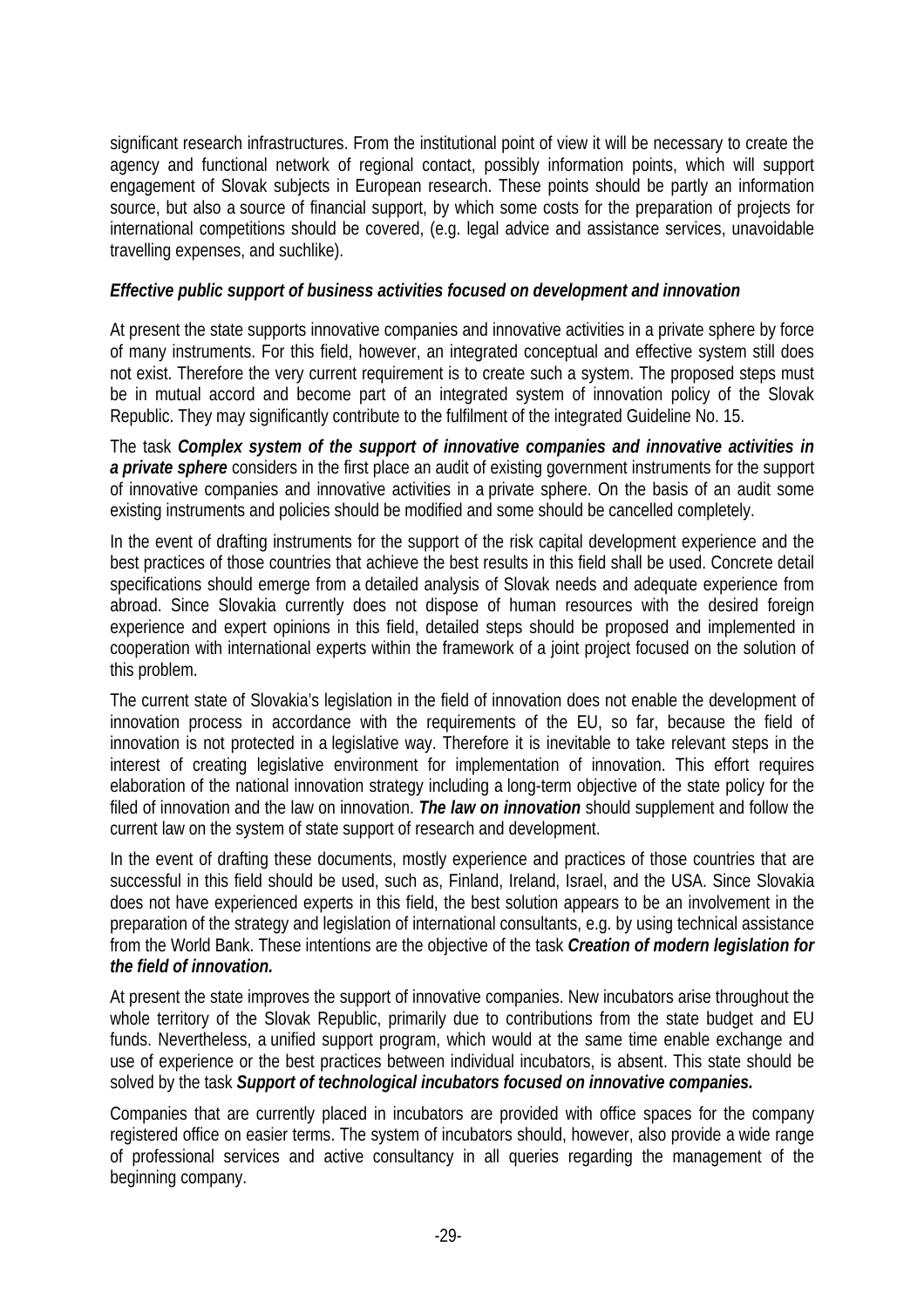<span id="page-31-0"></span>Active cooperation between the state and private sector is considered to be the most favourable solution for this field, whereas a private sector should bear a greater part of responsibility for the incubator's running and for services provided to companies placed in the incubator.

Innovative projects run into obstacles in financing the early stage of the development. The risk degree in these investments is quite high also for private funds of the risk capital. The market situation is, however, also complicated by other factors, which are low enforceability of the law and a poorly developed market. In this event, the most suitable instrument for the capital market acceleration appears to be the creation of the program of the state participation in investments to private risk funds in the form of so-called soft loans, grants or guarantee schemes, which lower the risk of a private investor in the investment. Experience from the countries that successfully realized similar projects, show that the project's success depends on the fact of which way they are proposed. Therefore the objective of the task *Public supporting instrument for an improvement of the risk capital offer for innovative companies in the early stage of their activity* is to define an administrative system for the conditions of Slovakia.

In this connection it has to be decided especially on such characteristics of the program, which are:

- the type of financial instrument (e.g. soft loans, funds, investment grants, guarantee schemes, risk fund in the state property and suchlike.),
- the role and power of the state during selection of particular investments,
- the type of industry in which it will be possible to invest.

# **IV.3 Information society**

Informing society is one of the best means of how to transform Slovakia into a dynamic knowledge economy, which is a key target for securing the long-term competitiveness of the country. It may be achieved through ensuring that almost every citizen knows how to use ICT, thus was information literate, had internet access, and felt the advantages of an information society. The result of this process will be an increase in the whole education ratio, productivity and employment rate, inclusion of disadvantaged groups of citizens to the society, improvement of the services, greater growth of innovation and increase in the efficiency of using public funds.

The ground for the current dissatisfactory state in the development of an information society in Slovakia was to a considerable extent the absence of a "uniform management" with the higher Departmental authorities for this field. Therefore it will be necessary to strengthen an institutional facility, which shall determine clear authorities and responsibilities. An increase of the authorities of the Slovak Republic Government Commissioner for informing the society will be a solution in a short-term view. In a mediumterm view this issue may be solved, for instance, through transformation of the Ministry of Transport, Post, and Telecommunications of the Slovak Republic, whereas the emphasis should be moved to informatization. The tasks defined in this part directly follow the Action Plan of the strategy of the society informatization, whereas they focus on three main areas:

- **information literacy,**
- effective informing of the public administration and
- wide internet access.

They correspond with the objectives defined in the integrated Guideline No. 9.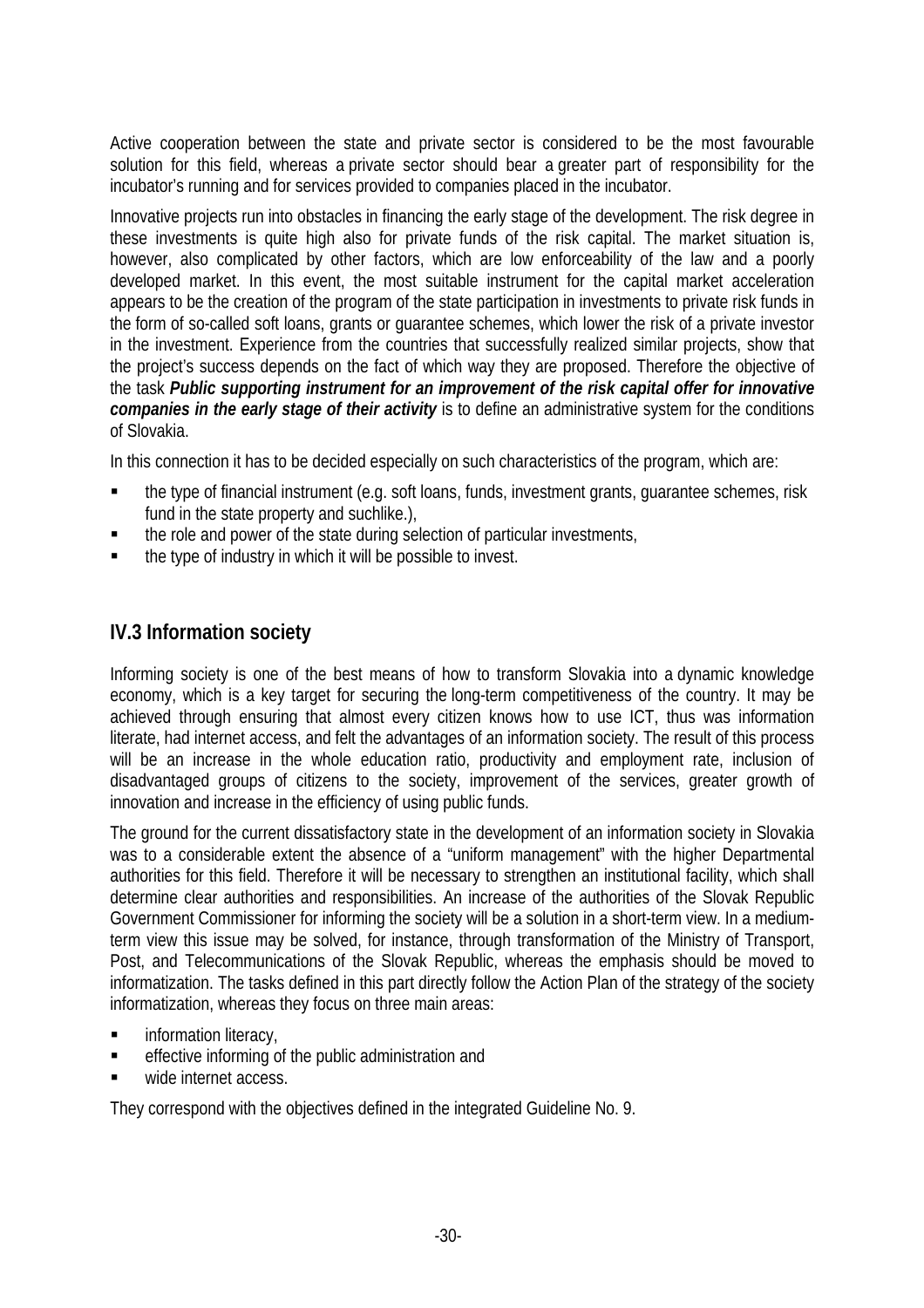#### <span id="page-32-0"></span>*Information literacy*

The transition to knowledge economy is conditioned by the information literacy of the population, therefore the ability to actively use IKT in everyday life. Therefore it is necessary to secure that all age and social groups of the population mastered IKT, whose knowledge is also one of the employment market requirements. Schools will also take part in raising information literacy in the general public within the scope of the program *Digital Štúr Group in schools*. The project will provide schools with the possibility to apply for two types of financial support for the use of their information equipment in favour of the local community. While the first will serve for public access to computers connected to the internet for a minimum of 25 hours a week, the second will serve for the realization of courses of the basic work with information technologies.

With regard to the fact, that the preparedness of a general class of population to use modern ICT is one of the key prerequisites for successful transformation to an information society, it is necessary to follow the progress in this field. This need will be secured by *mapping the state of the digital literacy and adaptability of population to ICT*. This monitoring will provide a complex type of information, on the grounds of which the affectivity of expended funds and direction of human resources in the field of information technologies will be possible to increase. It will also be possible to use the obtained information for government programs and strategies, for appraising reports and analyses on the state of the IT sector in Slovakia, for making an international comparison and suchlike.

#### *Effective informatization of public administration*

Apart from the private sector, the public administration also plays an important role in the creation of an offer of electronic services, which are one of the significant accelerators of the informatization process. Nevertheless, the created services will be used by the citizens only when they are provided in high quality and effectively. Therefore it is necessary to implement the task *Procedure, organization and information model of public administration services* with mutually connected and cooperating information systems that will respect all user requirements. Attention must be thereat focused on the management of administrative processes within the scope of individual organizations of the public administration. The integrated model of e-services shall emerge from the resources, that are provided by an information-communication infrastructure for individual processes. These shall then be evaluated by functional, quality and safety criteria. In the course of the following three to five years *The road map*  for an introduction of public administration electronic services proposes an introduction of all twenty basic categories of public services recommended by the European Commission. As a final consequence the basic mission of an effective electronic public administration is to contribute at the maximum possible rate to a decrease of the administrative load on a citizen and to an increase of public administration transparency toward a citizen.

Electronic public administration can also be built when all public databases and registers operate on compatible standards and technologies that can be easily and inexpensively mutually connected. For this reason *elaboration and passing of a new amendment of legal regulations on basic registers of the public administration* is inevitable. The quoted legislative framework will secure the required conditions for the *creation of the system of electronic data exchange between registers*. This system is an inevitable step towards the automation of back office processes and effective operation of the public administration. For this reason a study will be elaborated that shall review the current state and will propose a sequence of steps for the creation of the system of electronic data exchange between registers. In the first phase electronic data exchange should be switched on between the register of citizens and company register, in the second phase the trade register should also be added.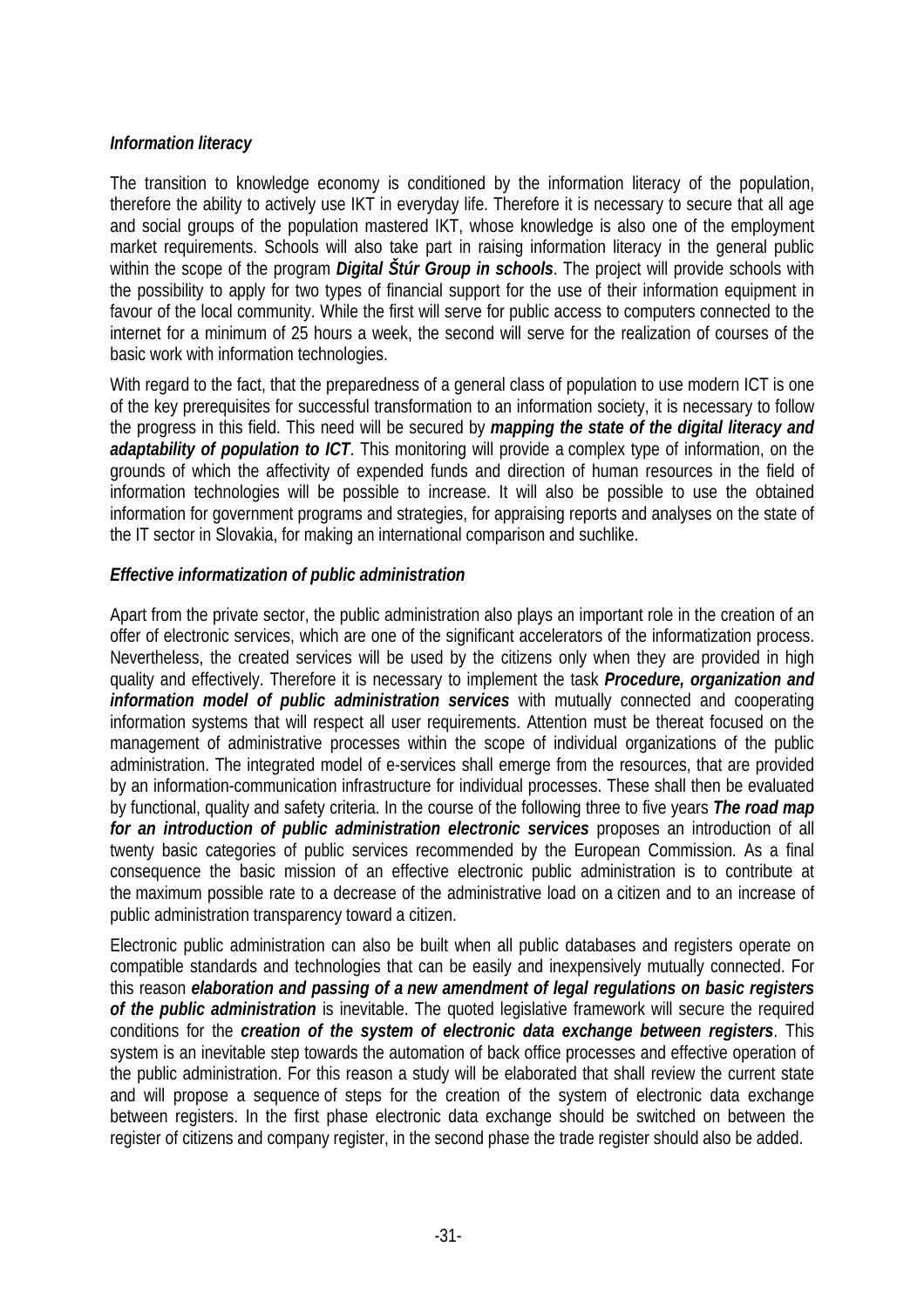*A unique identifier will be introduced for communication between information systems of the public administration*. It will be a number generated by the Ministry of the Interior for each citizen on the basis of his birth certificate number. It will only be possible to use the identifier for information purposes, therefore not for legal acts, which can be made on the grounds of a guaranteed electronic signature.

The citizens will be facilitated in administration processing in offices in that the *information from the reference register of the Slovak Republic citizens and from the database of documents of the Slovak Republic will be provided to authorized subjects* for clerical-administration character purposes. This way the existing practice of an unnecessary administrative load will be done away with, while institutions of the public administration regularly require from a citizen the presentation and charge for the information from other institutions of the public administration, to which they have a direct easy and free access. Information will be made available not only to bodies and institutions of the public administration of the Slovak Republic, but also to commercial subjects and citizens, but only to the extent prescribed by valid legislation of the Slovak Republic.

The next measure facilitating the communication of companies and citizens with state and private institutions is an *increase in using an electronic signature in public administration institutions*. This step should facilitate the expansion of using information technologies both in the public administration and also in the private field of citizens and companies. Within the scope of making this communication possible, it is necessary to widen functionality of information systems in existing institutions and the National Security Authority. The expansion of an electronic signature itself will be achieved by an *introduction of an identity card with a smart card and guaranteed electronic signature.* Even now it may be said that an implementation of this project will require the expansion of functionality of the National personalizing centre and individual points for collection of applications for the possibility of personalization and issue of ID card with a chip and guaranteed electronic signature.

The quality of the provided services is one of the pre-determining factors for successful informing of the public administration. To secure the quality, however, well operating and effective systems are not enough, but in the fist place the people that will be able to provide these services. An introductory project in this direction is *passing a qualifying program the European Computer Driving Licence (ECDL) by state employees* for obtaining and demonstration of digital literacy, i. e. the knowledge and skill needed for the effective use of ICT. ECDL provides an elaborate, certified and recommended qualifying standard of the basic information education. This project may be gradually expanded to the whole field of the public administration, including self-administration and higher territorial units (VÚC).

Their price will be certainly a key factor for the citizens when making a decision on using e-services offered by the public administration. The intention of Slovakia in this field is that access to information, which has only an informative character and therefore is not usable for legal acts, is free. In this direction, in the first place it is planned to secure *free information access to the land register*, just as it is in the company and trade register. At present internet access to the land register is charged in quite a complicated manner, which to a significant extent complicates the possibilities of its use. In the case of official documents, which will be provided with a guaranteed electronic signature and therefore will be usable for legal acts, it is calculated with a charge in electronic form, which will be a parallel to the present payment of charges, possibly duty stamps during paper communication. Therefore *a proposal for solving electronic charging for administrative charges for e-services* will be prepared for this purpose*.*

In the interest of transparency of services provided by the public administration a *central portal of the public administration will be created with an access point.* This access point will be a ground building block for all future activities of the portal. Through it the user's authenticity, its login to the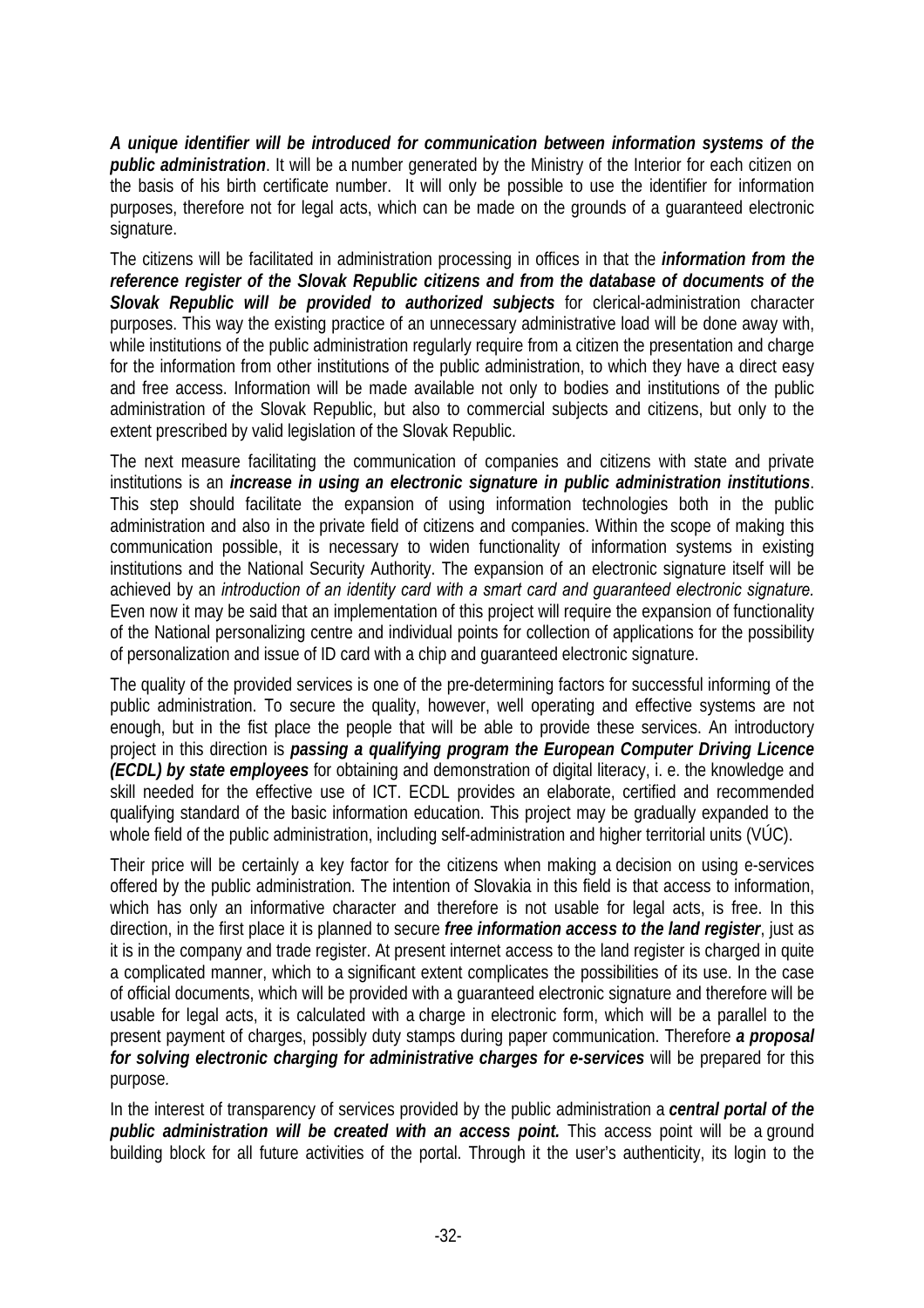<span id="page-34-0"></span>service, assumption of the data, making transaction and its delegation to a respective service provider will be secured.

Since informing of the public administration can not proceed without due financial assistance, attention has to be paid to the fact that expended funds were effectively capitalized. Therefore in this direction an *analysis of creating a complex system of public procurement, record-keeping and minor repairs of computers in Slovakia* will be elaborated. Such a system would enable a decrease in the public investment in the purchase of new computers, while increasing their number and extending their service life. A regular minor repair of hardware from the state administration and self-administration could secure an increase in the number and quality of computers in schools.

Two additional measures are planned for the field of effective informatization of the public administration. Within the scope of the first one, a project of the *digital Government* is proposed. The essence of this measure should be the electronization of hundreds of documents and their circulation in a legislative process. In the event of the second measure, it is a free provision of complex information for the professional and lay public from the field of culture. To fulfil this intention the Culture Department should establish a *portal of the Culture Register available to the public*.

#### *Broadband internet access*

The quality and price accessible information and communication infrastructure is the principal condition for informing. Citizens should have access to broadband internet either at home, or in public places. One of the possibilities of how to contribute to the provision of fast and cheap internet for households, is the more effective use of modern, optical, backbone networks, where the state has a majority capital participation and in which it has invested a considerable amount of financial means. An implementation proposal for making this network accessible, which results from the *study of using structures of existing backbone networks of organizations, where the state has a majority capital*  **participation**, will be the first step toward making a positive change to happen. Using such infrastructures could, for instance, in a significant manner contribute to an increase of competitiveness in local access lines or solution of broadband internet access for public administration in regions.

Internet access in public places is directly supported also by two further measures. The first one is the already quoted *project of the Digital Štúr Group in schools*, within the framework of which the elementary and secondary schools may apply for funds for public access to computers connected to the internet. The second step is the *program for the electronization of directories*, within the framework of which it is necessary to secure that all directories were connected to the broadband internet. The intention is to create a modern and inexpensive alternative network of several thousand of access points to the internet throughout Slovakia by means of public, science city and municipal directories. Building national digital directories and systems of electronic publication will at the same time improve and optimize internet access.

### **IV.4 Action plans vs. Integrated Guidelines**

The chart enclosed in the attachments provides an overview of to what extent Action Plans of the Strategy of Slovakia's Competitiveness until the year 2010 cover the approved EU Integrated Guidelines.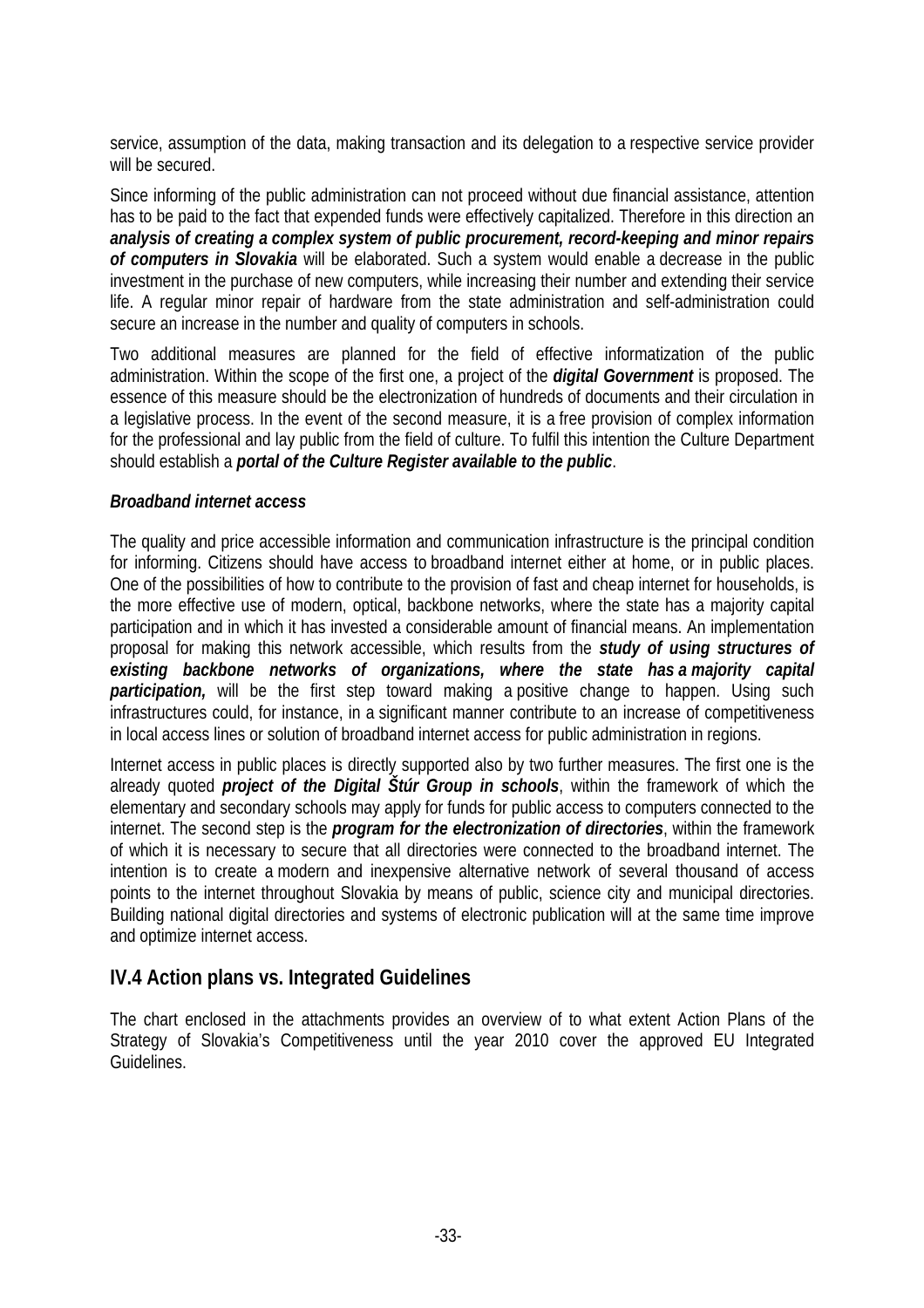# **V. Attachments**

# **1. The EU Integrated Guidelines and corresponding planned measures of the Slovak Republic**

<span id="page-35-0"></span>

|                   | The EU Integrated Guidelines and corresponding planned measures of the Slovak Republic |                                                                                                                                                                               |                                                                                                                                                                                                                                                                                                                                                                                          |  |  |
|-------------------|----------------------------------------------------------------------------------------|-------------------------------------------------------------------------------------------------------------------------------------------------------------------------------|------------------------------------------------------------------------------------------------------------------------------------------------------------------------------------------------------------------------------------------------------------------------------------------------------------------------------------------------------------------------------------------|--|--|
| Guideli<br>ne No. | Principal objective of the Guideline<br>(related Guidelines are stated in parentheses) | <b>Priority</b>                                                                                                                                                               | Planned measures of the Slovak Republic (KP - Updated<br>Convergence Program of the Slovak Republic for the<br>years 2004-2010, LS - Competitiveness Strategy of the<br>Slovak Republic until the year 2010, AP - Action Plan*)                                                                                                                                                          |  |  |
|                   | Macro                                                                                  |                                                                                                                                                                               |                                                                                                                                                                                                                                                                                                                                                                                          |  |  |
|                   | Secure economic stability for sustainable growth<br>(6)                                | in accordance with the Convergence Program to secure<br>medium-term fiscal policies and avoiding pro-cyclical fiscal<br>policies                                              | to reduce the deficit of public finances below the level of<br>3 % of GDP in the year 2006 (without an influence on the<br>introduction of the second pillar of the pension reform (KP,<br>page 4)<br>by the year 2010 to reach long-term sustainability of<br>public finances (KP, page 4)<br>the measures increasing efficiency of automatic<br>stabilizers in the future (KP, page 5) |  |  |
|                   |                                                                                        | to adjust deficits, where there is a risk of being non-<br>sustainable                                                                                                        |                                                                                                                                                                                                                                                                                                                                                                                          |  |  |
| 2                 | Safeguard economic and fiscal sustainability as a<br>basis for increased employment    | to undertake satisfactory progress in the reduction of the<br>Government debt                                                                                                 | nominal drop in the risk state guarantees (KP, page. 26)                                                                                                                                                                                                                                                                                                                                 |  |  |
|                   | (17, 4, 18, 20)                                                                        |                                                                                                                                                                               | using income from privatization first of all for the<br>reduction of public debt (KP, page 26)                                                                                                                                                                                                                                                                                           |  |  |
|                   |                                                                                        | to reform and strengthen the pension, social and health<br>system                                                                                                             | proceeding reform of the pension, social and health<br>system                                                                                                                                                                                                                                                                                                                            |  |  |
|                   |                                                                                        | to increase the participation in the employment market<br>primarily of women, and elderly workers and promote a lifelong<br>attitude to work for an increase of hours of work | a long-term population policy (AP 1.17)<br>to reduce the structural rate of registered unemployment<br>until the year 2010 below the level of 10 % (KP, page 4)<br>support of so-called starting apartments and social<br>housing (AP 1.14)                                                                                                                                              |  |  |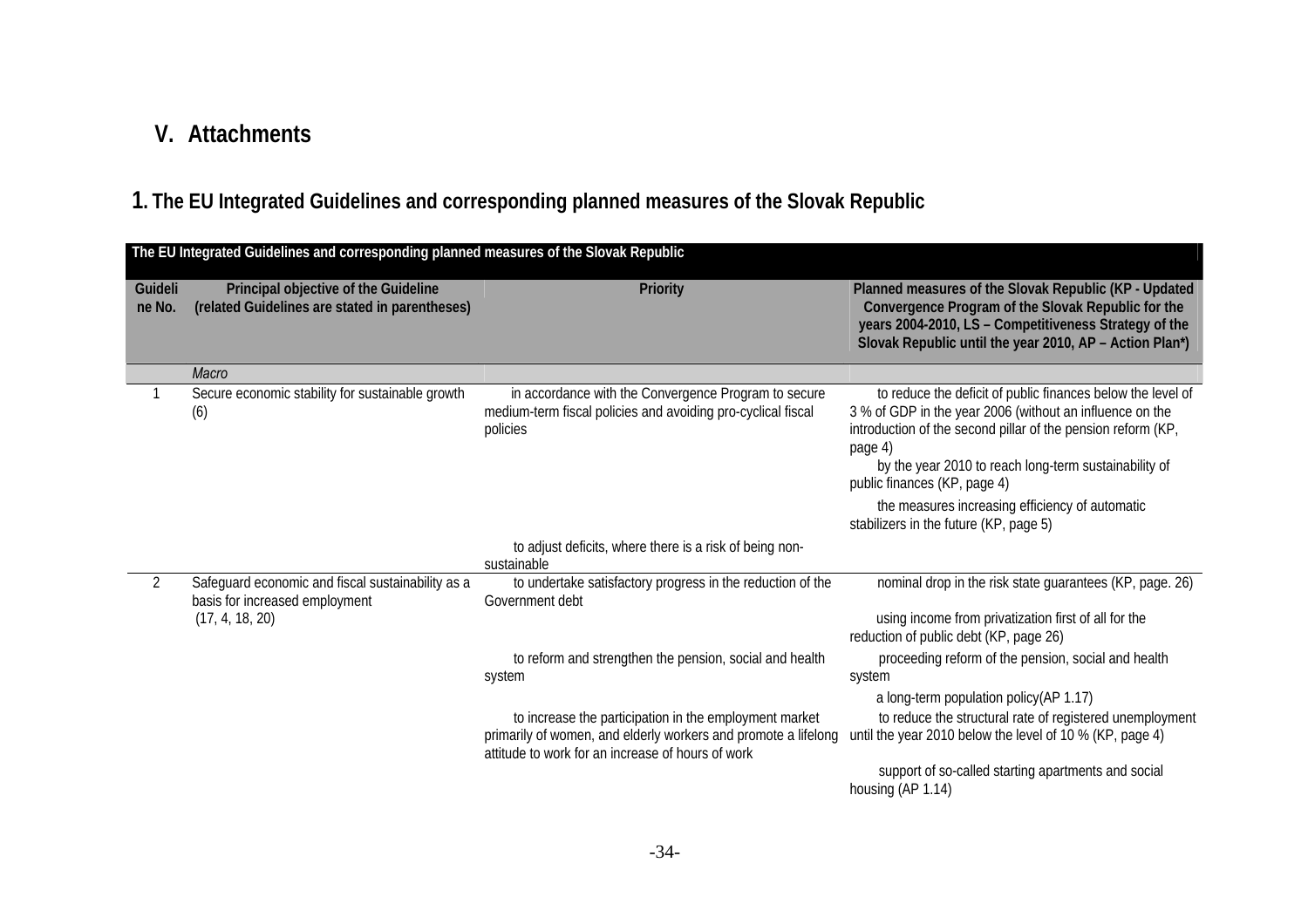|   |                                                                                                       |                                                                                                                                                                                                                                                                       | increasing the efficiency of training and preparation<br>programs for the employment market of job applicants (AP                                                                                                                   |
|---|-------------------------------------------------------------------------------------------------------|-----------------------------------------------------------------------------------------------------------------------------------------------------------------------------------------------------------------------------------------------------------------------|-------------------------------------------------------------------------------------------------------------------------------------------------------------------------------------------------------------------------------------|
|   |                                                                                                       |                                                                                                                                                                                                                                                                       | 1.15)                                                                                                                                                                                                                               |
|   |                                                                                                       |                                                                                                                                                                                                                                                                       | reducing tax and levy burden (AP 4.3)                                                                                                                                                                                               |
| 3 | Promote a growth- and employment-orientated<br>and efficient allocation of resources<br>(11)          | to redirect public expenditure to categories supporting<br>growth                                                                                                                                                                                                     | in the event of the budget setting of the public<br>administration a sufficient increase of public finances for<br>preference fields has to come and also to a decrease of<br>expenditure in other fields (LS, page 3)              |
|   |                                                                                                       | to adapt a tax structure for strengthening the growth<br>potential                                                                                                                                                                                                    | tax system reform                                                                                                                                                                                                                   |
|   |                                                                                                       |                                                                                                                                                                                                                                                                       | to support public objectives (competitiveness of the<br>Slovak Republic) through the goal-oriented public<br>expenditure and not tax privileges (therefore a transparent<br>and neutral tax policy will be maintained) (LS, page 5) |
|   |                                                                                                       | to ensure mechanisms for the assessment of the<br>connection between public expenditure and reaching the set<br>targets                                                                                                                                               |                                                                                                                                                                                                                                     |
|   |                                                                                                       | to ensure an overall coherence of reform measures                                                                                                                                                                                                                     | Lisbon Strategy must be fully shown in all other<br>documents and the Government's initiatives for this period,<br>whereas they should be fully compatible with it and contribute<br>to its planning (LS, page. 3)                  |
| 4 | Ensure that wage developments contribute to<br>macroeconomic stability and growth (21)                | to stimulate administrative framework conditions for wage<br>bargaining systems                                                                                                                                                                                       | employment market reform                                                                                                                                                                                                            |
| 5 | Promote greater coherence between<br>macroeconomic, structural and employment<br>policies<br>(20, 18) | to introduce reforms for employment and product markets<br>to increase flexibility, the mobility of factors of production,<br>and employment and product market capacity adjustment to<br>globalization, technological advances, demand shift and<br>cyclical changes | employment market and tax system reforms<br>not to discourage an individual from being active and<br>creative working by social policy (LS, page. 6)                                                                                |
|   |                                                                                                       |                                                                                                                                                                                                                                                                       | to maintain a flexible employment market (LS, page 6)                                                                                                                                                                               |
|   |                                                                                                       | to restore an incentive for tax reforms and reform of<br>social security systems                                                                                                                                                                                      |                                                                                                                                                                                                                                     |
|   |                                                                                                       | an increase of the employment market adaptability<br>to improve the employment rate by investing in human<br>resources                                                                                                                                                |                                                                                                                                                                                                                                     |
| 6 | Contribute to a dynamic and well-functioning<br>EMU                                                   |                                                                                                                                                                                                                                                                       | Concretization of the Euro Adoption Strategy                                                                                                                                                                                        |
|   | Micro                                                                                                 |                                                                                                                                                                                                                                                                       |                                                                                                                                                                                                                                     |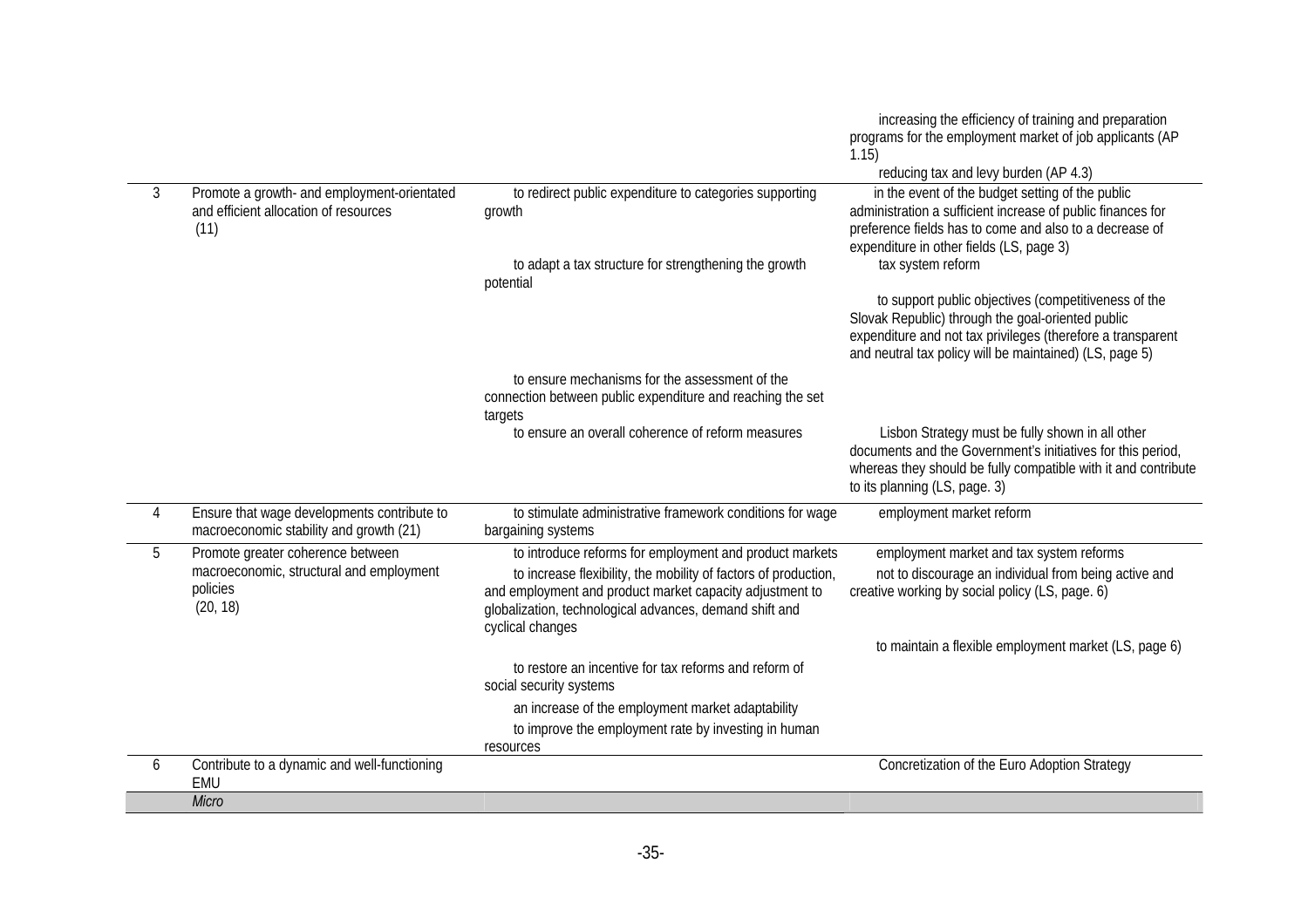| 7 | Increase and improve investment in R&D, in<br>particular by private business | to reach the level of 3 % of GDP until the year 2010 while<br>setting interim objectives<br>to improve the conditions and ensure sufficiently<br>competitive and attractive environment for enterprises doing<br>business<br>to increase the volume of efficient and effective public<br>expenditure for V&V and expansion of "PPPs"                                                                                                                  | $\overline{\phantom{a}}$<br>creating a quality central state agency for the support of<br>research and development (AP 2.1)<br>elaboration of a long-term objective of the state science<br>and technology policy (AP 2.2)<br>elaboration of a system of assessment of quality outputs<br>of science and research (AP 2.3)<br>proposal of a new system of state programs for the<br>support of research and development (AP 2.4)<br>an instrument for the support of international science<br>and technology cooperation and facilitation of drawing on<br>financial resources of the EU for research and development |
|---|------------------------------------------------------------------------------|-------------------------------------------------------------------------------------------------------------------------------------------------------------------------------------------------------------------------------------------------------------------------------------------------------------------------------------------------------------------------------------------------------------------------------------------------------|-----------------------------------------------------------------------------------------------------------------------------------------------------------------------------------------------------------------------------------------------------------------------------------------------------------------------------------------------------------------------------------------------------------------------------------------------------------------------------------------------------------------------------------------------------------------------------------------------------------------------|
|   |                                                                              | to expand and strengthen centres of excellence in<br>educational and research institutions, possibly create new<br>ones; at the same time to improve cooperation between the<br>public research institute and private enterprises<br>to develop and improve incentives for investing in<br>a private V&V<br>to modernize the management of research institutes and<br><b>Universities</b><br>to ensure a sufficient offer of quality research workers | (AP 2.8)<br>support of national centres of excellence (AP 2.7)<br>systems for the support of graduates and post-graduates<br>(AP 2.5)<br>systems for the support of the mobility human resources<br>in the field of V&V (AP 2.6)                                                                                                                                                                                                                                                                                                                                                                                      |
| 8 | Facilitate all forms of innovation                                           | to improve services for the support of innovation,<br>praticularly for their expansion and technological transfer                                                                                                                                                                                                                                                                                                                                     | central information portal for the field of science,<br>research and innovation (AP 2.10)<br>complex system for the support of innovative companies<br>and innovative activities in a private sphere (AP 2.11)<br>creation of modern legislation for the field of innovation<br>(AP 2.12)                                                                                                                                                                                                                                                                                                                             |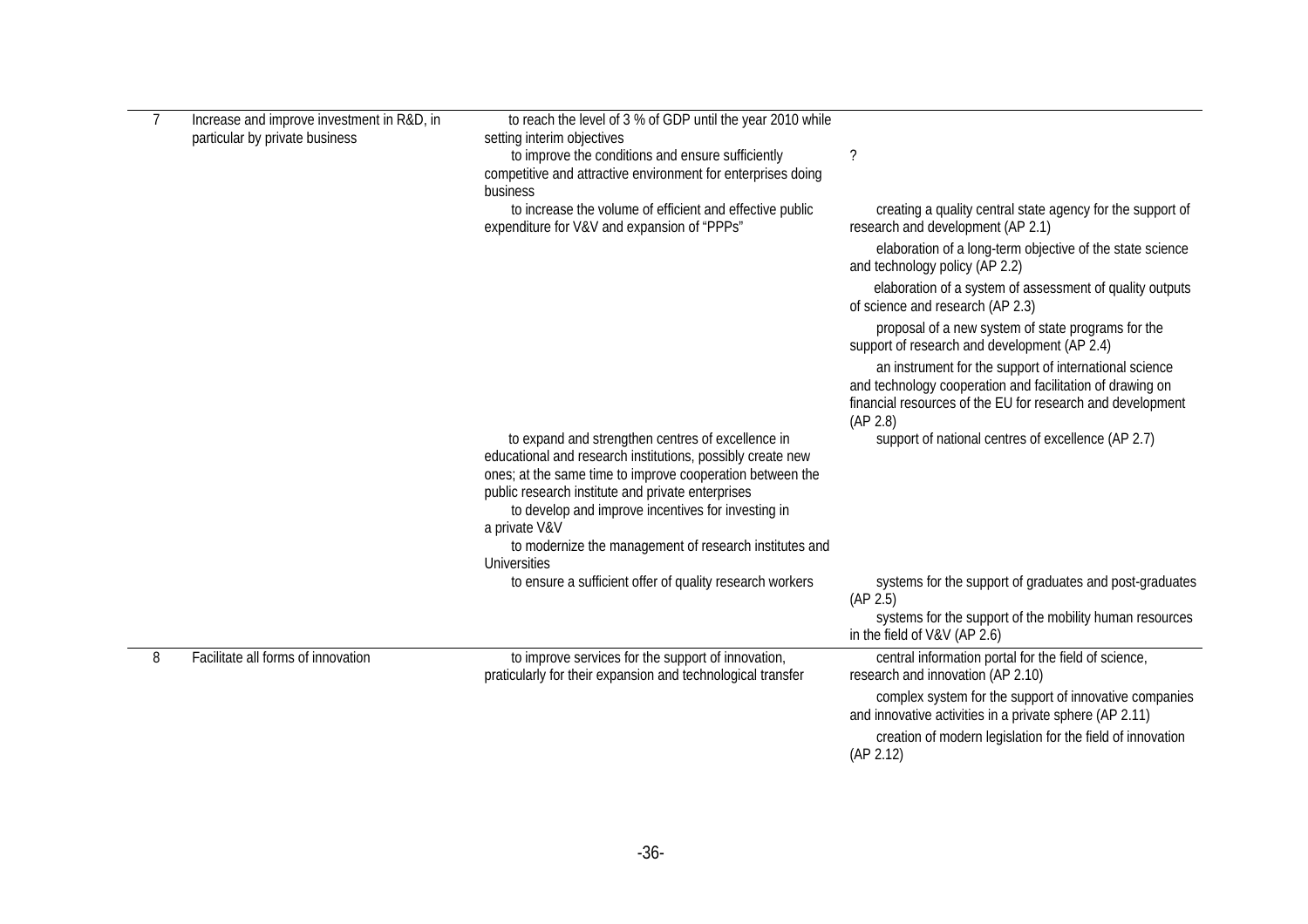|   |                                                                               | to create and develop innovation centres, networks and<br>incubators by connecting Universities, research institutes and<br>enterprises, and that is at a regional and local level<br>to support an international transfer of knowledge including<br>from PZI<br>to support public procurement of innovative products and<br>services<br>to improve access to domestic and foreign finances | support of technological incubators directed at innovative<br>companies (AP 2.13)<br>public supporting instrument for an improvement of a risk<br>capital offer for innovative companies in the early stage of<br>their activity (AP 2.14)                                                                             |
|---|-------------------------------------------------------------------------------|---------------------------------------------------------------------------------------------------------------------------------------------------------------------------------------------------------------------------------------------------------------------------------------------------------------------------------------------------------------------------------------------|------------------------------------------------------------------------------------------------------------------------------------------------------------------------------------------------------------------------------------------------------------------------------------------------------------------------|
|   |                                                                               | to ensure efficient and available means for claiming<br>property rights                                                                                                                                                                                                                                                                                                                     |                                                                                                                                                                                                                                                                                                                        |
| 9 | Facilitate the spread and effective use of ICT and<br>build a fully inclusive | to support the expansion of ICT in public services, small<br>and medium businesses and in households                                                                                                                                                                                                                                                                                        | procedure, organization and information model of public<br>administration services (AP 3.1)                                                                                                                                                                                                                            |
|   | information society<br>(21)                                                   |                                                                                                                                                                                                                                                                                                                                                                                             | European Computer Driving Licence for government<br>employees (ECDL) (AP 3.2)                                                                                                                                                                                                                                          |
|   |                                                                               |                                                                                                                                                                                                                                                                                                                                                                                             | cooperation in creation of the proposal for legislative<br>intention of the law on basic registers of the public<br>administration (AP 3.4)<br>proposal of the solution of electronic charging for<br>administrative charges for e-services (AP 3.5)                                                                   |
|   |                                                                               |                                                                                                                                                                                                                                                                                                                                                                                             | increase in the use of an electronic signature in<br>institutions of the public administration as a support of<br>business environment and informatization of the public<br>administration (AP 3.6)<br>introduction of an identifier for communication between<br>information systems of the public administration and |
|   |                                                                               |                                                                                                                                                                                                                                                                                                                                                                                             | elaboration of a unique identifier of a citizen from a birth<br>certificate number (AP 3.7)<br>creation of the system of electronic data exchange<br>between registers (AP 3.8)                                                                                                                                        |
|   |                                                                               |                                                                                                                                                                                                                                                                                                                                                                                             | providing information from the reference register of the<br>citizens of the Slovak Republic and from the database of<br>documents of the Slovak Republic to authorized subjects (AP<br>3.9)<br>introduction of an identification card with a smart card<br>and guaranteed electronic signature (AP 3.10)               |
|   |                                                                               |                                                                                                                                                                                                                                                                                                                                                                                             |                                                                                                                                                                                                                                                                                                                        |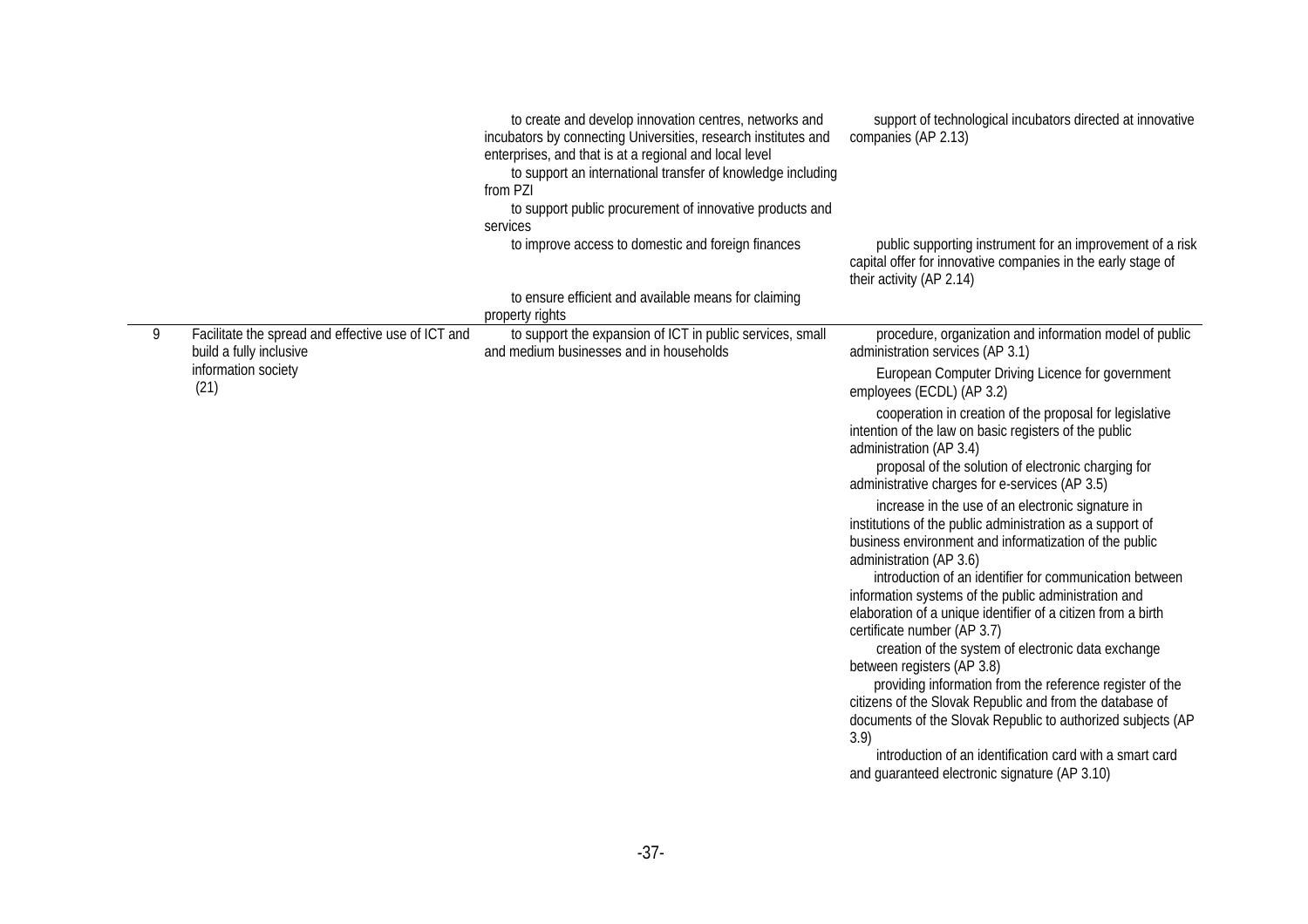|    |                                                                  | to create an inevitable framework for changes connected<br>with organization of work in economy                                                                                                                                                                                           | the central portal of public administration - access point<br>(AP 3.11)<br>free information access to the land register (AP 3.12)<br>Digital Government (AP 3.13)<br>Program for the electronization of directories (AP 3.15)<br>Digital Štúr Group in schools (AP 3.16)<br>mapping the state of the digital literacy and adaptability<br>of the citizens to ICT (AP 3.17) |
|----|------------------------------------------------------------------|-------------------------------------------------------------------------------------------------------------------------------------------------------------------------------------------------------------------------------------------------------------------------------------------|----------------------------------------------------------------------------------------------------------------------------------------------------------------------------------------------------------------------------------------------------------------------------------------------------------------------------------------------------------------------------|
|    |                                                                  | to promote a strong European participation in key<br>segments of ICT<br>to support the expansion of a strong "content" industry<br>(enterprises owning media and providing services in this field),<br>an industry focused on ICT and also the expansion of a well-<br>functioning market | the Culture Register portal available to the public (AP<br>3.18)                                                                                                                                                                                                                                                                                                           |
|    |                                                                  | to ensure network and information safety                                                                                                                                                                                                                                                  | introduction of an identifier for communication between<br>information systems of the public administration and creation<br>of a unique identifier of a citizen from his birth certificate<br>number (AP 3.7)<br>process, organization and information model of public                                                                                                     |
|    |                                                                  |                                                                                                                                                                                                                                                                                           | administration services, introduction of an identification card<br>with a smart card and guaranteed electronic signature (AP<br>3.10<br>the central portal of public administration - access point<br>(AP 3.11)                                                                                                                                                            |
|    |                                                                  | to support the placement of broadband networks including<br>regions with a low level of services                                                                                                                                                                                          | the study of using the structures of existing backbone<br>networks of organizations, where the state has a majority<br>interest (AP 3.3)<br>the program for the electronization of directories (AP                                                                                                                                                                         |
|    |                                                                  |                                                                                                                                                                                                                                                                                           | 3.15)<br>Digital Štúr Group in schools (AP 3.16)                                                                                                                                                                                                                                                                                                                           |
| 10 | Strengthen competitive advantages of its<br>industrial base (20) | to identify the added value and the competitiveness<br>factors in key industries and respond to calls for globalization                                                                                                                                                                   | МH                                                                                                                                                                                                                                                                                                                                                                         |
|    |                                                                  | to develop new technologies and markets                                                                                                                                                                                                                                                   | МH                                                                                                                                                                                                                                                                                                                                                                         |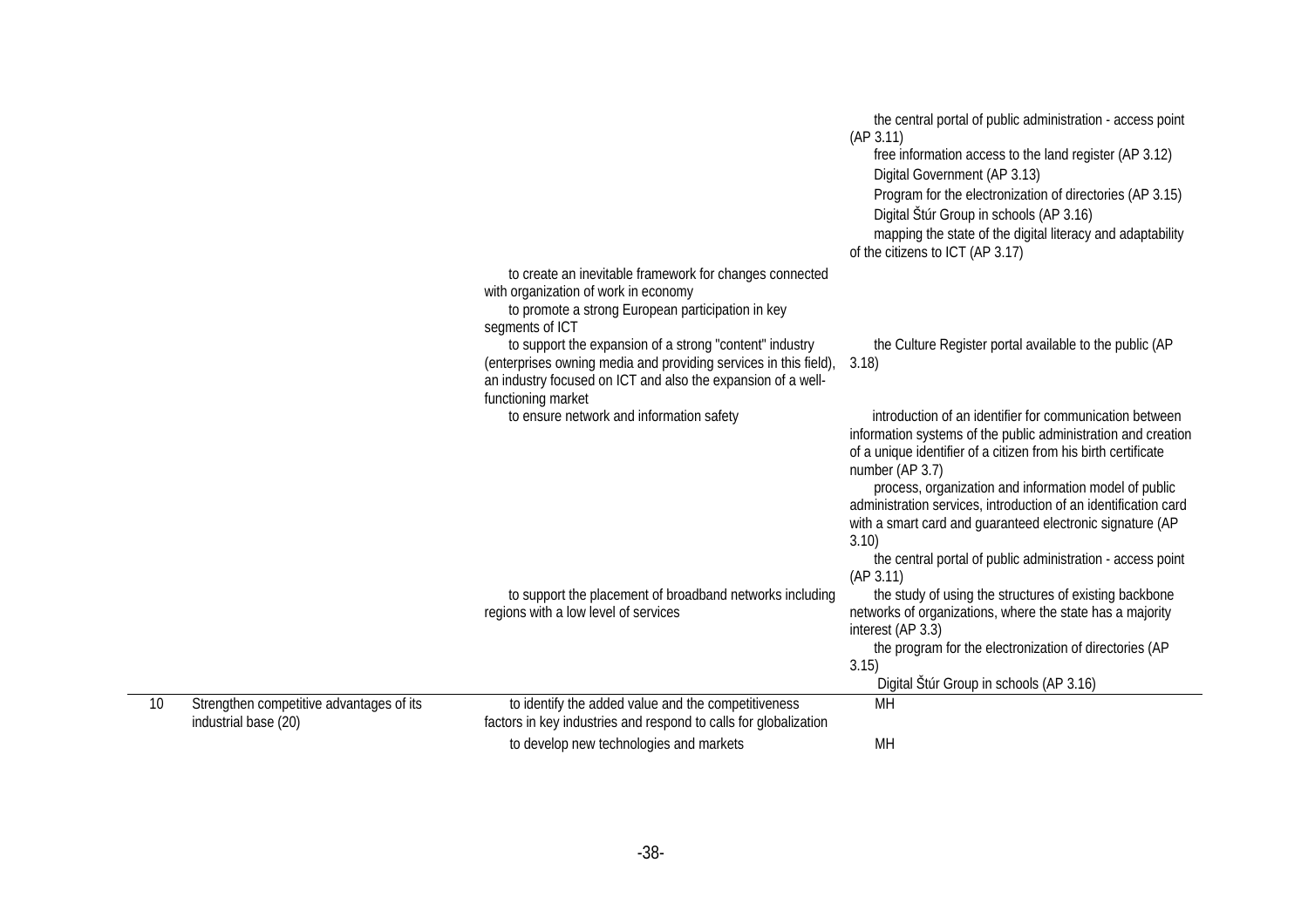| 11 | Encourage the sustainable use of resources and<br>strengthen the synergies between environmental<br>protection and growth<br>(3) | to develop sustainable energy sources including<br>renewable resources, to contribute to a fast expansion of<br>environmentally-friendly and eco-efficient technologies                                              | the development of business in the field of renewable<br>energy resources (AP 4.9)<br>reducing energy intensity and changing fuel basis in energy<br>sources with an impact on low-emission and renewable<br>resources;<br>decrease in the ratio of separated and valued waste,<br>introduction of recyclable and biologically decomposable<br>waste, introduction of recyclable<br>biologically<br>and<br>decomposable packages, component recycling in electric<br>industry;<br>enforcing environmental product policy;<br>assistance to organizations in the field of improving<br>environmental behaviour |
|----|----------------------------------------------------------------------------------------------------------------------------------|----------------------------------------------------------------------------------------------------------------------------------------------------------------------------------------------------------------------|---------------------------------------------------------------------------------------------------------------------------------------------------------------------------------------------------------------------------------------------------------------------------------------------------------------------------------------------------------------------------------------------------------------------------------------------------------------------------------------------------------------------------------------------------------------------------------------------------------------|
|    |                                                                                                                                  |                                                                                                                                                                                                                      | to produce a law on renewable energy resources                                                                                                                                                                                                                                                                                                                                                                                                                                                                                                                                                                |
|    |                                                                                                                                  |                                                                                                                                                                                                                      | support of research and consultancy in the field of using<br>renewable energy resources                                                                                                                                                                                                                                                                                                                                                                                                                                                                                                                       |
|    |                                                                                                                                  | to support the development of means for<br>internationalization of external environmental costs and isolate<br>economic growth from environmental degradations (in accord<br>with current EU legislation and ETAPom) | to analyse the possibilities of environmental taxes                                                                                                                                                                                                                                                                                                                                                                                                                                                                                                                                                           |
|    |                                                                                                                                  | to stop the loss of biological diversity                                                                                                                                                                             | a permanently sustainable use of water, water ecosystems<br>and other natural renewable and non-renewable resources;<br>elaboration of the Slovakia's Water Plan and plans of the<br>water system management;<br>processing the programmes of taking care of national<br>parks, CHKO (nature reserves), CHVÚ (protected bird areas)<br>and areas of the European significance;                                                                                                                                                                                                                                |
|    |                                                                                                                                  |                                                                                                                                                                                                                      | processing an Updated Action Plan for the protection of<br>biodiversity for the years 2003-2010;                                                                                                                                                                                                                                                                                                                                                                                                                                                                                                              |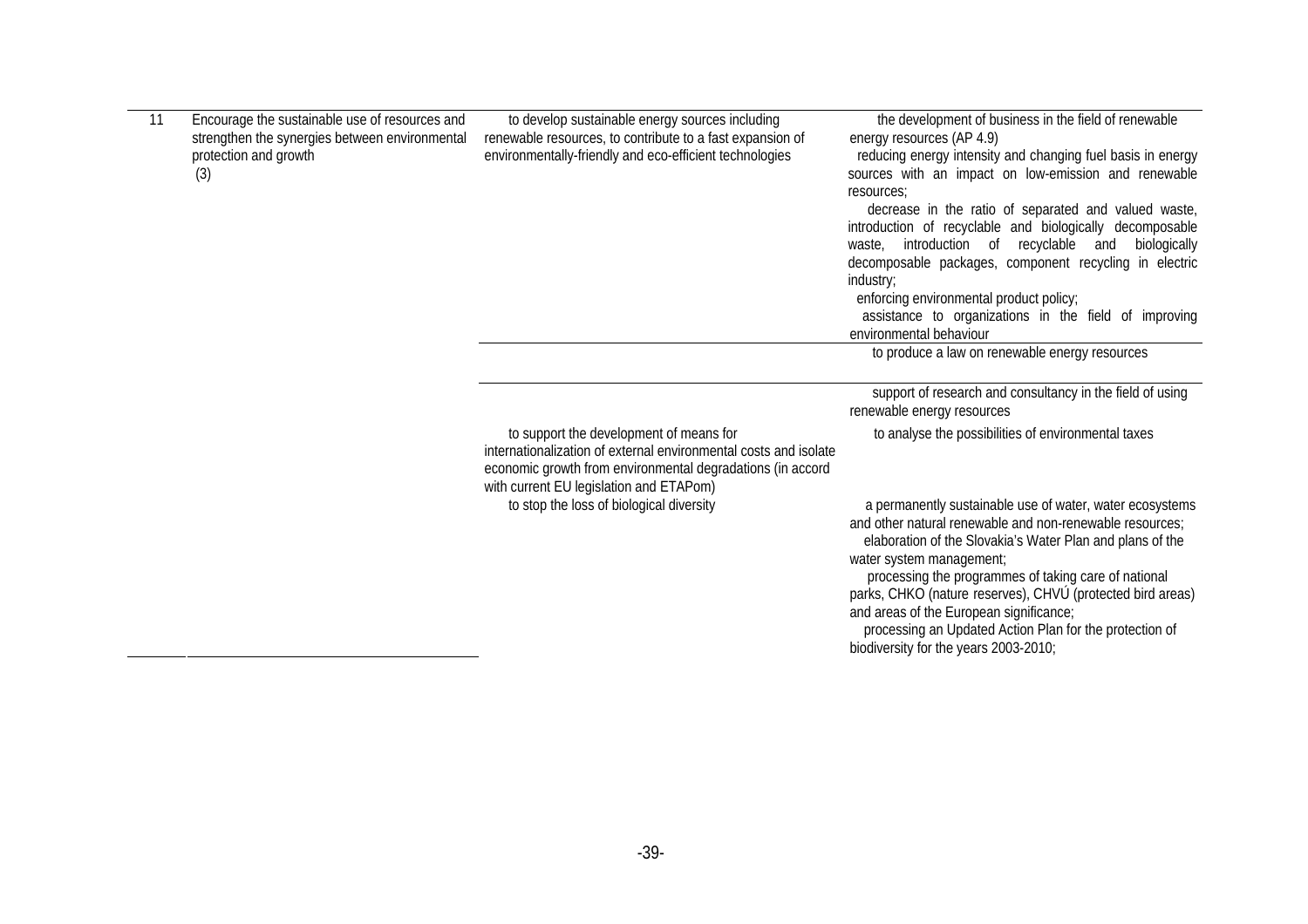|    |                                                                                                               | to continue in the fight against climatic changes                                                                                                                                                                                                                                                                                                                                                                      | to realize "Adaptation measures in the land management<br>of the Slovak Republic for climatic change."<br>applying the mechanism of trading with emissions of<br>greenhouse gases;<br>decreasing the consumption of materials damaging the<br>ozone layer of the Earth;<br>building the quality and complete environmental<br>infrastructure;<br>processing the plan of the public water works and sewer<br>development after the year 2005;<br>reduction of adverse effects on drainage conditions in<br>river-basins:<br>? mapping, classification and information system of the<br>environmental loads |
|----|---------------------------------------------------------------------------------------------------------------|------------------------------------------------------------------------------------------------------------------------------------------------------------------------------------------------------------------------------------------------------------------------------------------------------------------------------------------------------------------------------------------------------------------------|-----------------------------------------------------------------------------------------------------------------------------------------------------------------------------------------------------------------------------------------------------------------------------------------------------------------------------------------------------------------------------------------------------------------------------------------------------------------------------------------------------------------------------------------------------------------------------------------------------------|
| 12 | Extend and deepen the Internal Market<br>(20)                                                                 | to accelerate transposition of the home market guidelines<br>to promote home market legislation in a stricter and better<br>manner<br>to eliminate remaining obstacles in cross-border activities<br>to effectively use EU rules for public procurement<br>to support a fully operational home market by maintaining<br>the European Social Model                                                                      | electronic public procurement (e-procurement) (AP 4.5)                                                                                                                                                                                                                                                                                                                                                                                                                                                                                                                                                    |
|    |                                                                                                               | to accelerate integration of the financial market by an<br>implementation and enforcement of the Action Plan for<br><b>Financial Services</b>                                                                                                                                                                                                                                                                          | creation of the conditions for the formation of the<br>regional Central European stock exchange (AP 4.6)                                                                                                                                                                                                                                                                                                                                                                                                                                                                                                  |
| 13 | Ensure open and competitive markets inside and<br>outside Europe and to reap the benefits of<br>globalisation | to remove regulatory, commercial and other barriers,<br>which exceedingly prevent competitiveness                                                                                                                                                                                                                                                                                                                      | identification and removal of legislative barriers in the<br>area of capital market (AP 4.7)<br>the system of legal regulations impact assessment - RIA<br>(Regulatory Impact Assessment) (AP 4.4)                                                                                                                                                                                                                                                                                                                                                                                                        |
|    |                                                                                                               | to promote the Competitiveness Policy more efficiently<br>to examine markets selectively<br>to reduce state assistance that distorts economic<br>competition<br>to redirect the assistance in favour of certain horizontal<br>targets such as research, innovation and optimization of the<br>human capital and environment protection<br>to support external openness of the market also in a<br>multilateral context | making state assistance more transparent (AP 4.10)                                                                                                                                                                                                                                                                                                                                                                                                                                                                                                                                                        |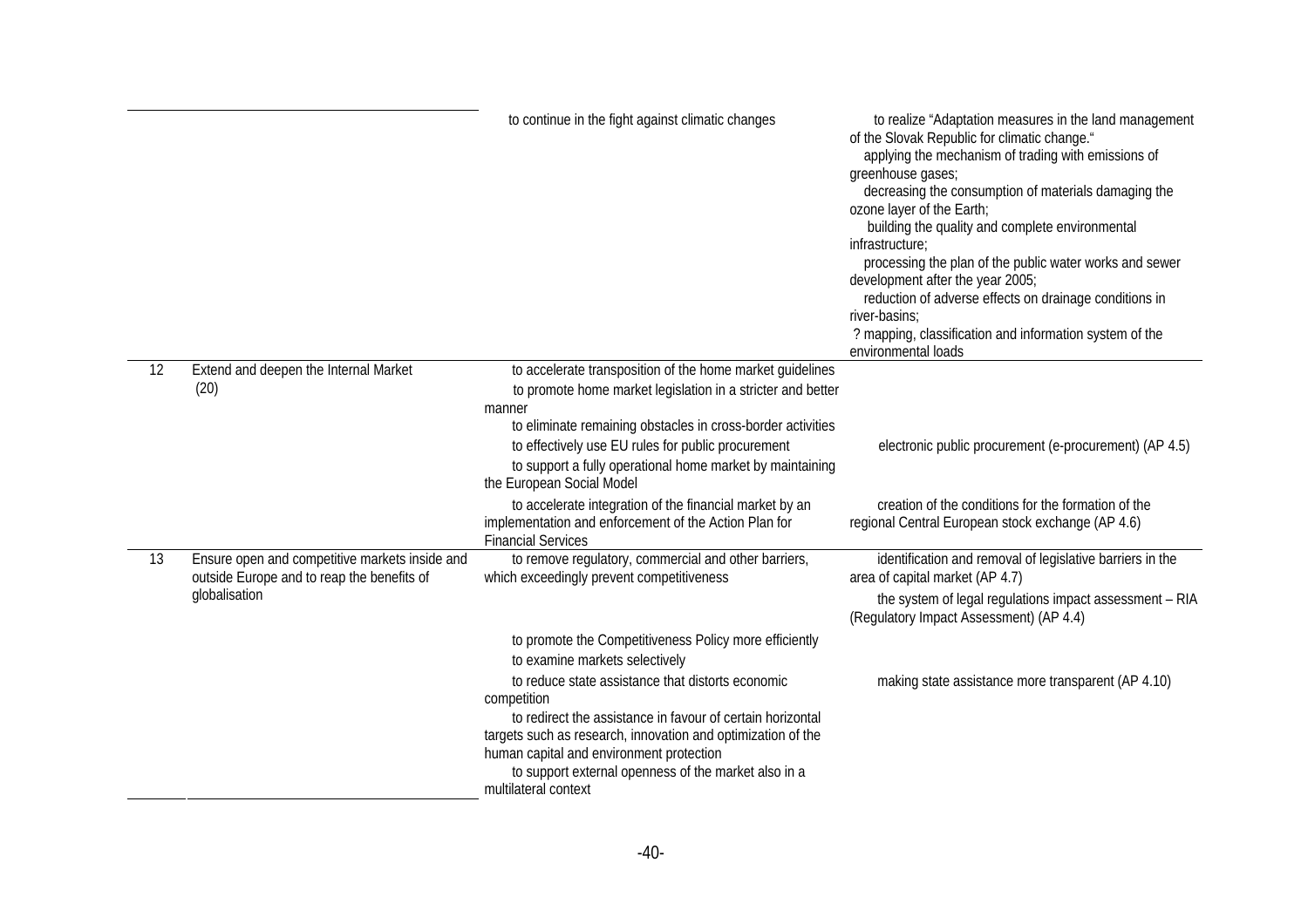|    |                                                                                                                                              | to fuly implement the approved measures for opening<br>network industries to the competition                                                           | Identification and removal of barriers of a real opening of<br>the energy market (AP 4.8)                                                                |
|----|----------------------------------------------------------------------------------------------------------------------------------------------|--------------------------------------------------------------------------------------------------------------------------------------------------------|----------------------------------------------------------------------------------------------------------------------------------------------------------|
| 14 | Create a more competitive business environment<br>and encourage private initiative through better<br>regulation                              | to reduce administrative barriers, which influence<br>enterprises                                                                                      | complex audit of barriers in doing business in Slovakia<br>(AP 4.1)<br>improvement of the conditions for efficient enforcement<br>of the law (AP 4.2)    |
|    |                                                                                                                                              | to improve the quality of existing and new regulatory<br>measures                                                                                      | The system of legal regulations impact assessment -<br>RIA (Regulatory Impact Assessment) (AP 4.4)                                                       |
|    |                                                                                                                                              | to urge enterprises to social responsibility                                                                                                           |                                                                                                                                                          |
| 15 | Promote a more entrepreneurial culture and<br>create a supportive environment for SMEs                                                       | to improve access of enterprises to finances                                                                                                           | identification and removal of legislative barriers in the<br>area of capital market (AP 4.7)                                                             |
|    | (3, 8, 22, 23)                                                                                                                               |                                                                                                                                                        | creation of the conditions for formation of the regional<br>Central European stock exchange (AP 4.6)                                                     |
|    |                                                                                                                                              | to strengthen economic incentives including a<br>simplification of the tax system and reduction of non-wage<br>labour cost                             | reducing tax and levy burden (AP 4.3)                                                                                                                    |
|    |                                                                                                                                              | to strengthen the innovative potential of MSP                                                                                                          | complex system of the support of innovative companies<br>and innovative activities in a private sphere (AP 2.11)                                         |
|    |                                                                                                                                              |                                                                                                                                                        | creation of modern legislation for the field of innovation<br>(AP 2.12)                                                                                  |
|    |                                                                                                                                              |                                                                                                                                                        | support of technological incubators directed at<br>innovative companies (AP 2.13)                                                                        |
|    |                                                                                                                                              |                                                                                                                                                        | public supporting instrument for the improvement of the<br>risk capital offer for innovative companies in the early stage<br>of their activity (AP 2.14) |
|    |                                                                                                                                              | to provide relevant auxiliary services, such as one-stop<br>contact points and stimulate national networks for the support<br>of doing business        | improvement of information infrastructure in the field of<br>doing business (AP 4.11)                                                                    |
| 16 | Expand, improve and link up European<br>infrastructure and complete priority cross-border<br>projects with the particular aim of achieving a | in the view of the recources to produce adequate<br>conditions for efficient transport, energy and IKT infrastructure<br>(preferentially TEN projects) |                                                                                                                                                          |
|    | greater integration of national markets within the<br>enlarged EU                                                                            | to support the development and introduce the Public-Private<br>Partnership                                                                             |                                                                                                                                                          |
|    | (9)                                                                                                                                          | to weigh the possibilities of appropriate systems of an<br>infrastructure assessment                                                                   |                                                                                                                                                          |
|    | Employment                                                                                                                                   |                                                                                                                                                        |                                                                                                                                                          |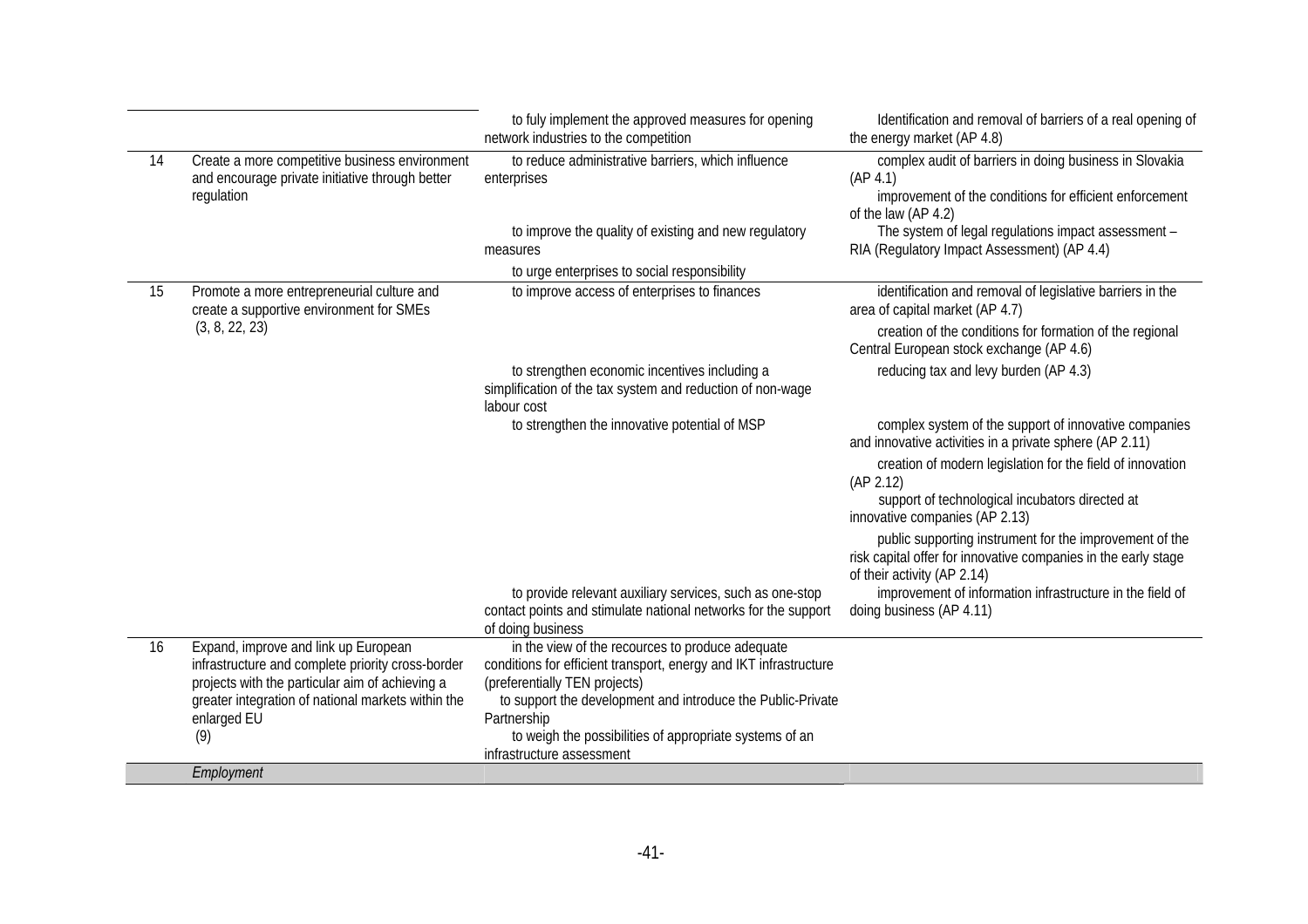| 17 | Implement employment policies aiming at<br>achieving full employment,<br>improving quality and productivity at work, and<br>strengthening social and territorial cohesion | to reach by the year 2010 in the EU the total average<br>employment rate in the amount of 70 % (60 % employment in<br>women, 50 % in elderly people) | to reduce a structural rate of registered unemployment<br>by the year 2010 below the level of 10 % (KP, page 4)                                             |
|----|---------------------------------------------------------------------------------------------------------------------------------------------------------------------------|------------------------------------------------------------------------------------------------------------------------------------------------------|-------------------------------------------------------------------------------------------------------------------------------------------------------------|
| 18 | Promote a lifecycle approach to work<br>(2)                                                                                                                               | to reduce youth unemployment<br>to increase the participation of women and reduce the<br>gender differences in the field of employment, unemployment | increasing the efficiency of the programs for training and<br>preparation for the employment market of job applicants (AP<br>1.15)                          |
|    |                                                                                                                                                                           | and wages                                                                                                                                            |                                                                                                                                                             |
|    |                                                                                                                                                                           | to support better co-ordination between the working and<br>private life and secure affordable childcare and care for<br>persons dependent on care    | long-term population policy (AP 1.17)                                                                                                                       |
|    |                                                                                                                                                                           | to support active ageing                                                                                                                             | training programs tailored to individual needs of the job<br>applicants and those interested in the job for the age group<br>over 50 years                  |
|    |                                                                                                                                                                           |                                                                                                                                                      | training programs for elderly employees with the<br>objective of adapting the companies founded on knowledge<br>to their skill and prevent their redundancy |
|    |                                                                                                                                                                           |                                                                                                                                                      | extending the retirement age                                                                                                                                |
|    |                                                                                                                                                                           |                                                                                                                                                      | introducing and realization of new motivational                                                                                                             |
|    |                                                                                                                                                                           |                                                                                                                                                      | measures, which significantly decrease attractiveness of an<br>early retirement as well as support staying of elder workers in                              |
|    |                                                                                                                                                                           |                                                                                                                                                      | the employment market (the possibility to work and at the                                                                                                   |
|    |                                                                                                                                                                           |                                                                                                                                                      | same time draw a pension)                                                                                                                                   |
|    |                                                                                                                                                                           | to modernize pension and health systems                                                                                                              | pension and health system reforms                                                                                                                           |
| 19 | Ensure inclusive labour markets, enhance work                                                                                                                             | to introduce active and preventive measures on the                                                                                                   | employment market reform                                                                                                                                    |
|    | attractiveness, and make work pay for job-<br>seekers, including disadvantaged people, and the<br>inactive                                                                | employment market<br>keep monitoring incentives and barriers, which are the<br>result of tax and social systems                                      | reducing tax and levy burden (AP 4.3)                                                                                                                       |
|    |                                                                                                                                                                           | to develop new sources of employment in the service<br>sector                                                                                        | further simplification of the regulatory and administrative<br>burden of employment as well as self-employment                                              |
| 20 | Improve matching of labour market needs                                                                                                                                   | to modernize and strengthen the employment market<br>institutions                                                                                    | increasing the efficiency of programs for training and<br>preparation for the employment market of job applicants (AP<br>1.15)                              |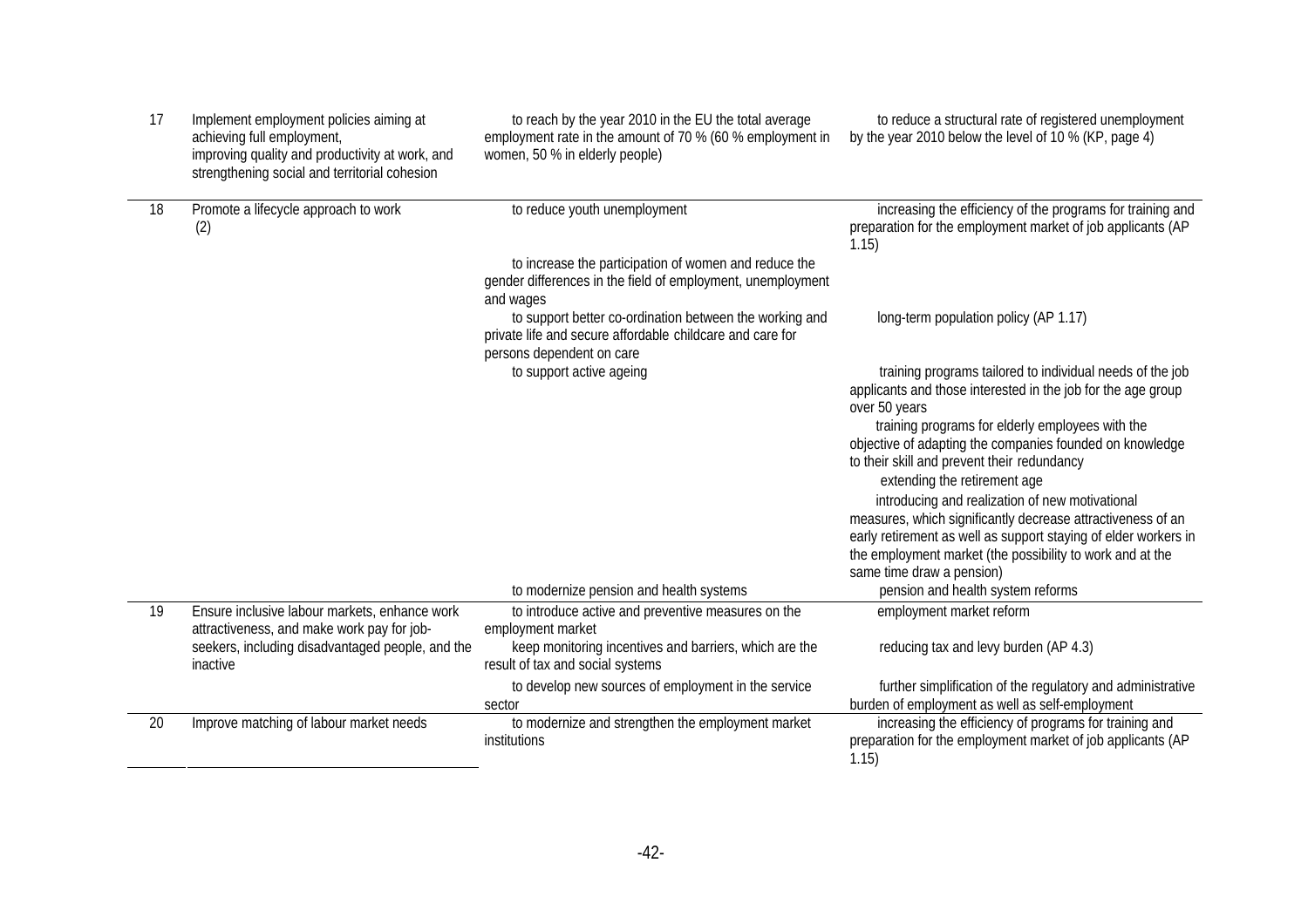|    |                                                                                                 | to remove the obstacles of the labour mobility in Europe<br>within the framework of Treaties                                                                                                                                                      | The National Scholarship Program for the support of the<br>mobility of students, graduates and pedagogical-scientific<br>workers (AP 1.11)                                                                                                                                                                                                                            |
|----|-------------------------------------------------------------------------------------------------|---------------------------------------------------------------------------------------------------------------------------------------------------------------------------------------------------------------------------------------------------|-----------------------------------------------------------------------------------------------------------------------------------------------------------------------------------------------------------------------------------------------------------------------------------------------------------------------------------------------------------------------|
|    |                                                                                                 | To better foresee skills that the employment market will<br>need, and labour shortage on the employment market                                                                                                                                    | strengthening and improvement of education in the field<br>of foreign languages at all school levels (AP 1.3)                                                                                                                                                                                                                                                         |
|    |                                                                                                 | to cope adequately with economic migration                                                                                                                                                                                                        |                                                                                                                                                                                                                                                                                                                                                                       |
| 21 | Promote flexibility combined with employment<br>security and reduce labour market segmentation, | to adapt employment market legislation and revise<br>contractual amendments and working time, where it is needed                                                                                                                                  | to improve and simplify the health protection of<br>employees at work (AP 1.16)                                                                                                                                                                                                                                                                                       |
|    | having due regard to the role of the social<br>partners<br>(5)                                  | to deal with the issue of illegal working                                                                                                                                                                                                         | the law on illegal work passed in April 2005<br>? further continuation in successful checks of NIP and<br>employment offices, social affairs with families for detection<br>of illegal employment                                                                                                                                                                     |
|    |                                                                                                 | to better foresee and positively regulate changes<br>connected primarily with setting up a shop                                                                                                                                                   |                                                                                                                                                                                                                                                                                                                                                                       |
|    |                                                                                                 | to promote and expand innovative and adapting forms of<br>work organization with the objective of improving the quality<br>and productivity of labour                                                                                             |                                                                                                                                                                                                                                                                                                                                                                       |
|    |                                                                                                 | to support the transition between employments (training,<br>trade activity, founding companies and geographical mobility)                                                                                                                         | support of so-called starting apartments and social<br>housing (AP 1.14)                                                                                                                                                                                                                                                                                              |
| 22 | Ensure employment-friendly labour cost<br>developments and wage-setting mechanisms<br>(4)       | to urge social partners within the scope of their own fields<br>to responsibility to set an administrative framework for wage<br>bargaining, which shall make provision for calls connected with<br>the labour productivity and employment market | The Labour Code passed in the year 2003 abolished all<br>mandatory provisions in the field of work remuneration and<br>transferred wage bargaining to social partners on the<br>enterprise level. The Labour Code stipulates only the<br>framework for negotiations, which protects the very<br>employees by setting the minimum standards that must be<br>maintained |
|    |                                                                                                 | to examine non-wage cost influence on work,<br>employment and modify their structure where it is suitable                                                                                                                                         | reducing tax and levy burden (AP 4.3)                                                                                                                                                                                                                                                                                                                                 |
| 23 | Expand and improve investment in human capital<br>(7)                                           | to facilitate access to secondary school and University<br>studies through Inclusion Policies in the field of education and<br>training                                                                                                           | social scholarships and subsidies for boarding and<br>teaching aids aimed at children from families in financial<br>need, the target: offering them the same opportunity to be<br>educated                                                                                                                                                                            |
|    |                                                                                                 | to significantly lower the number of those who leave<br>school prematurely                                                                                                                                                                        | a subsidy program for the establishment of nursery<br>schools in poor municipalities with a positive demographic<br>trend $(AP 1.7)$<br>increasing the number of teacher's assistants and<br>special pedagogues (AP 1.8)                                                                                                                                              |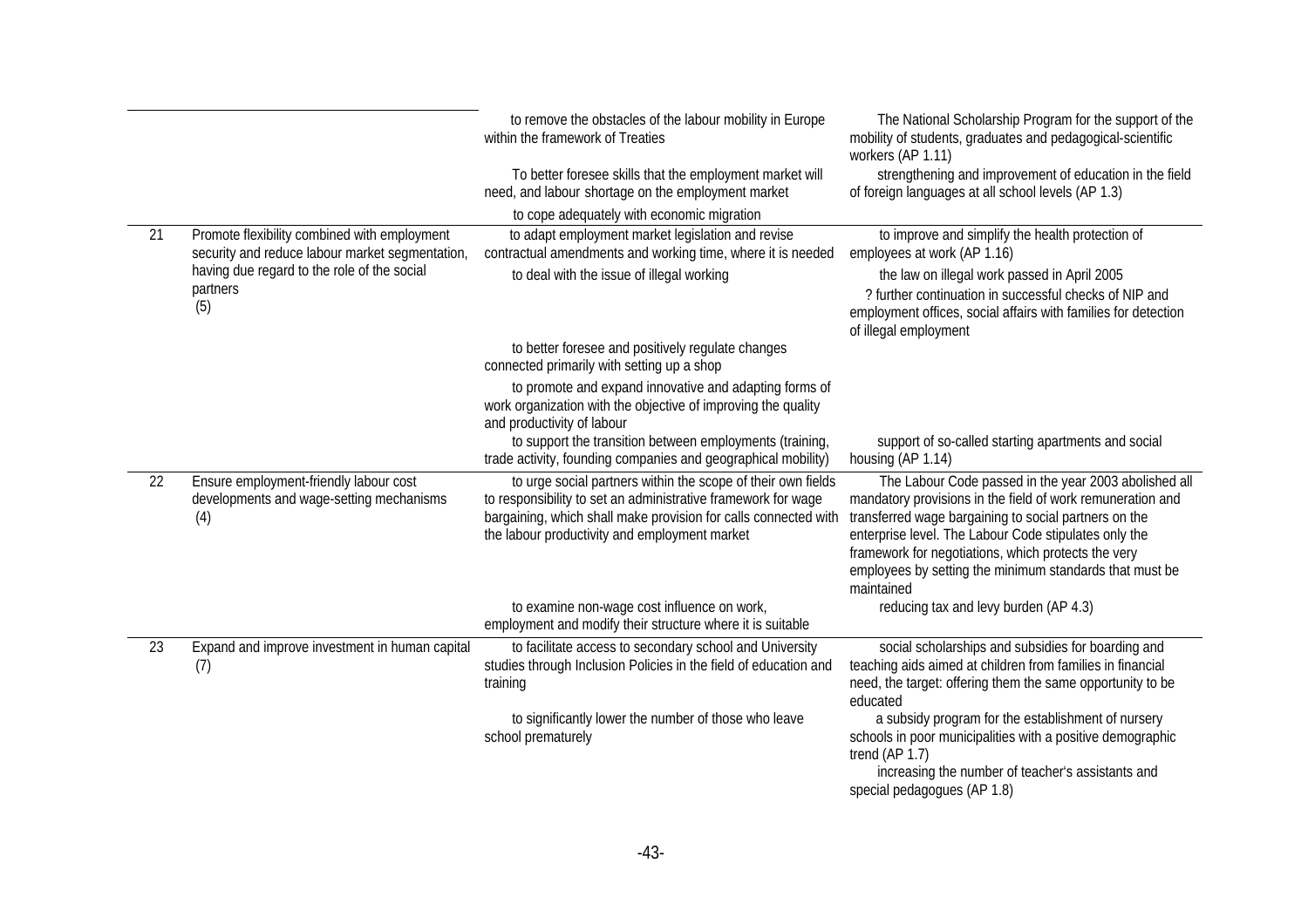|    |                                                                                    | to secure effective strategies of lifelong learning for all<br>people                                                                                                                                                                        | elaboration of the lifelong learning strategy and lifelong<br>consultancy and their adoption by the Government of the<br>Slovak Republic and creation and implementation of the<br>national program for learning regions (AP 1.2) |
|----|------------------------------------------------------------------------------------|----------------------------------------------------------------------------------------------------------------------------------------------------------------------------------------------------------------------------------------------|-----------------------------------------------------------------------------------------------------------------------------------------------------------------------------------------------------------------------------------|
| 24 | Adapt education and training systems in<br>response to new competence requirements | to increase and secure attractiveness, openness and<br>quality of education and training, expand the offer of education<br>possibilities and secure flexible approaches of teaching and<br>possibilities for students' and interns' mobility | elaboration of a new education draft bill and its<br>presentation during the talks of the National Council of the<br>Slovak Republic (AP 1.1)                                                                                     |
|    |                                                                                    |                                                                                                                                                                                                                                              | new motivational elements in the field of quality and<br>polygenetic financing in the allocation of subsidies from the<br>state budget to public Universities (AP 1.9)                                                            |
|    |                                                                                    |                                                                                                                                                                                                                                              | starting complex accreditation of Universities and<br>support of independent assessment activities (AP 1.10)                                                                                                                      |
|    |                                                                                    |                                                                                                                                                                                                                                              | The National Scholarship Program for the support of the<br>mobility of students, graduates and pedagogic-scientific<br>workers (AP 1.11)                                                                                          |
|    |                                                                                    | to facilitate and diversify access to education for all                                                                                                                                                                                      | implementation of the new system of social assistance<br>to students (AP 1.13)                                                                                                                                                    |
|    |                                                                                    | to respond to new needs concerning the employment, key<br>abilities and future requirements for skills                                                                                                                                       | strengthening and improvement of education in the field<br>of foreign languages at all schools levels (AP 1.3)                                                                                                                    |
|    |                                                                                    |                                                                                                                                                                                                                                              | support of using information and communication<br>technologies in the teaching process (AP 1.4)                                                                                                                                   |

\*1. education and employment, 2. science, research and innovation, 3. information society, 4. business environment; second number indicates a specific role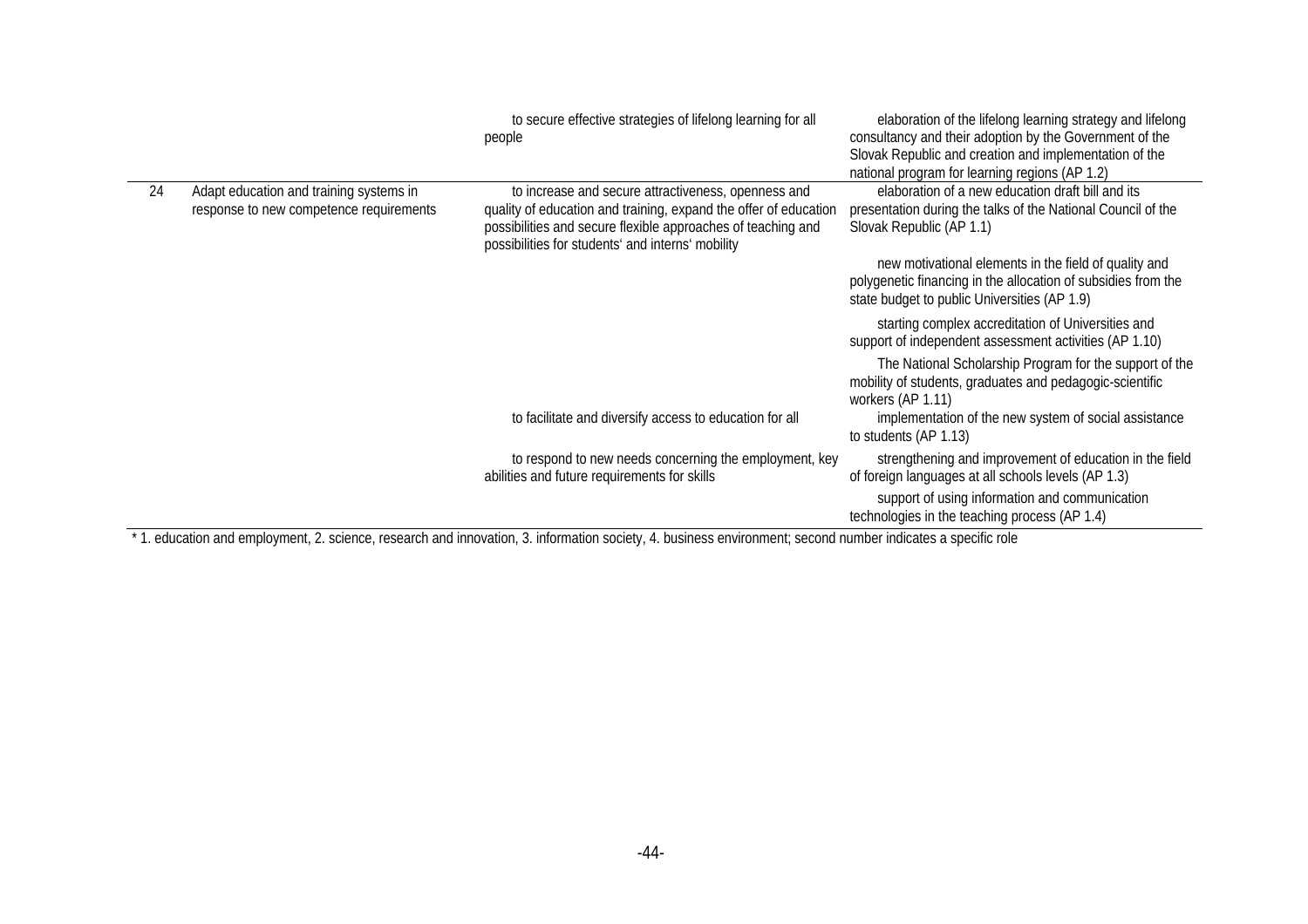# **2. Structural Indicators**

**Set of monitored indicators** 

The presented system of indicators is a follow-up to preference fields of the Lisbon Strategy of the Slovak Republic and thus also the National Reform Program, whose part are the **information society, science, research and innovation, business environment, education and employment**.

The objective of the structural indicators is a quantitative assessment of the progress achieved in the realization of intentions and objectives set within the framework of the strategy of the Slovak Republic and thus also the National Reform Program, which are the **information society, science, research and innovation, business environment, education and employment.** The progress assessment in a given field will be grounded on a time development of indicators and comparison of reached values with an average level of indicators in the EU and also OECD.

The system of indicators is focused not only on a continuous assessment of the progress ex post, but at the same time its ambition is also to fulfill a stimulative function in the process of the Slovakia's economy moving towards the level of advanced countries. Target values will be set for individual indicators for future years, which will be adjusted so that their fulfilment secured a gradual and practicably achievable degree of convergence with the EU level.

 **Creation of the added value 2001 2002 2003 2004 2005 Productivity of labour per employee FIGUS** EU25 100.0 100.0 100.0 100.0 100.0 GDP per employee/PPP; EU25=100 **SKK)** 56.1 59.1 59.0 59.4 *Productivity of labour per hour of work* **EU25** 100.0 100.0 100.0 - - GDP per an hour of work/PPP; EU15=100 **SKK)** 45.8 49.4 50.7 - - **1 Information society 2001 2002 2003 2004 2005 1.1 Broadband internet connection EU25** - - - 6.5 - Percentage share of the number of connections to broadband internet in the overall population **SKK)** - - - 0.4 - **1.2 E-government EU25** - - - 41.0 - Accessibility of 20 public services through internet **SKK)** - - - - - 15.0 **1.3 Information literacy** *n*  $\overline{a}$  *n* $\overline{b}$  **<b>***n*  $\overline{c}$  *n*  $\overline{c}$  *n*  $\overline{c}$  *n*  $\overline{c}$  *n*  $\overline{c}$  *n*  $\overline{c}$  *n*  $\overline{c}$  *n*  $\overline{c}$  *n*  $\overline{c}$  *n*  $\overline{c}$  *n*  $\overline{c}$ Upcoming research of the Institute for Public Affairs **2 Science, research and innovation 2001 2002 2003 2004 2005**  2.1 resources **Research and development expenditure from business resources EU25** 1.06 - - - - Expressed in % of GDP **SKK)** 0.36 0.31 0.26 - - 2.2 Relative Citation Index \* The second second second second second second second second second second second second second second second second second second second second second second second second second second second The ratio of the average number of citations falling to the given country publication to the average number of citations falling to the publication of the world database **SKK)** - - 0.56 **2.3 EPO patents EU25** 141.96 133.59 - - - Patent application in the European Patent Office per million citizens **SKK)** 7.05 4.27 -**2.4 Investments in risk capital – in total EU15** 0.144 0.110 0.109 - - Expressed in % of GDP **SKK)** 0.037 0.011 0.010 - - **2.5 Summary Innovation Index EU25** - - - 0.406 - The European TrendChart on Innovation (min. 0 - max. 1) **SKK)** - - - - 0.243

The following chart provides the development overview of selected indicators in the years 2001 to 2005:

*\* the quoted entry is the average for the period of 1999-2003*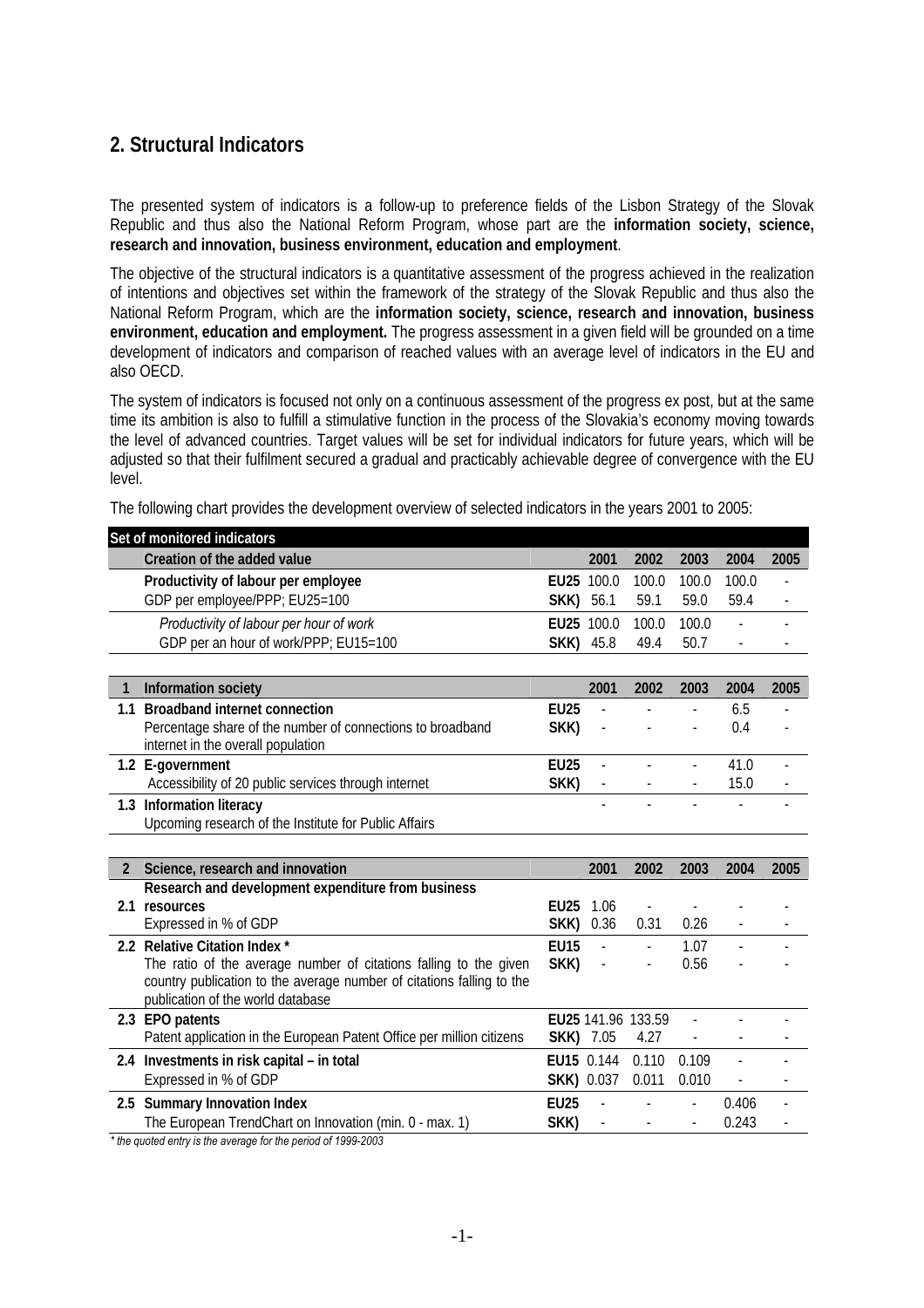| 3 | <b>Education and employment</b>                                                                                                   |                          | 2001                                                 | 2002                     | 2003                     | 2004                     | 2005                     |
|---|-----------------------------------------------------------------------------------------------------------------------------------|--------------------------|------------------------------------------------------|--------------------------|--------------------------|--------------------------|--------------------------|
|   | 3.1 Secondary school educated young people                                                                                        | <b>EU25</b>              | 76.2                                                 | 76.5                     | 76.5                     | 76.7                     |                          |
|   | The population percentage in the age of 20-24 years who<br>completed at least secondary education                                 | SKK)                     | 94.4                                                 | 94.0                     | 94.1                     | 91.3                     | $\overline{a}$           |
|   | 3.2 The secondary school-leavers success in a foreign language<br>Weighted average of all languages and levels                    | <b>EU25</b><br>SKK)      | $\overline{\phantom{a}}$<br>$\overline{\phantom{a}}$ |                          | $\mathbb{Z}^2$           | 56.64                    | $\overline{\phantom{a}}$ |
|   | 3.3 Graduate population                                                                                                           | <b>EU25</b>              | $\frac{1}{2}$                                        | $\blacksquare$           | $\overline{\phantom{a}}$ | $\frac{1}{2}$            |                          |
|   | The ratio of the graduates of the University and Graduate studies in<br>the age of 20-29 years to 1000 citizens of the same group | SKK) 25.6                |                                                      | 26.3                     | 29.0                     |                          |                          |
|   | 3.4 Lifelong learning                                                                                                             | <b>EU25</b>              | 7.8                                                  | 7.9                      | 9.2                      | 9.9                      |                          |
|   | Participation of adult population from 25 to 64 years of age in<br>learning                                                       | SKK)                     | $\overline{\phantom{a}}$                             | 9.0                      | 4.8                      | 4.6                      |                          |
|   | 3.5 PISA Index                                                                                                                    | <b>OECD</b>              |                                                      | $\frac{1}{2}$            | 1492                     |                          |                          |
|   | Includes reading, science and mathematics knowledge in 14 and<br>15-year olds                                                     | SKK)                     | $\overline{\phantom{a}}$                             | $\overline{\phantom{a}}$ | 1462                     |                          |                          |
|   | 3.6 Undergraduate expenditure                                                                                                     | <b>EU25</b>              | 39                                                   |                          |                          |                          |                          |
|   | Total expenditure of university education institutions (GDP per<br>capita)                                                        | SKK)                     | 49                                                   |                          |                          |                          |                          |
|   | 3.7 Science and technology university graduates                                                                                   | <b>EU25</b>              | 11.0                                                 | 11.4                     | 12.2                     |                          |                          |
|   | The ratio of science and technology university graduates to 1000<br>citizens at the age of 20-29 years                            | SKK)                     | 7.5                                                  | 7.8                      | 8.3                      |                          |                          |
|   | 3.8 Low reading ability in pupils                                                                                                 | <b>EU25</b>              | $\blacksquare$                                       | $\overline{\phantom{a}}$ | 19.8                     | $\overline{a}$           |                          |
|   | The ratio of 15-year olds with a low reading ability                                                                              | SKK)                     | $\overline{\phantom{a}}$                             | $\overline{\phantom{a}}$ | 24.9                     | $\overline{\phantom{a}}$ | $\overline{\phantom{a}}$ |
|   | 3.9 Total employment rate                                                                                                         | <b>EU25</b>              | 62.8                                                 | 62.8                     | 62.9                     | 63.3                     | $\overline{a}$           |
|   | The employed at the age of 15-64 years as a share in the<br>population of the same age group                                      | SKK)                     | 56.8                                                 | 56.8                     | 57.7                     | 57.0                     |                          |
|   | 3.10 Unemployment rate of graduates<br>The population at the age of 25-59 years                                                   | <b>EU25</b><br>SKK)      | 3.9<br>4.5                                           | 4.2<br>3.1               | 4.6<br>3.2               | $\Box$<br>4.9            | $\overline{\phantom{a}}$ |
|   | 3.11 The tax and the levy burden on low income groups<br>Tax wedge of the labour cost                                             | <b>EU25</b><br>SKK)      | 37.2<br>40.4                                         | 37.1<br>40.1             | 37.4<br>40.3             | 36.4<br>38.8             | $\overline{\phantom{a}}$ |
|   | 3.12 The average age of retirement from the labour force - total                                                                  | <b>EU25</b>              | 59.9                                                 | 60.4                     | 61.0                     |                          |                          |
|   | Weighted by the probability of retirement from the employment<br>market                                                           | SKK) 57.5                |                                                      | 57.5                     | 57.8                     |                          |                          |
|   |                                                                                                                                   | Element                  |                                                      |                          |                          |                          |                          |
|   |                                                                                                                                   | ary                      |                                                      |                          |                          |                          |                          |
|   | 3.13 Number of pupils falling to one computer                                                                                     | <b>Schools</b><br>Second |                                                      |                          |                          |                          | 24.5<br>13.3             |
|   |                                                                                                                                   | ary                      |                                                      |                          |                          |                          |                          |
|   |                                                                                                                                   | <b>Schools</b>           |                                                      |                          |                          |                          |                          |
|   | 3.14 Pupils, that left the school system prematurely                                                                              | <b>EU25</b>              | 16.9                                                 | 16.6                     | 16.1                     | 15.7                     |                          |
|   | The percentage of the population at the age of 18-24 years with the<br>lowest education who do not continue in further studies    | SKK)                     | $\Box$                                               | 5.6                      | 4.9                      | 7.1                      |                          |
|   | The number of children from the authorized population                                                                             |                          |                                                      |                          |                          |                          |                          |
|   | 3.15 attending nursery schools                                                                                                    | <b>EU25</b><br>SKK)      | $\qquad \qquad \blacksquare$                         |                          |                          |                          |                          |
|   | 3.16 Long-term unemployment rate                                                                                                  | <b>EU25</b>              | 3.8                                                  | 3.9                      | 4.0                      | 4.0                      |                          |
|   | Unemployment longer than 12 months according to VZPS                                                                              | SKK)                     | 11.4                                                 | 12.2                     | 11.4                     | 11.7                     |                          |
|   | The employment rate of mothers of children up to 12 years of                                                                      |                          |                                                      |                          |                          |                          |                          |
|   | 3.17 age                                                                                                                          | <b>EU25</b><br>SKK)      |                                                      |                          |                          |                          |                          |
|   | 3.18 Children living in households without employment                                                                             | <b>EU25</b>              | 9.5                                                  | 9.8                      | 9.8                      | 9.8                      |                          |
|   | The percentage of children at the age of 0-17 years living in                                                                     | SKK)                     | 9.3                                                  | 12.1                     | 11.8                     | 12.8                     |                          |
|   | households where nobody works                                                                                                     |                          |                                                      |                          |                          |                          |                          |